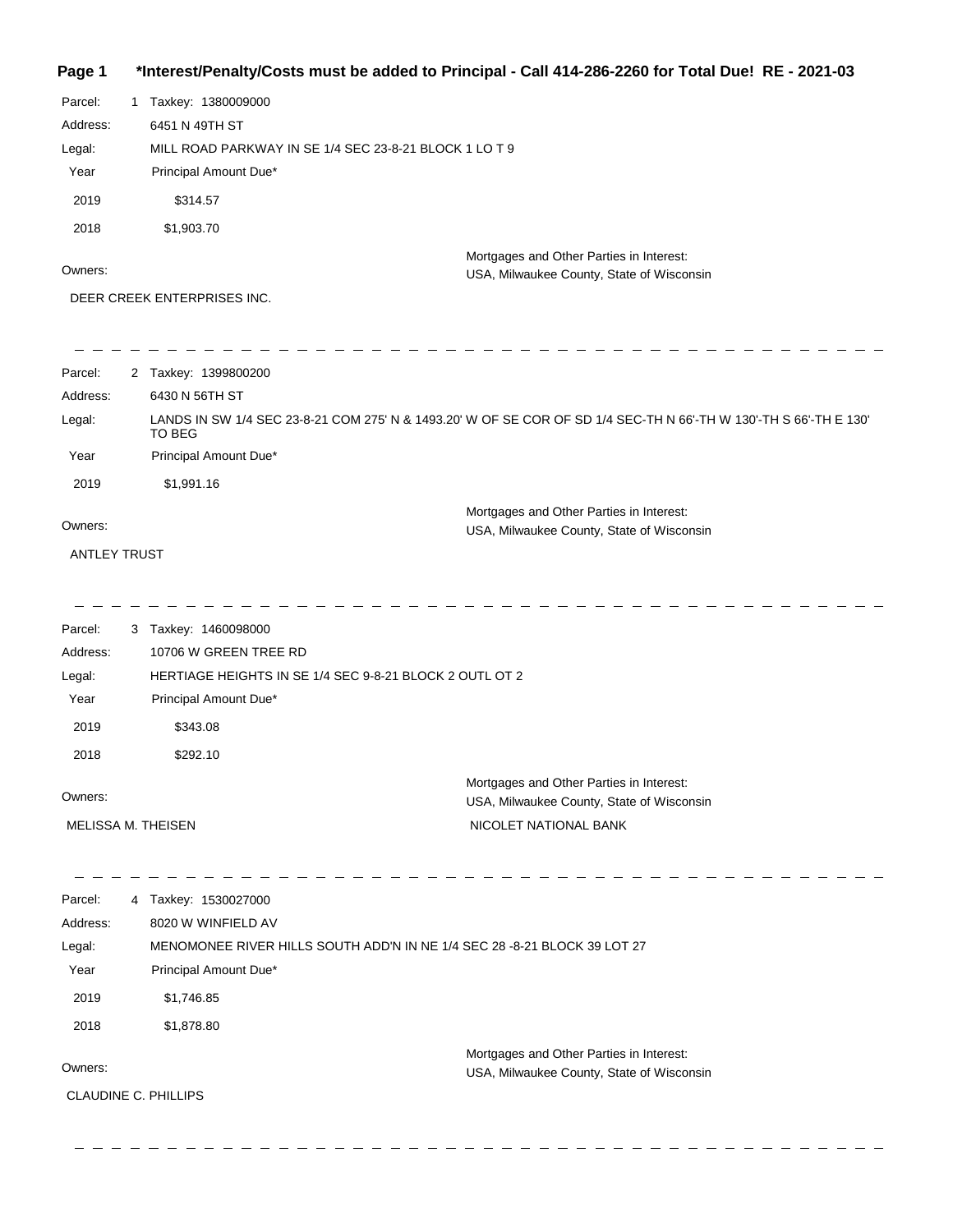## **Page 2 \*Interest/Penalty/Costs must be added to Principal - Call 414-286-2260 for Total Due! RE - 2021-03**

| Parcel:           | 5 Taxkey: 1719700000         |                                                                                                                                                                                                                                                       |
|-------------------|------------------------------|-------------------------------------------------------------------------------------------------------------------------------------------------------------------------------------------------------------------------------------------------------|
| Address:          | 5811 N 41ST ST               |                                                                                                                                                                                                                                                       |
| Legal:            | ST N 40' OF S 130' OF E 142' | LAND IN SW 1/4 SEC 25-8-21 LAND BETW C L W FLORIST AVE-N 41ST ST G A WEST & CO'S ADD'N TO N MILW & N 42ND                                                                                                                                             |
| Year              | Principal Amount Due*        |                                                                                                                                                                                                                                                       |
| 2019              | \$2,133.63                   |                                                                                                                                                                                                                                                       |
| 2018              | \$1,780.17                   |                                                                                                                                                                                                                                                       |
| Owners:           |                              | Mortgages and Other Parties in Interest:<br>USA, Milwaukee County, State of Wisconsin                                                                                                                                                                 |
| ROSALIND DORSEY   |                              | HSBC BANK USA, N.A., AS TRUSTEE ON BEHALF OF ACE<br>SECURITIES CORP. HOME EQUITY LOAN TRUST AND FOR<br>THE REGISTERED HOLDERS OF OF ACE SECURITIES CORP.<br>HOME EQUITY LOAN TRUST, SERIES 2007-HE5, ASSET<br><b>BACKED PASS-THROUGH CERTIFICATES</b> |
|                   |                              | PARAGON HOME LENDING, LLC                                                                                                                                                                                                                             |
| Parcel:           | 6 Taxkey: 1719854000         |                                                                                                                                                                                                                                                       |
| Address:          | 3500 3502 W SILVER SPRING DR |                                                                                                                                                                                                                                                       |
| Legal:            | N 36TH ST E 57' OF S 130.25' | LANDS IN SW 1/4 SEC 25-8-21 LAND BETW G A WEST & C O'S ADD'N TO N MILW-N 35TH ST-W SILVER SPRING DR & C L                                                                                                                                             |
| Year              | Principal Amount Due*        |                                                                                                                                                                                                                                                       |
| 2019              | \$8,202.85                   |                                                                                                                                                                                                                                                       |
| 2018              | \$7,857.45                   |                                                                                                                                                                                                                                                       |
| Owners:           |                              | Mortgages and Other Parties in Interest:<br>USA, Milwaukee County, State of Wisconsin                                                                                                                                                                 |
| TAMARA A. OLSON   |                              |                                                                                                                                                                                                                                                       |
| MICHAEL J. PATTON |                              |                                                                                                                                                                                                                                                       |
| Parcel:           | 7 Taxkey: 1760298100         |                                                                                                                                                                                                                                                       |
| Address:          | 7624 W BOBOLINK AV           |                                                                                                                                                                                                                                                       |
| Legal:            |                              | GRAN-TOSA HEIGHTS IN SE 1/4 SEC 28-8-21 BLOCK 15 L OT 5 & 1/2 VAC ALLEY ADJ                                                                                                                                                                           |
| Year              | Principal Amount Due*        |                                                                                                                                                                                                                                                       |
| 2019              | \$2,480.16                   |                                                                                                                                                                                                                                                       |
| 2018              | \$1,852.08                   |                                                                                                                                                                                                                                                       |
|                   |                              | Mortgages and Other Parties in Interest:                                                                                                                                                                                                              |
| Owners:           |                              | USA, Milwaukee County, State of Wisconsin                                                                                                                                                                                                             |
|                   | <b>VERONICA L. MCCORMACK</b> | IRIS M. DEAN                                                                                                                                                                                                                                          |
|                   |                              |                                                                                                                                                                                                                                                       |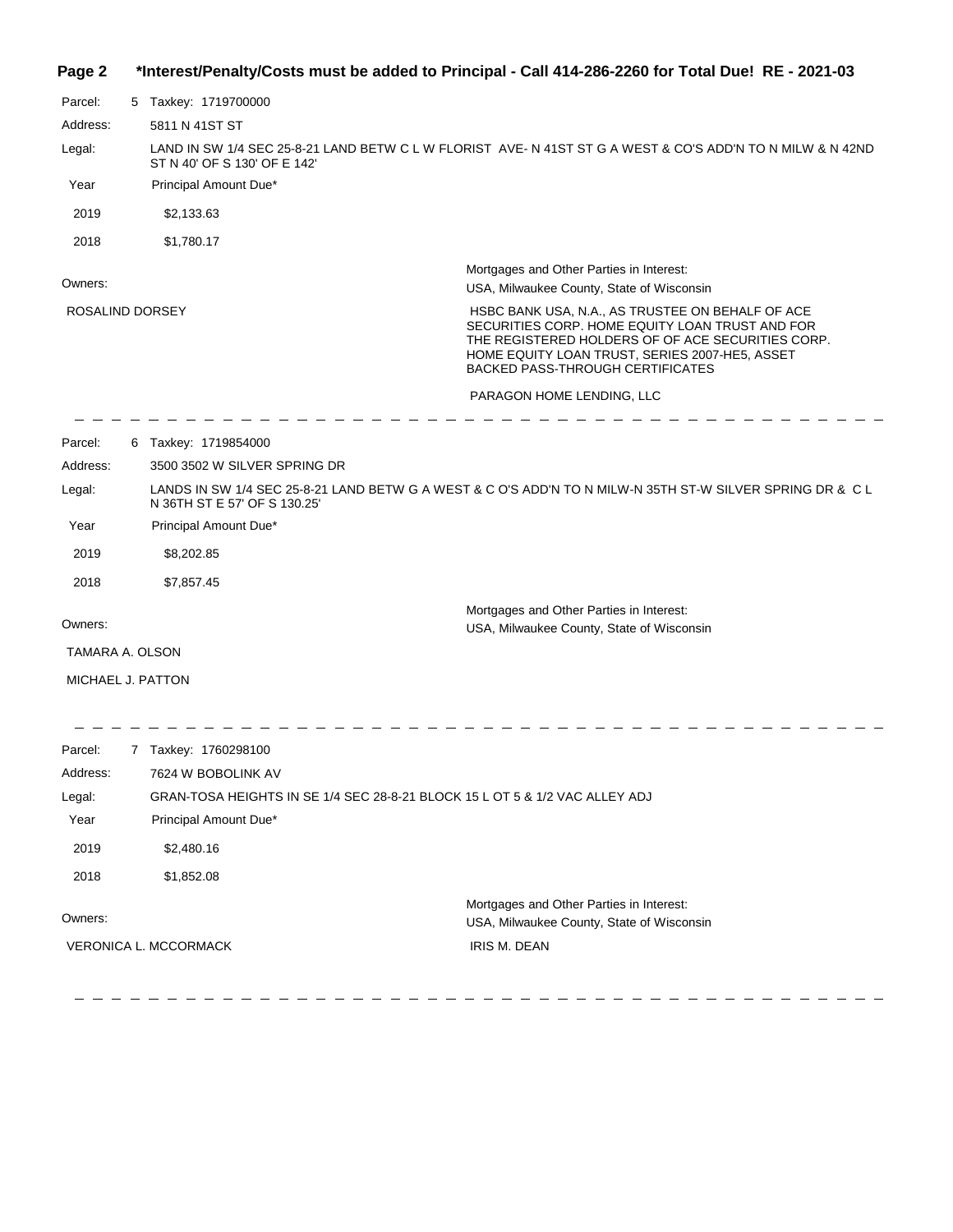#### **Page 3 \*Interest/Penalty/Costs must be added to Principal - Call 414-286-2260 for Total Due! RE - 2021-03**

| Parcel:         | 8 | Taxkey: 1871180000                                                                                                                                |
|-----------------|---|---------------------------------------------------------------------------------------------------------------------------------------------------|
| Address:        |   | 7824 W SHERIDAN AV                                                                                                                                |
| Legal:          |   | SPRING TERRACE, A CONDOMINIUM, ETC IN NE 1/4 SEC 3 3-8-21 BUILDING 7824 UNIT D & AN UNDIVIDED 1/88TH<br>INTEREST IN THE COMMON AREAS & FACILITIES |
| Year            |   | Principal Amount Due*                                                                                                                             |
| 2019            |   | \$2,394.04                                                                                                                                        |
| 2018            |   | \$1,009.02                                                                                                                                        |
| Owners:         |   | Mortgages and Other Parties in Interest:<br>USA, Milwaukee County, State of Wisconsin                                                             |
| KIMBERLY LLOYD  |   | SPRING TERRACE CONDOMINIUM HOMES, INC.                                                                                                            |
| STEVEN P. LLOYD |   | ATTORNEY JOHN A. GRAETTINGER                                                                                                                      |

 $\frac{1}{2} \left( \frac{1}{2} \right)$ 

---------

Parcel: 9 Taxkey: 1920103000 Owners: Mortgages and Other Parties in Interest: Year Principal Amount Due\* USA, Milwaukee County, State of Wisconsin PARKVIEW ADD'N TO NORTH MILW IN NW 1/4 SEC 36-8-21 BLOCK 20 LOT 14 & S 20' LOT 13 5527 N 38TH ST Address: Legal: DEPARTMENT OF WORKFORCE DEVELOPMENT EDUCATORS CREDIT UNION 2019 \$2,072.23 2018 \$897.78 2017 \$159.42 KELLY GOODMON LEE GOODMON

Parcel: 10 Taxkey: 1920142000 Owners: Mortgages and Other Parties in Interest: Year Principal Amount Due\* USA, Milwaukee County, State of Wisconsin PARKVIEW ADD'N TO NORTH MILW IN NW 1/4 SEC 36-8-21 BLOCK 21 LOT 21 3918 W SHERIDAN AV Address: Legal: M&I MARSHALL & ILSLEY BANK 2019 \$2,586.47 2018 \$272.38 ROSIE L. WALKER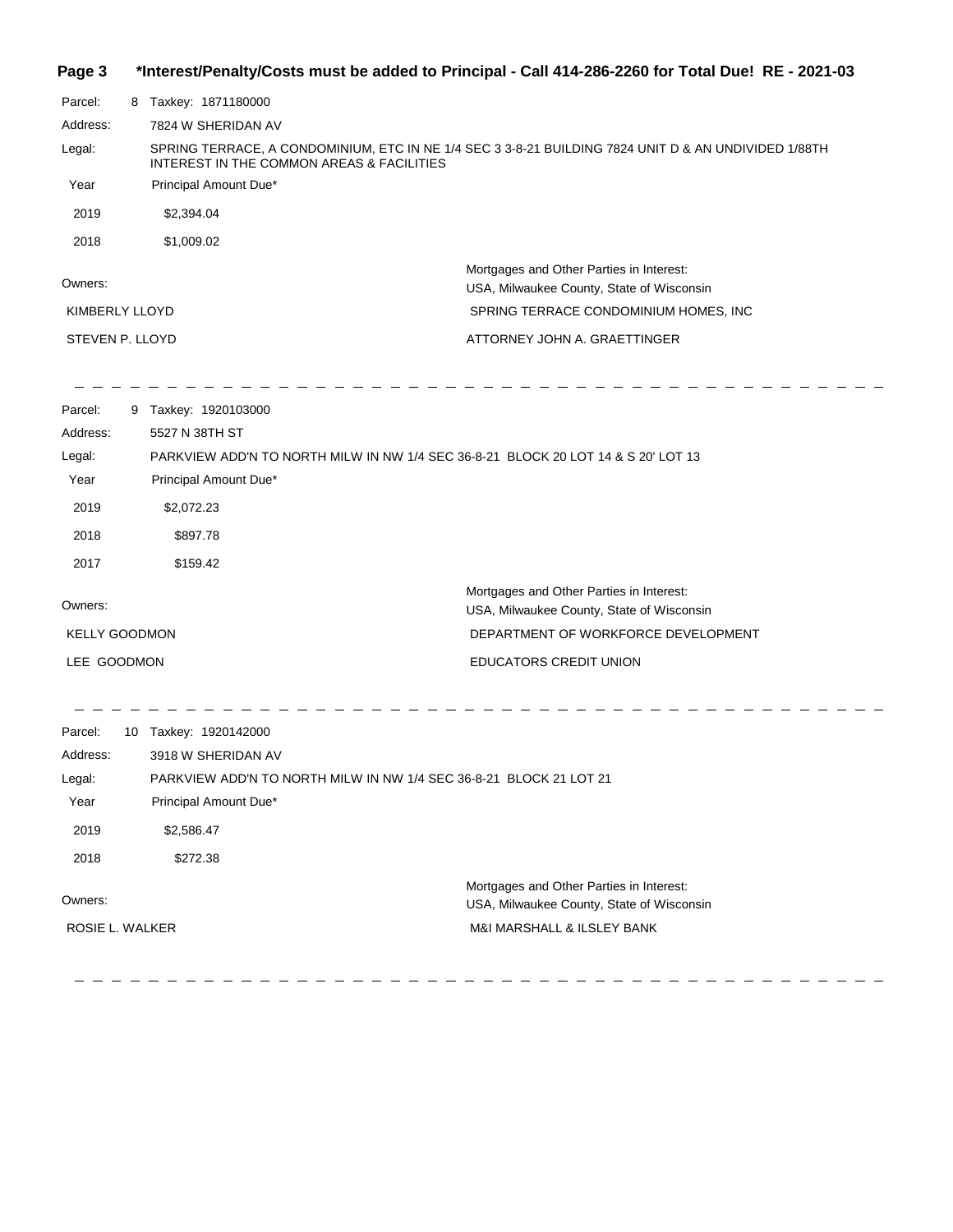## **Page 4 \*Interest/Penalty/Costs must be added to Principal - Call 414-286-2260 for Total Due! RE - 2021-03**

| Parcel:  | 11 | Taxkey: 1920143000                                                                    |
|----------|----|---------------------------------------------------------------------------------------|
| Address: |    | 3922 W SHERIDAN AV                                                                    |
| Legal:   |    | PARKVIEW ADD'N TO NORTH MILW IN NW 1/4 SEC 36-8-21 BLOCK 21 LOT 22                    |
| Year     |    | Principal Amount Due*                                                                 |
| 2019     |    | \$1,628.82                                                                            |
| 2018     |    | \$2,708.79                                                                            |
| 2017     |    | \$2,635.59                                                                            |
| 2016     |    | \$2,593.62                                                                            |
| 2015     |    | \$1,883.86                                                                            |
| Owners:  |    | Mortgages and Other Parties in Interest:<br>USA, Milwaukee County, State of Wisconsin |

WALNUT HILL DEVELOPMENT LLC

| Parcel:  | 12 | Taxkey: 1920514000                                                                      |
|----------|----|-----------------------------------------------------------------------------------------|
| Address: |    | 5350 N 36TH ST                                                                          |
| Legal:   |    | PAYNE'S ADDN ETC IN NE & NW 1/4 SEC 36-8-21 BLOCK 7 LOT 33 - N 14' LOT 32 & S 1' LOT 34 |
| Year     |    | Principal Amount Due*                                                                   |
| 2019     |    | \$2,292.47                                                                              |
| 2018     |    | \$1,351.14                                                                              |
|          |    | Mortgages and Other Parties in Interest:                                                |
| Owners:  |    | USA, Milwaukee County, State of Wisconsin                                               |

 $\overline{\phantom{a}}$ 

DEBBI LAWRENCE

GLEN JOSHUA MURPHY

| Parcel:                | 13 | Taxkey: 1950209000                                                        |
|------------------------|----|---------------------------------------------------------------------------|
| Address:               |    | 1900 W SHERIDAN AV                                                        |
| Legal:                 |    | LONG ISLAND SUBD NO 3 IN NE & NW 1/4 SEC 31-8-22 & VAC STRS BLOCK 3 LOT 8 |
| Year                   |    | Principal Amount Due*                                                     |
| 2019                   |    | \$2,541.61                                                                |
| 2018                   |    | \$1,437.30                                                                |
|                        |    | Mortgages and Other Parties in Interest:                                  |
| Owners:                |    | USA, Milwaukee County, State of Wisconsin                                 |
| <b>BARBARA MUELLER</b> |    |                                                                           |
|                        |    | MARVIN L. REYNOLDS                                                        |
|                        |    |                                                                           |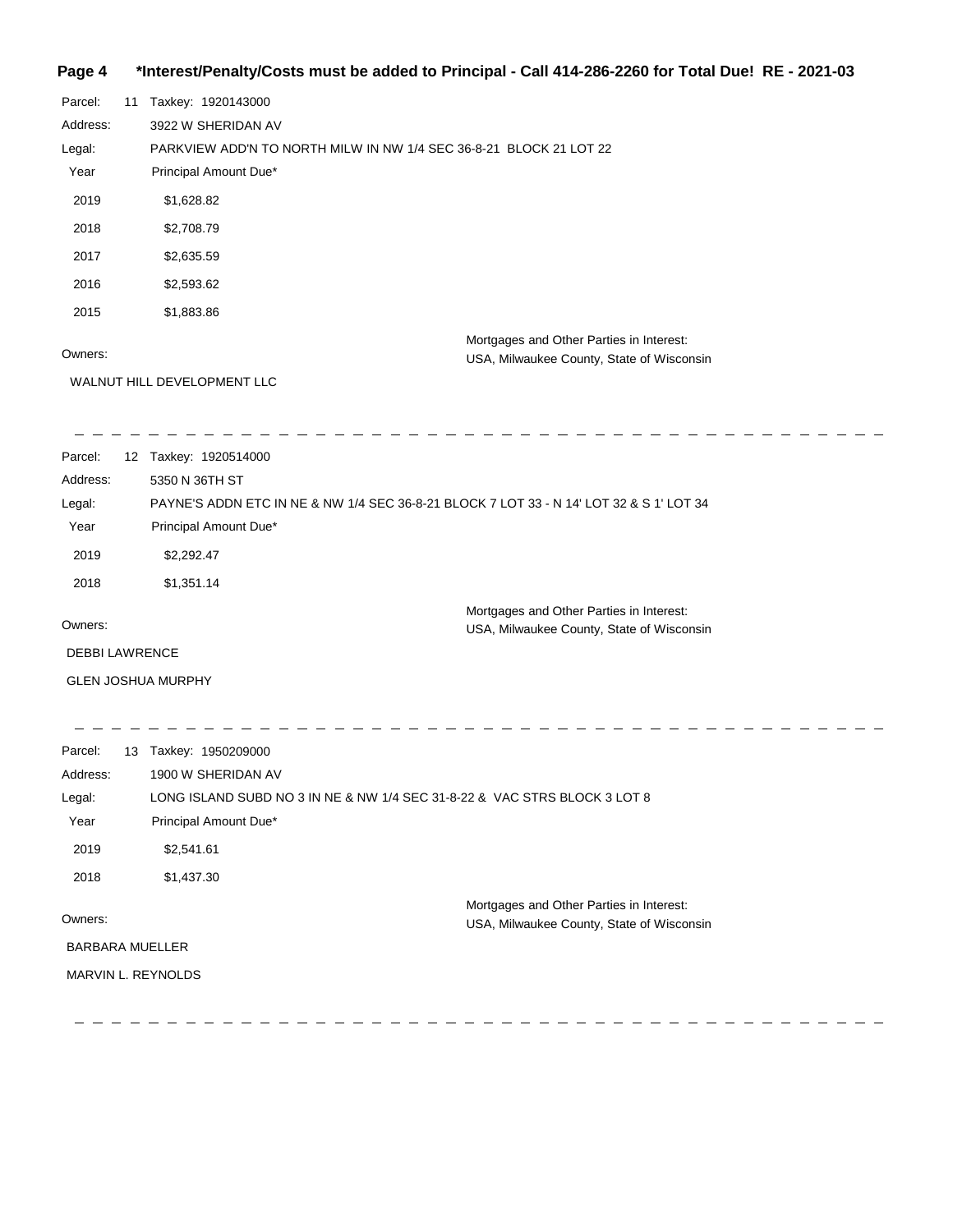# **Page 5 \*Interest/Penalty/Costs must be added to Principal - Call 414-286-2260 for Total Due! RE - 2021-03**

| Parcel:<br>Address:<br>Legal:<br>Year<br>2019         | 14 Taxkey: 1950306000<br>5539 N LONG ISLAND DR<br>LONG ISLAND SUBD NO 3 IN NE & NW 1/4 SEC 31-8-22 & VAC STRS BLOCK 6 LOT 15<br>Principal Amount Due*<br>\$3,167.22 |                                                                                       |
|-------------------------------------------------------|---------------------------------------------------------------------------------------------------------------------------------------------------------------------|---------------------------------------------------------------------------------------|
| 2018                                                  | \$3,929.20                                                                                                                                                          |                                                                                       |
| 2017<br>Owners:<br>WINDI D. MATAGI                    | \$9.22                                                                                                                                                              | Mortgages and Other Parties in Interest:<br>USA, Milwaukee County, State of Wisconsin |
|                                                       | CHARLES A. PAGE SR.                                                                                                                                                 |                                                                                       |
| Parcel:<br>Address:<br>Legal:<br>Year<br>2019<br>2018 | 15 Taxkey: 1950416000<br>1337 W SHERIDAN CT<br>WENDORF'S SUBD IN NE 1/4 SEC 31-8-22 BLOCK 3 LOT 4<br>Principal Amount Due*<br>\$2,694.05<br>\$1,238.61              |                                                                                       |
| Owners:<br><b>QUANG TRAN</b>                          |                                                                                                                                                                     | Mortgages and Other Parties in Interest:<br>USA, Milwaukee County, State of Wisconsin |

--------------

 $\frac{1}{2}$ 

-------------

 $\overline{\phantom{0}}$ 

 $\equiv$ 

 $\sim$ 

 $\overline{\phantom{0}}$  $\overline{\phantom{m}}$  $\equiv$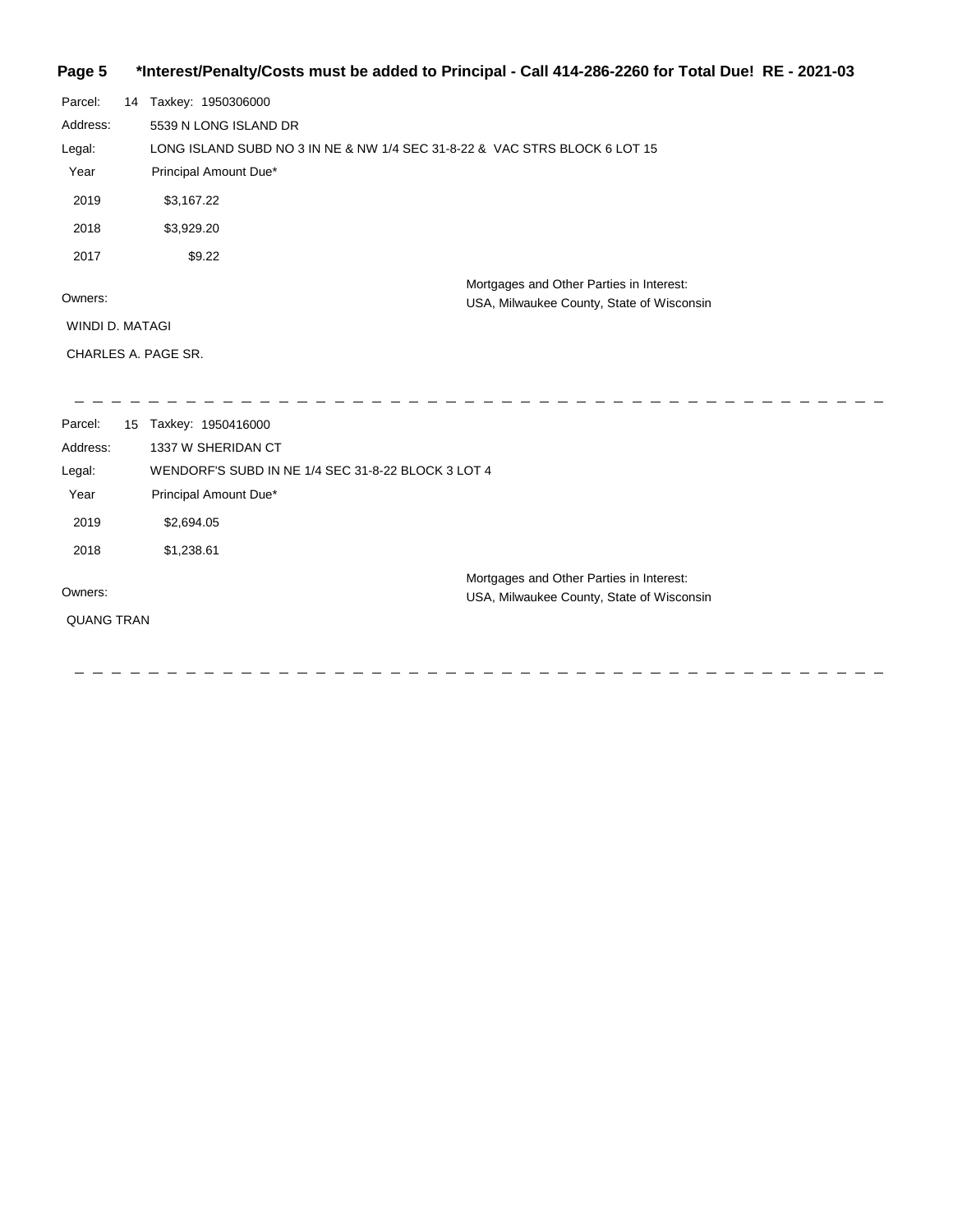## **Page 6 \*Interest/Penalty/Costs must be added to Principal - Call 414-286-2260 for Total Due! RE - 2021-03**

| Parcel:         | 16 Taxkey: 2050146000                                                                 |
|-----------------|---------------------------------------------------------------------------------------|
| Address:        | 4820 N 19TH ST                                                                        |
| Legal:          | LINCOLN PARK ANNEX IN SE 1/4 SEC 31-8-22 BLOCK 2 S 40' OF W 1/2 LOT 4                 |
| Year            | Principal Amount Due*                                                                 |
| 2019            | \$1,514.42                                                                            |
| 2018            | \$1,156.81                                                                            |
| 2017            | \$1,217.51                                                                            |
| 2016            | \$1,281.19                                                                            |
| 2015            | \$3,246.98                                                                            |
| 2014            | \$1,466.18                                                                            |
| 2013            | \$1,779.23                                                                            |
| 2012            | \$2,846.49                                                                            |
| 2011            | \$2,177.18                                                                            |
| 2010            | \$1,486.85                                                                            |
| Owners:         | Mortgages and Other Parties in Interest:<br>USA, Milwaukee County, State of Wisconsin |
| DAVID L. HOWARD | CITY OF WEST ALLIS                                                                    |

Parcel: 17 Taxkey: 2060107100 Owners: Mortgages and Other Parties in Interest: Year Principal Amount Due\* USA, Milwaukee County, State of Wisconsin BUENING & BOECK'S SUBD IN SW 1/4 SEC 31-8-22 BLOCK 1 LOT 8 5015 N 25TH ST Address: Legal: 2019 \$1,443.38 2018 \$1,440.51 2017 \$1,287.84 2016 \$1,412.00 TRAMEL PROPERTIES LLC

  $\frac{1}{2} \frac{1}{2} \frac{1}{2} \frac{1}{2} \frac{1}{2} \frac{1}{2} \frac{1}{2} \frac{1}{2} \frac{1}{2} \frac{1}{2} \frac{1}{2} \frac{1}{2} \frac{1}{2} \frac{1}{2} \frac{1}{2} \frac{1}{2} \frac{1}{2} \frac{1}{2} \frac{1}{2} \frac{1}{2} \frac{1}{2} \frac{1}{2} \frac{1}{2} \frac{1}{2} \frac{1}{2} \frac{1}{2} \frac{1}{2} \frac{1}{2} \frac{1}{2} \frac{1}{2} \frac{1}{2} \frac{$ 

\_ \_ \_ \_ \_ \_ \_ \_ \_ \_ \_

- - - - - - - - - - -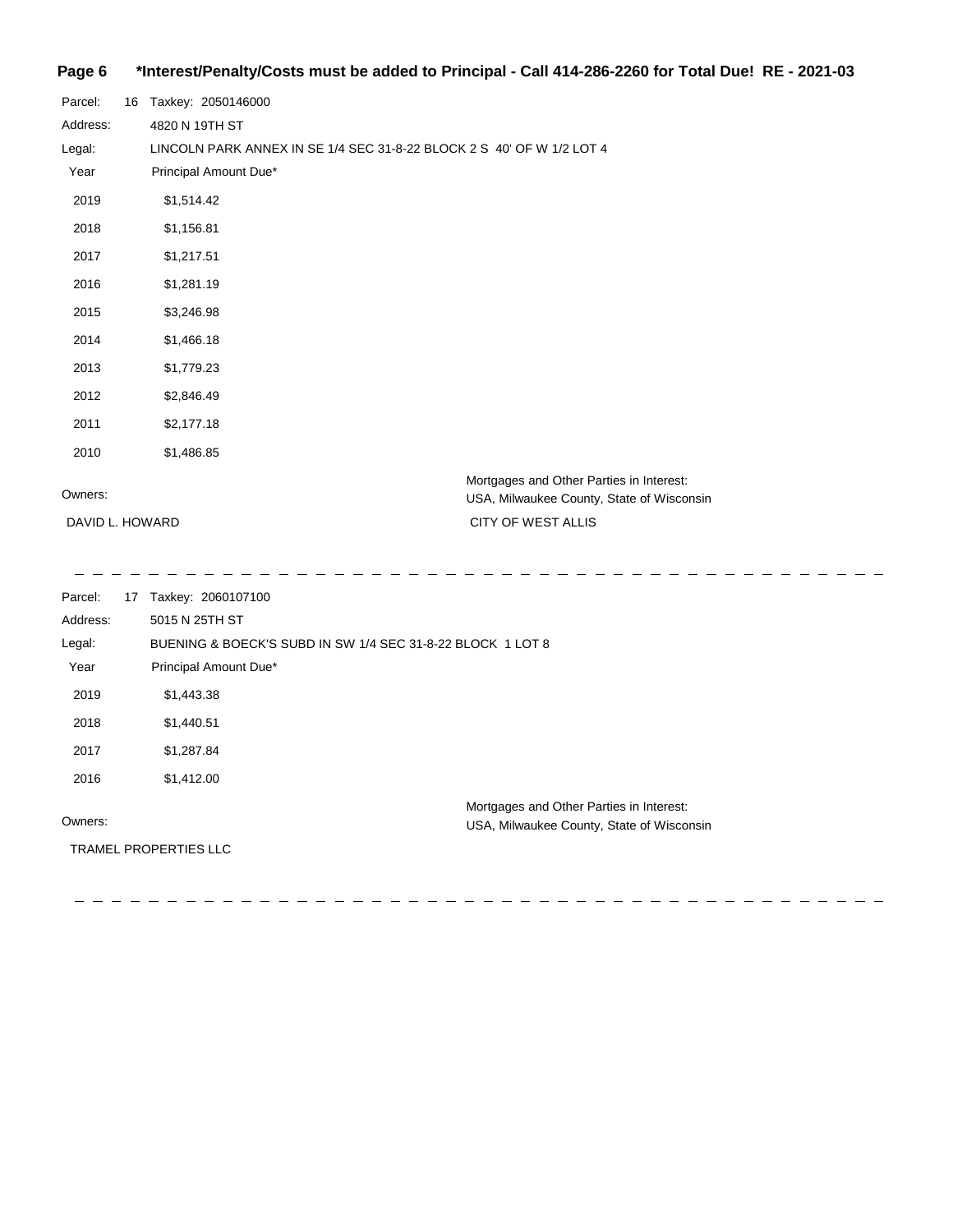# **Page 7 \*Interest/Penalty/Costs must be added to Principal - Call 414-286-2260 for Total Due! RE - 2021-03**

| Parcel:                | 18 Taxkey: 2060517000                                                                                             |
|------------------------|-------------------------------------------------------------------------------------------------------------------|
| Address:               | 4893 N 26TH ST                                                                                                    |
| Legal:                 | KIRK'S SUBD NO 2 IN SW 1/4 SEC 31-8-22 S 39.23' LO T 15                                                           |
| Year                   | Principal Amount Due*                                                                                             |
| 2019                   | \$1,599.93                                                                                                        |
| 2017                   | \$1,236.43                                                                                                        |
| 2016                   | \$1,997.30                                                                                                        |
| 2015                   | \$2,138.56                                                                                                        |
| Owners:                | Mortgages and Other Parties in Interest:<br>USA, Milwaukee County, State of Wisconsin                             |
| WYNFRED L. BROWN       |                                                                                                                   |
| <b>DESILU MCLAURIN</b> |                                                                                                                   |
| Parcel:                | 19 Taxkey: 2070002100                                                                                             |
| Address:               | 5168 N 35TH ST                                                                                                    |
| Legal:                 | ASSESSOR'S PLAT NO 104 IN SE 1/4 SEC 36-8-21 BLOCK 1 LOT 2 & S 30' LOT 1 & W 15' OF S 60' OF N 90' L OT 4 BID #19 |
| Year                   | Principal Amount Due*                                                                                             |
| 2019                   | \$23,373.12                                                                                                       |
| 2018                   | \$32,029.47                                                                                                       |
| Owners:                | Mortgages and Other Parties in Interest:<br>USA, Milwaukee County, State of Wisconsin                             |
|                        | 251 BRADLEY PLACE, LLC                                                                                            |
| Parcel:                | 20 Taxkey: 2080883000                                                                                             |
| Address:               | 5123 N 38TH ST                                                                                                    |
| Legal:                 | NORTH MILWAUKEE SUBD NO 2 IN SW 1/4 SEC 36-8-21 BL OCK 5 N 24' LOT 29 & S 12' LOT 30                              |
| Year                   | Principal Amount Due*                                                                                             |
| 2019                   | \$2,119.53                                                                                                        |
| 2018                   | \$2,197.38                                                                                                        |
|                        | Mortgages and Other Parties in Interest:                                                                          |
| Owners:                | USA, Milwaukee County, State of Wisconsin                                                                         |
| LISA A. SMITH          |                                                                                                                   |

 $\overline{a}$  $\begin{array}{ccccccccccccc} \multicolumn{2}{c}{} & \multicolumn{2}{c}{} & \multicolumn{2}{c}{} & \multicolumn{2}{c}{} & \multicolumn{2}{c}{} & \multicolumn{2}{c}{} & \multicolumn{2}{c}{} & \multicolumn{2}{c}{} & \multicolumn{2}{c}{} & \multicolumn{2}{c}{} & \multicolumn{2}{c}{} & \multicolumn{2}{c}{} & \multicolumn{2}{c}{} & \multicolumn{2}{c}{} & \multicolumn{2}{c}{} & \multicolumn{2}{c}{} & \multicolumn{2}{c}{} & \multicolumn{2}{c}{} & \multicolumn{2}{c}{} & \$ 

 $\frac{1}{2}$ 

 $\overline{a}$ 

 $\equiv$   $\equiv$ 

 $\equiv$   $\equiv$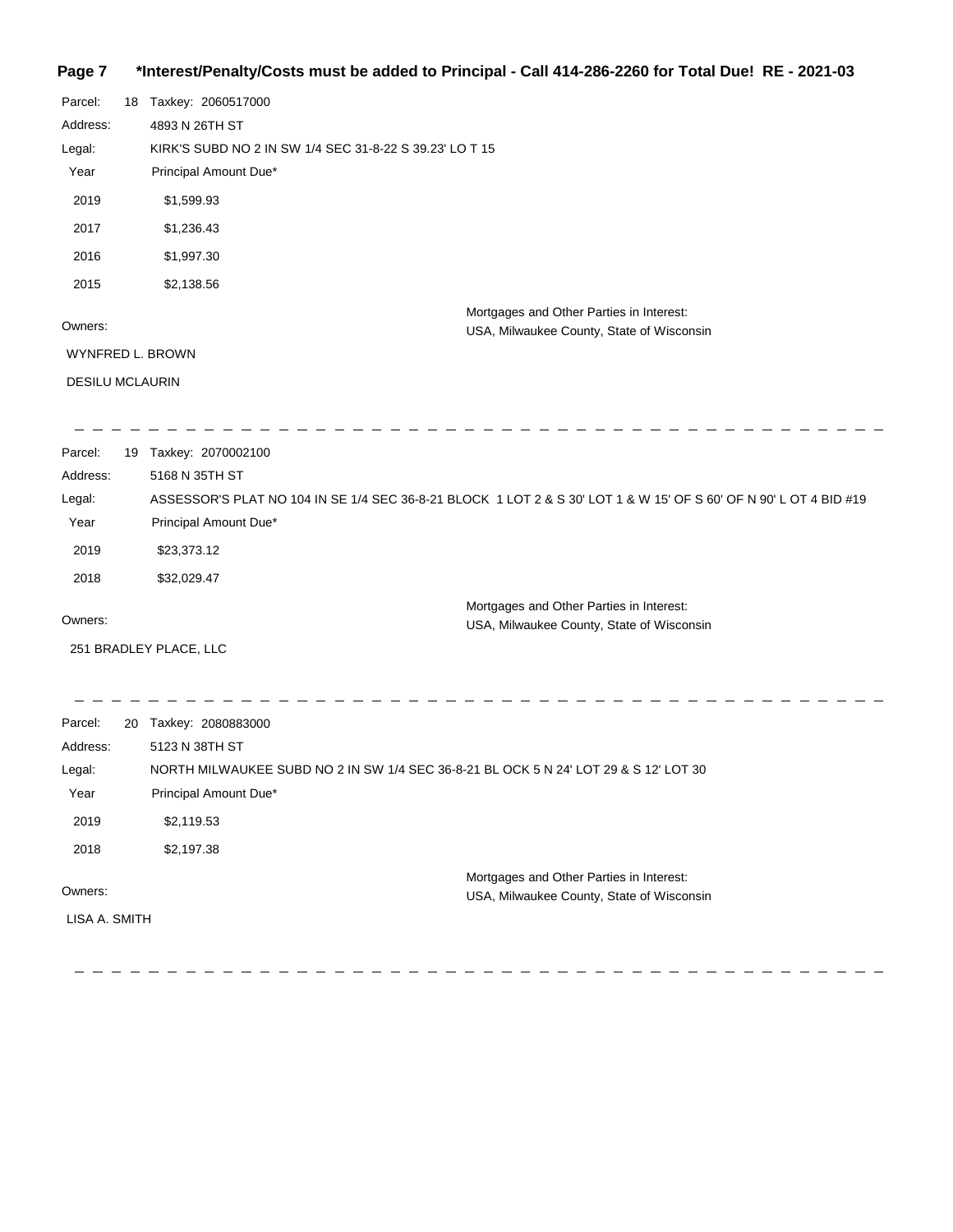## **Page 8 \*Interest/Penalty/Costs must be added to Principal - Call 414-286-2260 for Total Due! RE - 2021-03**

| Parcel:              | 21 | Taxkey: 2101221000                                                                                                         |
|----------------------|----|----------------------------------------------------------------------------------------------------------------------------|
| Address:             |    | 4823 N 51ST BL                                                                                                             |
| Legal:               |    | RESUBD OF LOTS 7 TO 28 BLOCK 1 LOTS 7 TO 28 BLOCK 4 & ALL OF BLK 2 IN LANGE'S SUBD IN SW 1/4 SEC 35- 8-21<br>BLOCK 2 LOT 9 |
| Year                 |    | Principal Amount Due*                                                                                                      |
| 2019                 |    | \$2,172.51                                                                                                                 |
| 2018                 |    | \$1,592.62                                                                                                                 |
|                      |    | Mortgages and Other Parties in Interest:                                                                                   |
| Owners:              |    | USA, Milwaukee County, State of Wisconsin                                                                                  |
| <b>JOSEPH BUNETA</b> |    |                                                                                                                            |
| ANDRELL HOWARD       |    |                                                                                                                            |
|                      |    | <b>FUDGICILE F. HOWARD</b>                                                                                                 |
|                      |    |                                                                                                                            |
|                      |    |                                                                                                                            |

| Parcel:  | 22 Taxkey: 2110151000                                                                 |
|----------|---------------------------------------------------------------------------------------|
| Address: | 5150 N 61ST ST                                                                        |
| Legal:   | ASSESSMENT SUBD NO 85 IN SE 1/4 SEC 34-8-21 BLOCK 4 S 52' LOT 3 EXC ST                |
| Year     | Principal Amount Due*                                                                 |
| 2019     | \$2,923.04                                                                            |
| 2018     | \$2,619.34                                                                            |
| Owners:  | Mortgages and Other Parties in Interest:<br>USA, Milwaukee County, State of Wisconsin |

 $\equiv$ 

BARBARA A. WALKER

HENRY C. WALKER

| Parcel:  | 23 | Taxkey: 2270902000                                                            |
|----------|----|-------------------------------------------------------------------------------|
| Address: |    | 5209 W HAMPTON AV                                                             |
| Legal:   |    | WILSON & SCHUTTE'S ADDN NO 1 IN NW 1/4 SEC 2-7-21 BLOCK 1 LOT 2 & E 20' LOT 3 |
| Year     |    | Principal Amount Due*                                                         |
| 2019     |    | \$5,037.00                                                                    |
| 2018     |    | \$7,553.69                                                                    |
| 2017     |    | \$16,324.17                                                                   |
| 2016     |    | \$1,752.70                                                                    |
|          |    | Mortgages and Other Parties in Interest:                                      |
| Owners:  |    | USA, Milwaukee County, State of Wisconsin                                     |
|          |    | DEMETRICE D. BROWN                                                            |
|          |    |                                                                               |

--------------------------------------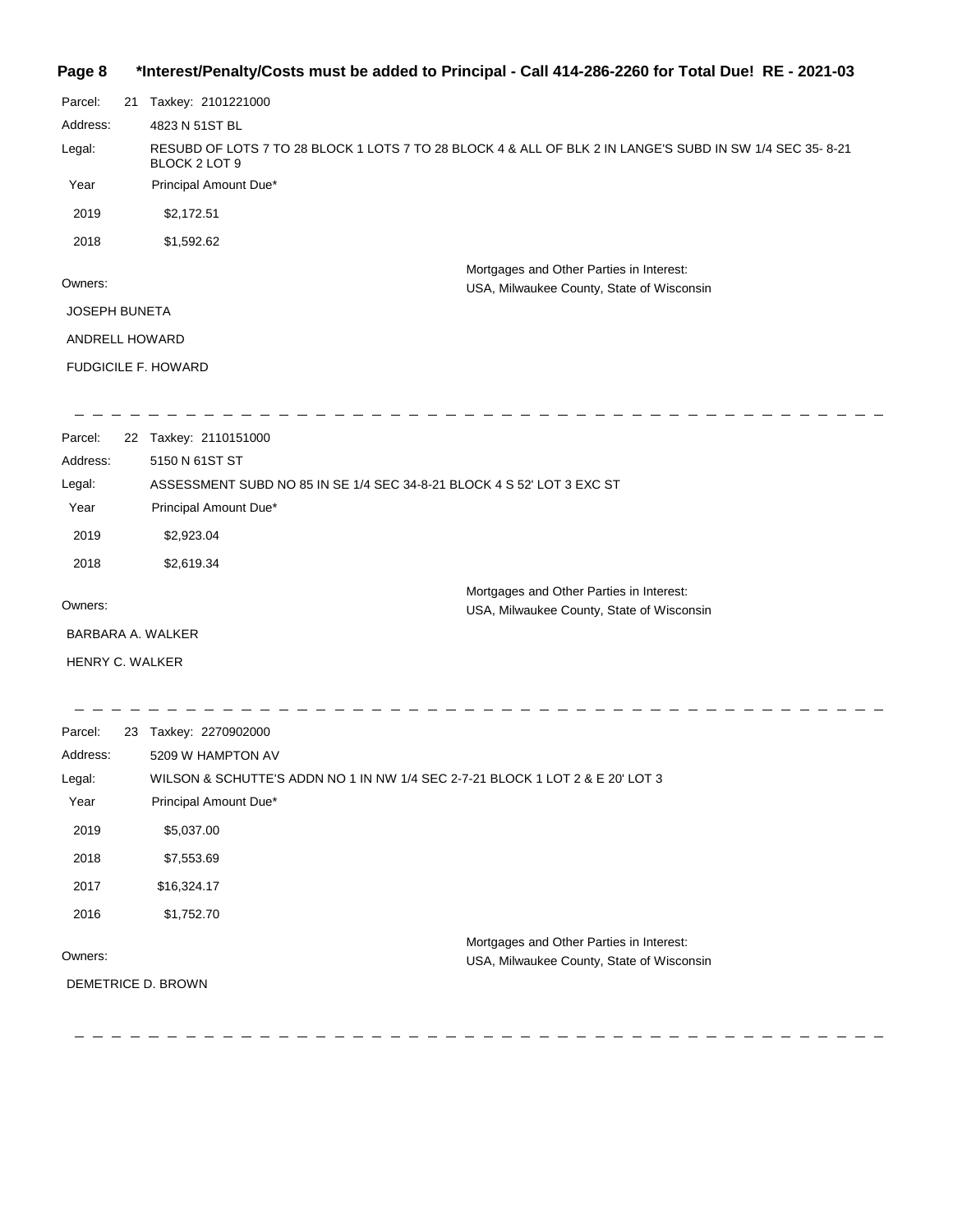# **Page 9 \*Interest/Penalty/Costs must be added to Principal - Call 414-286-2260 for Total Due! RE - 2021-03**

| Parcel:              | 24 | Taxkey: 2280183100                                                                       |
|----------------------|----|------------------------------------------------------------------------------------------|
| Address:             |    | 4745 N 48TH ST                                                                           |
| Legal:               |    | ASSESSMENT SUBD NO 70 IN NE 1/4 SEC 2-7-21 BLOCK 5 S 46' OF E 158.48' LOT 4 EXC E 30.48' |
| Year                 |    | Principal Amount Due*                                                                    |
| 2019                 |    | \$2,449.03                                                                               |
| 2018                 |    | \$3,616.64                                                                               |
| 2017                 |    | \$2,809.99                                                                               |
| 2016                 |    | \$3,255.99                                                                               |
| 2015                 |    | \$1,431.91                                                                               |
| 2014                 |    | \$3,121.57                                                                               |
|                      |    | Mortgages and Other Parties in Interest:                                                 |
| Owners:              |    | USA, Milwaukee County, State of Wisconsin                                                |
| <b>KIZZY JONES</b>   |    |                                                                                          |
| <b>WILLIE MURPHY</b> |    |                                                                                          |

| Parcel:       | 25 Taxkey: 2290739000                                                                  |                                                                                                                                                                                                                                                                           |
|---------------|----------------------------------------------------------------------------------------|---------------------------------------------------------------------------------------------------------------------------------------------------------------------------------------------------------------------------------------------------------------------------|
| Address:      | 4761 N 41ST ST                                                                         |                                                                                                                                                                                                                                                                           |
| Legal:        | NORTH MILWAUKEE LAWNDALE NO 1 IN NW 1/4 SEC 1-7-21 BLOCK 5 N 24' LOT 41 & S 15' LOT 42 |                                                                                                                                                                                                                                                                           |
| Year          | Principal Amount Due*                                                                  |                                                                                                                                                                                                                                                                           |
| 2019          | \$184.32                                                                               |                                                                                                                                                                                                                                                                           |
| 2018          | \$84.76                                                                                |                                                                                                                                                                                                                                                                           |
| 2017          | \$285.34                                                                               |                                                                                                                                                                                                                                                                           |
| 2016          | \$93.36                                                                                |                                                                                                                                                                                                                                                                           |
| 2015          | \$90.58                                                                                |                                                                                                                                                                                                                                                                           |
| 2014          | \$93.87                                                                                |                                                                                                                                                                                                                                                                           |
| 2013          | \$99.56                                                                                |                                                                                                                                                                                                                                                                           |
| 2012          | \$96.61                                                                                |                                                                                                                                                                                                                                                                           |
| 2011          | \$97.46                                                                                |                                                                                                                                                                                                                                                                           |
| 2010          | \$96.62                                                                                |                                                                                                                                                                                                                                                                           |
| 2009          | \$93.79                                                                                |                                                                                                                                                                                                                                                                           |
| Owners:       |                                                                                        | Mortgages and Other Parties in Interest:<br>USA, Milwaukee County, State of Wisconsin                                                                                                                                                                                     |
|               | VENESSIA R GRANT NKA VENESSIA R                                                        | GRAY & ASSOCIATES, L.L.P. ATTORNEYS AT LAW                                                                                                                                                                                                                                |
| <b>MILLER</b> |                                                                                        | NOVASTAR MORTGAGE, INC.                                                                                                                                                                                                                                                   |
|               |                                                                                        | THE BANK OF NEW YORK MELLON, F/K/A THE BANK OF<br>NEW YORK AS SUCCESSOR IN INTEREST TO JPMORGAN<br>CHASE BANK, N.A. AS INDENTURE TRUSTREE FOR<br>NOVASTAR MORTGAGE FUNDING TRUST, SERIES 2006-1,<br>NOVASTAR HOME EQUITY LOAN ASSET-BACKED<br>CERTIFICATES, SERIES 2006-1 |
|               |                                                                                        | WISCONSIN WOMEN'S BUSINESS INITIATIVE CORPORATION                                                                                                                                                                                                                         |
|               |                                                                                        |                                                                                                                                                                                                                                                                           |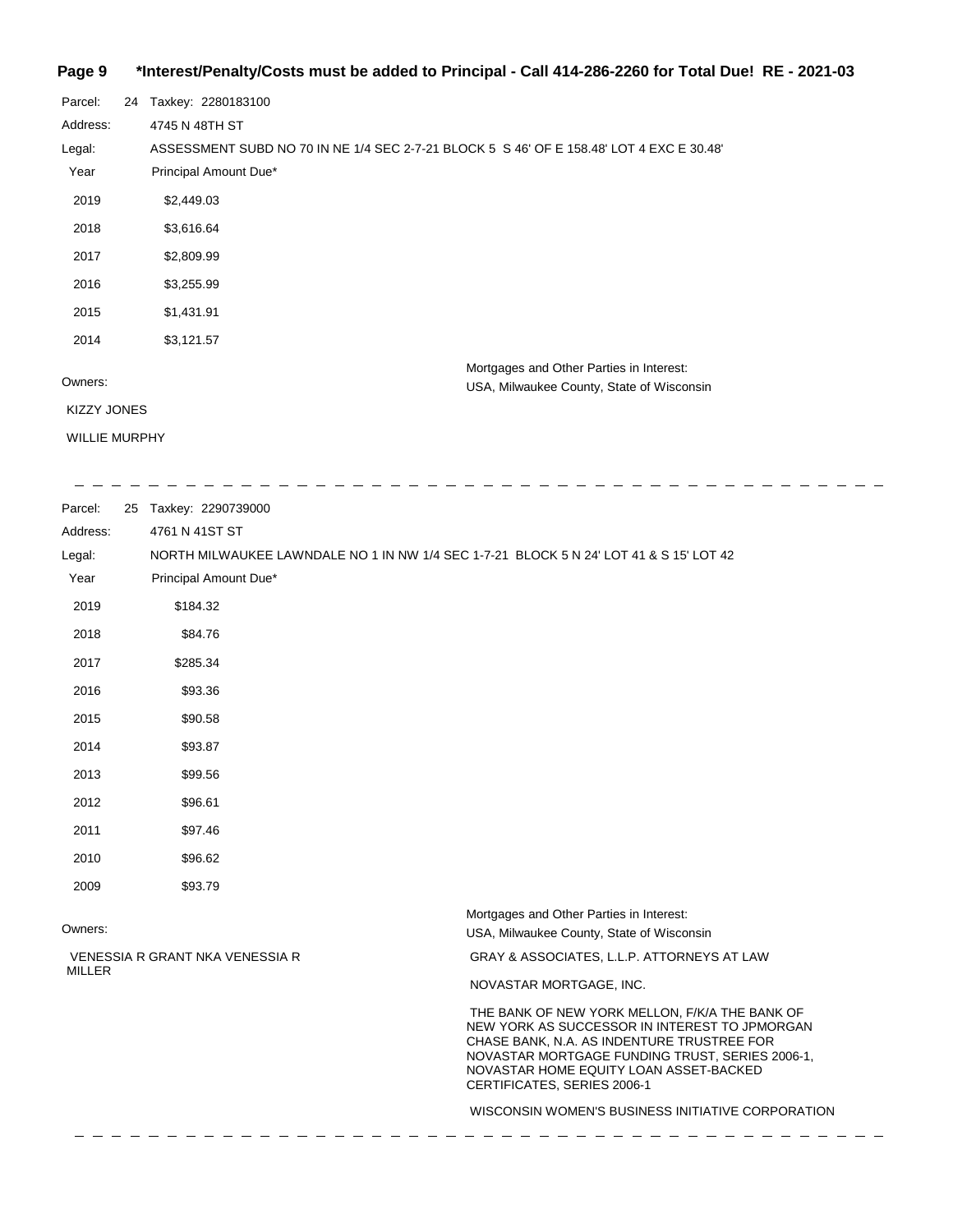## **Page 10 \*Interest/Penalty/Costs must be added to Principal - Call 414-286-2260 for Total Due! RE - 2021-03**

| Parcel:  | 26 | Taxkey: 2290870000                                                              |
|----------|----|---------------------------------------------------------------------------------|
| Address: |    | 4647 N 40TH ST                                                                  |
| Legal:   |    | NORTH MILWAUKEE LAWNDALE NO 1 IN NW 1/4 SEC 1-7-21 BLOCK 11 LOT 9 & S 18' LOT 8 |
| Year     |    | Principal Amount Due*                                                           |
| 2019     |    | \$1,521.43                                                                      |
| 2018     |    | \$678.81                                                                        |
|          |    | Mortgages and Other Parties in Interest:                                        |
| Owners:  |    | USA, Milwaukee County, State of Wisconsin                                       |

RDM PROPERTIES, LLC

| Parcel:  | 27 | Taxkey: 2299866000                                                                                                                                        |
|----------|----|-----------------------------------------------------------------------------------------------------------------------------------------------------------|
| Address: |    | 4563 N 41ST ST                                                                                                                                            |
| Legal:   |    | PARTITION OF PART OF S 1/2 OF NW 1/4 SEC 1-7-21 S 40' OF N 150' OF W 120' OF E 150' LOT 4 ALSO THAT PART OF S 40'<br>OF N 110' OF E 150' OF LOT 4 COM S L |
| Year     |    | Principal Amount Due*                                                                                                                                     |
| 2019     |    | \$2,601.08                                                                                                                                                |
| 2018     |    | \$2,145.71                                                                                                                                                |
| 2017     |    | \$3,197.73                                                                                                                                                |
| 2016     |    | \$2,409.14                                                                                                                                                |
| 2015     |    | \$4,245.59                                                                                                                                                |
|          |    | Mortgages and Other Parties in Interest:                                                                                                                  |
| Owners:  |    | USA, Milwaukee County, State of Wisconsin                                                                                                                 |

WALNUT HILL DEVELOPMENT LLC

\_\_\_\_\_\_\_\_\_\_\_\_\_\_\_\_\_\_\_\_\_\_

Parcel: 28 Taxkey: 2300478000 Address: 4665 N 28TH ST Legal: NORTH MILW. TOWNSITE CO'S ADDN NO 2 IN NE 1/4 SEC 1-7-21 BLOCK 32 LOT 2 Year Principal Amount Due\* 2019 \$2,084.19 2018 \$3,054.68 2017 \$3,397.07 2016 \$2,404.83 2015 \$3,153.03 Mortgages and Other Parties in Interest: Owners: USA, Milwaukee County, State of Wisconsin MESTESHIA COLEMAN ONE, LLC

> L. ц.,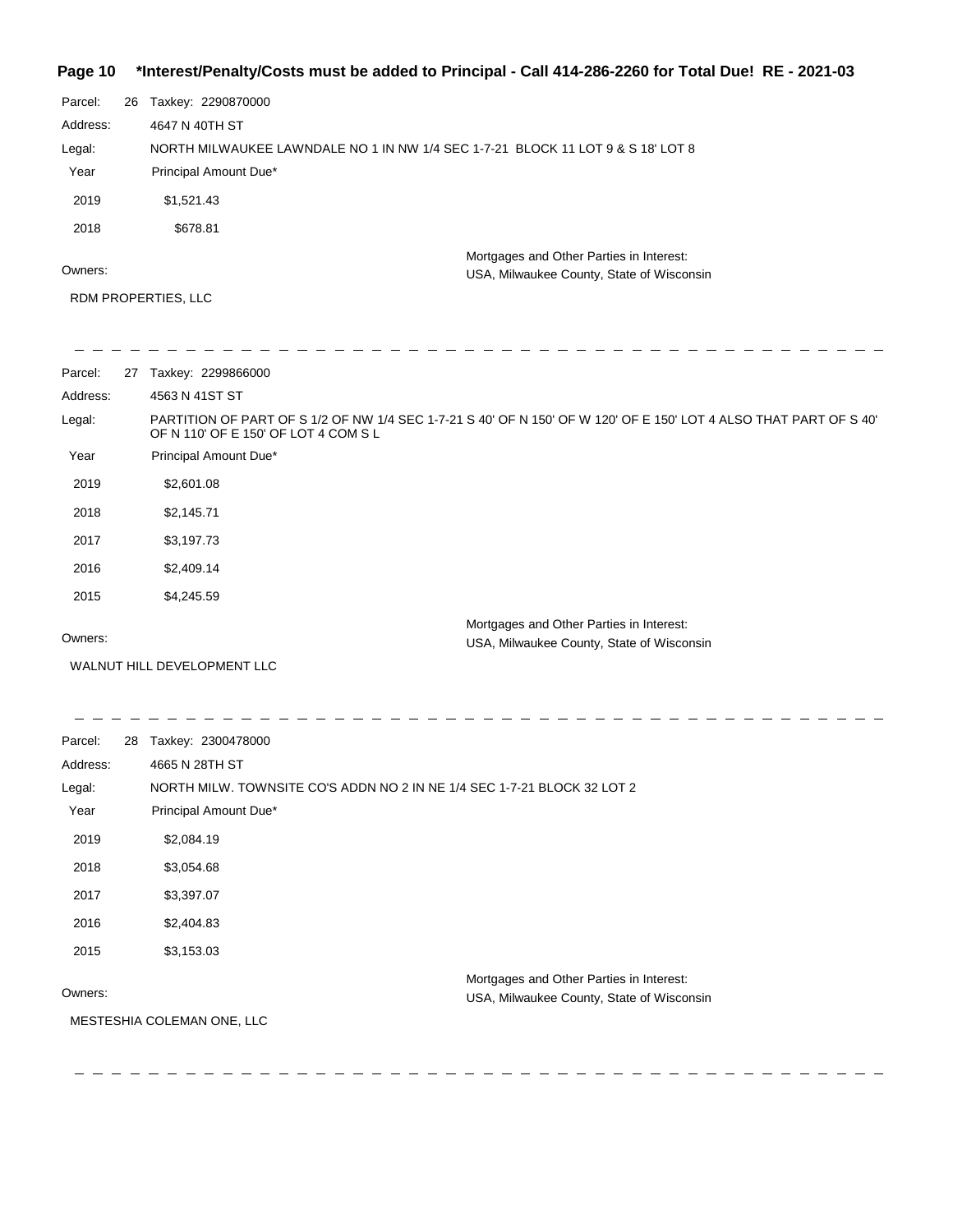## **Page 11 \*Interest/Penalty/Costs must be added to Principal - Call 414-286-2260 for Total Due! RE - 2021-03**

| Parcel:      | 29 Taxkey: 2300508000         |                                                                                                          |
|--------------|-------------------------------|----------------------------------------------------------------------------------------------------------|
| Address:     | 4661 N 27TH ST                |                                                                                                          |
| Legal:       |                               | NORTH MILW. TOWNSITE CO'S ADDN NO 2 IN NE 1/4 SEC 1-7-21 BLOCK 33 LOTS 3 & 4                             |
| Year         | Principal Amount Due*         |                                                                                                          |
| 2019         | \$7,711.46                    |                                                                                                          |
| 2018         | \$4,189.45                    |                                                                                                          |
| Owners:      |                               | Mortgages and Other Parties in Interest:<br>USA, Milwaukee County, State of Wisconsin                    |
|              | NORWOOD REVOCABLE TRUST DATED | ACM USB ALAMOSA LLC                                                                                      |
| MAY 31, 2011 |                               | U S BANK NATIONAL ASSOCIATION                                                                            |
| Parcel:      | 30 Taxkey: 2440683000         |                                                                                                          |
| Address:     | 4031 N 15TH ST                |                                                                                                          |
| Legal:       |                               | PORTH & SONS ADDN NO 1 (ED) ETC IN SE 1/4 SEC 6-7-22 BLOCK 3 LOT 27                                      |
| Year         | Principal Amount Due*         |                                                                                                          |
| 2019         | \$3,674.28                    |                                                                                                          |
| 2018         | \$4,162.21                    |                                                                                                          |
| Owners:      |                               | Mortgages and Other Parties in Interest:                                                                 |
|              |                               | USA, Milwaukee County, State of Wisconsin                                                                |
|              | <b>CLEMIE LUCILLE BENTON</b>  |                                                                                                          |
| Parcel:      | 31 Taxkey: 2450472000         |                                                                                                          |
| Address:     | 4143 N 26TH ST                |                                                                                                          |
| Legal:       | 6-7-22 BLOCK 6 LOT 2          | GRAHAM & OSBORN'S SUBD RE-SUBD OF L 15 TO 21 PLAT OF RE-SUBD OF L 2 TO 8 E C FREIHUBE SUBD IN SW 1/4 SEC |
| Year         | Principal Amount Due*         |                                                                                                          |
| 2019         | \$2,970.74                    |                                                                                                          |
| 2018         | \$3,791.43                    |                                                                                                          |
| 2017         | \$11,097.02                   |                                                                                                          |
| 2016         | \$2,488.85                    |                                                                                                          |
| Owners:      |                               | Mortgages and Other Parties in Interest:<br><b>IISA Milwaukee County State of Wisconsin</b>              |

USA, Milwaukee County, State of Wisconsin

S.C.H. PROPERTY MANAGEMENT, LLC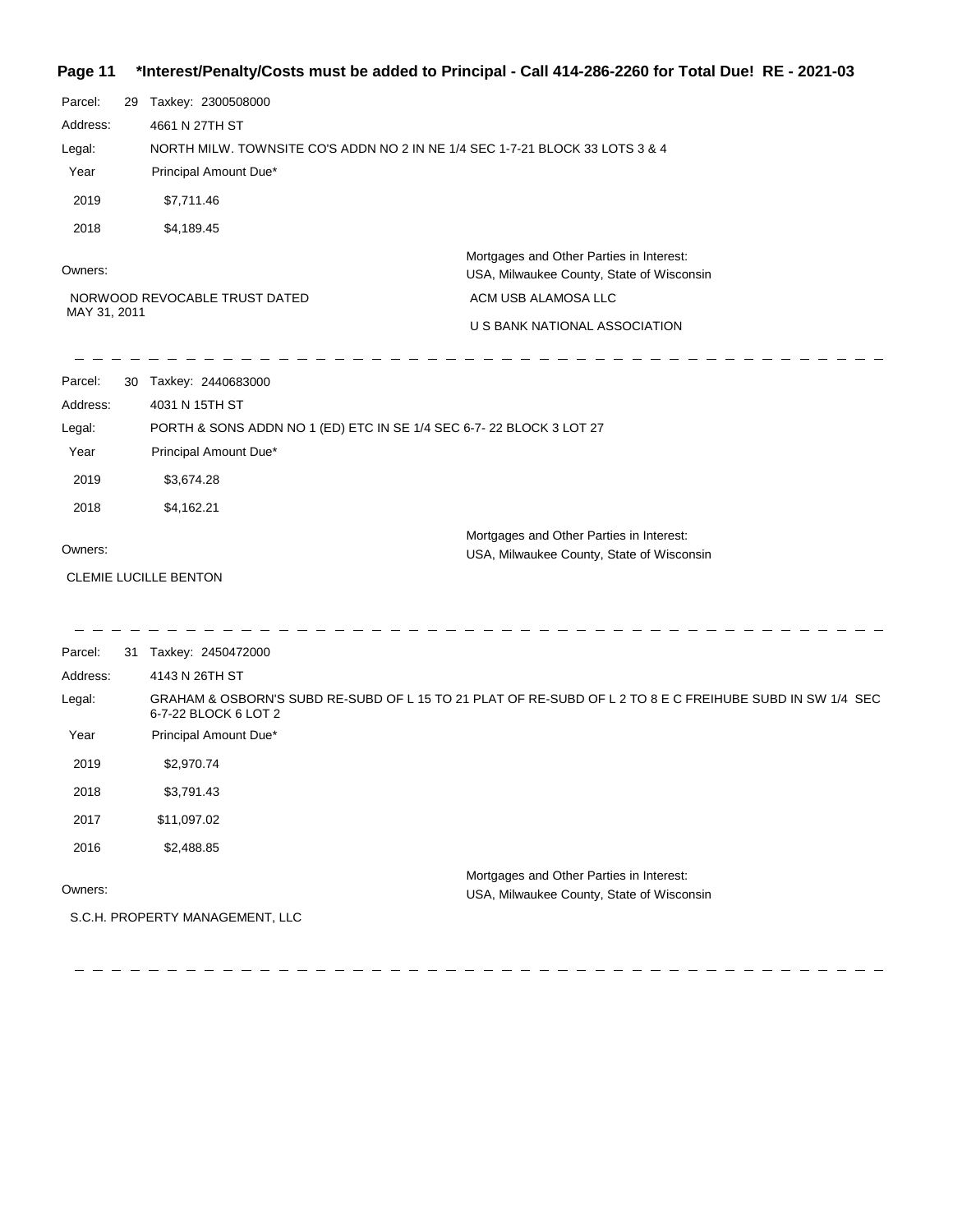# **Page 12 \*Interest/Penalty/Costs must be added to Principal - Call 414-286-2260 for Total Due! RE - 2021-03**

| Parcel:               | 32 | Taxkey: 2501022000                                 |
|-----------------------|----|----------------------------------------------------|
| Address:              |    | 4346 N 63RD ST                                     |
| Legal:                |    | LINDEN TERRACE IN SE 1/4 SEC 3-7-21 BLOCK 1 LOT 23 |
| Year                  |    | Principal Amount Due*                              |
| 2019                  |    | \$1,626.38                                         |
| 2018                  |    | \$1,573.36                                         |
| 2017                  |    | \$2,549.92                                         |
| 2016                  |    | \$2,539.59                                         |
| 2015                  |    | \$1,231.17                                         |
|                       |    | Mortgages and Other Parties in Interest:           |
| Owners:               |    | USA, Milwaukee County, State of Wisconsin          |
| <b>DANNY PHILLIPS</b> |    |                                                    |

| Parcel:                | 33 | Taxkey: 2660638000                                   |                                                                                       |
|------------------------|----|------------------------------------------------------|---------------------------------------------------------------------------------------|
| Address:               |    | 3600 3602 N 58TH BL                                  |                                                                                       |
| Legal:                 |    | GRASSLYN MANOR IN NW 1/4 SEC 11-7-21 BLOCK 23 LOT 22 |                                                                                       |
| Year                   |    | Principal Amount Due*                                |                                                                                       |
| 2019                   |    | \$3,761.29                                           |                                                                                       |
| 2018                   |    | \$2,297.97                                           |                                                                                       |
| Owners:                |    |                                                      | Mortgages and Other Parties in Interest:<br>USA, Milwaukee County, State of Wisconsin |
| <b>KEVIN HASTINGS</b>  |    |                                                      | JAMES M PENKALSKI                                                                     |
|                        |    |                                                      | KAREN R PENKALSKI                                                                     |
|                        |    |                                                      | <b>KEVIN PENKALSKI</b>                                                                |
|                        |    |                                                      | <b>THOMAS K HACKBART</b>                                                              |
| Parcel:                |    | 34 Taxkey: 2670814000                                |                                                                                       |
| Address:               |    | 3517 N 47TH ST                                       |                                                                                       |
| Legal:                 |    | RAINBOW RIDGE IN NE 1/4 SEC 11-7-21 BLOCK 14 LOT 1   |                                                                                       |
| Year                   |    | Principal Amount Due*                                |                                                                                       |
| 2019                   |    | \$2,882.79                                           |                                                                                       |
| Owners:                |    |                                                      | Mortgages and Other Parties in Interest:<br>USA, Milwaukee County, State of Wisconsin |
| <b>LISETTE ROSARIO</b> |    |                                                      |                                                                                       |
|                        |    |                                                      |                                                                                       |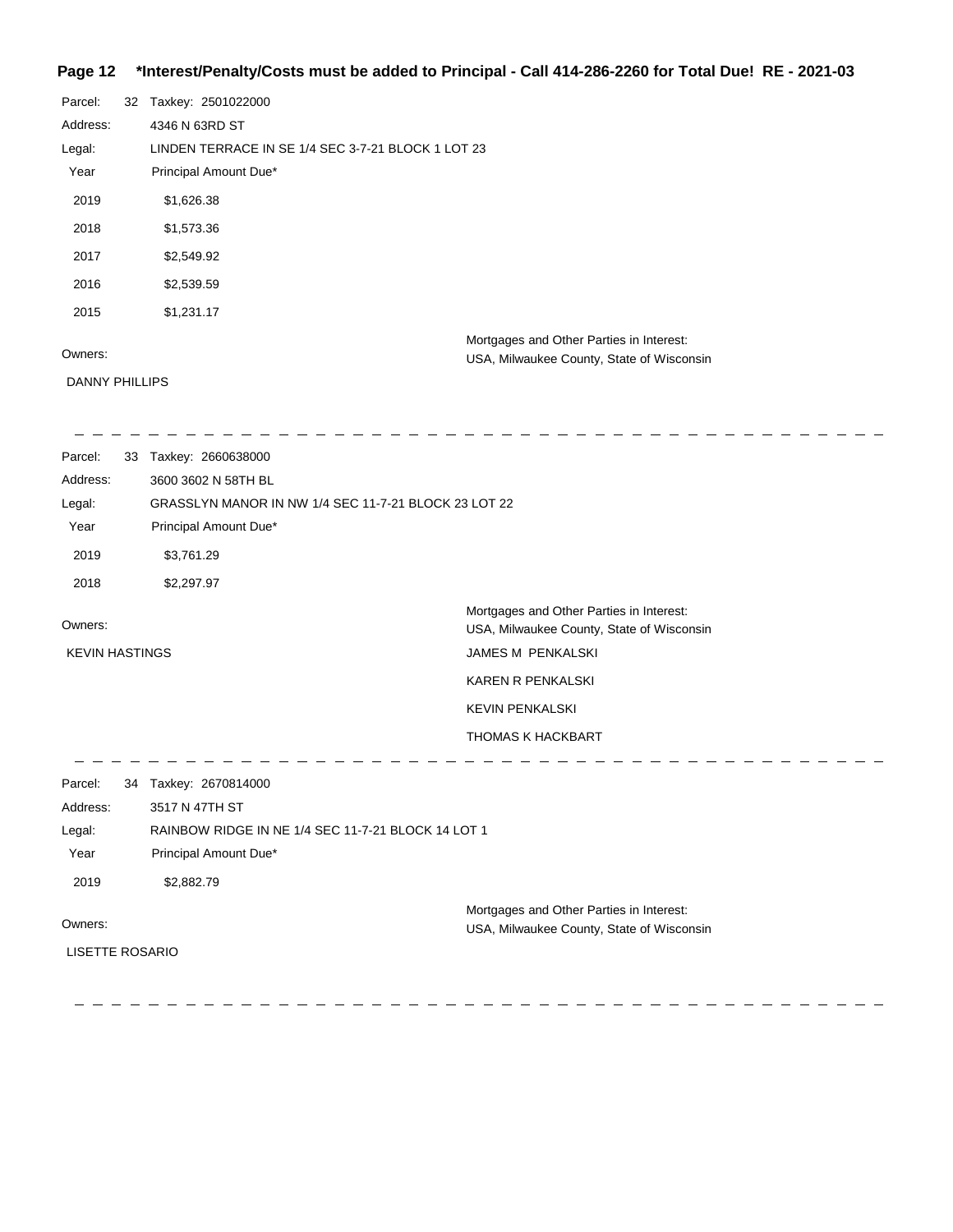# **Page 13 \*Interest/Penalty/Costs must be added to Principal - Call 414-286-2260 for Total Due! RE - 2021-03**

| Parcel:  | 35 | Taxkey: 2680602000                                      |
|----------|----|---------------------------------------------------------|
| Address: |    | 3501 N 42ND ST                                          |
| Legal:   |    | JOHN HUNHOLZ SUBD IN NW 1/4 SEC 12-7-21 BLOCK 4 LO T 15 |
| Year     |    | Principal Amount Due*                                   |
| 2019     |    | \$2,220.72                                              |
| 2018     |    | \$3,204.31                                              |
| 2017     |    | \$3,366.34                                              |
| 2016     |    | \$3,441.94                                              |
| 2015     |    | \$3,785.72                                              |
| 2014     |    | \$4,032.20                                              |
| 2013     |    | \$2,130.43                                              |
|          |    | Mortgages and Other Parties in Interest:                |
| Owners:  |    | USA, Milwaukee County, State of Wisconsin               |

SARAH MARSON

USA, Milwaukee County, Sta

| Parcel:  | 36 | Taxkey: 2690223000                                                                    |
|----------|----|---------------------------------------------------------------------------------------|
| Address: |    | 3848 N 28TH ST                                                                        |
| Legal:   |    | GARDEN ACRE CONTINUATION IN NE 1/4 SEC 12-7-21 BLO CK 4 LOT 23 TID #74                |
| Year     |    | Principal Amount Due*                                                                 |
| 2019     |    | \$1,873.70                                                                            |
| 2018     |    | \$2,475.13                                                                            |
| 2017     |    | \$2,140.49                                                                            |
| 2016     |    | \$1,489.21                                                                            |
| Owners:  |    | Mortgages and Other Parties in Interest:<br>USA, Milwaukee County, State of Wisconsin |
|          |    | FRANKLIN HEIGHTS MANAGENENT LLC                                                       |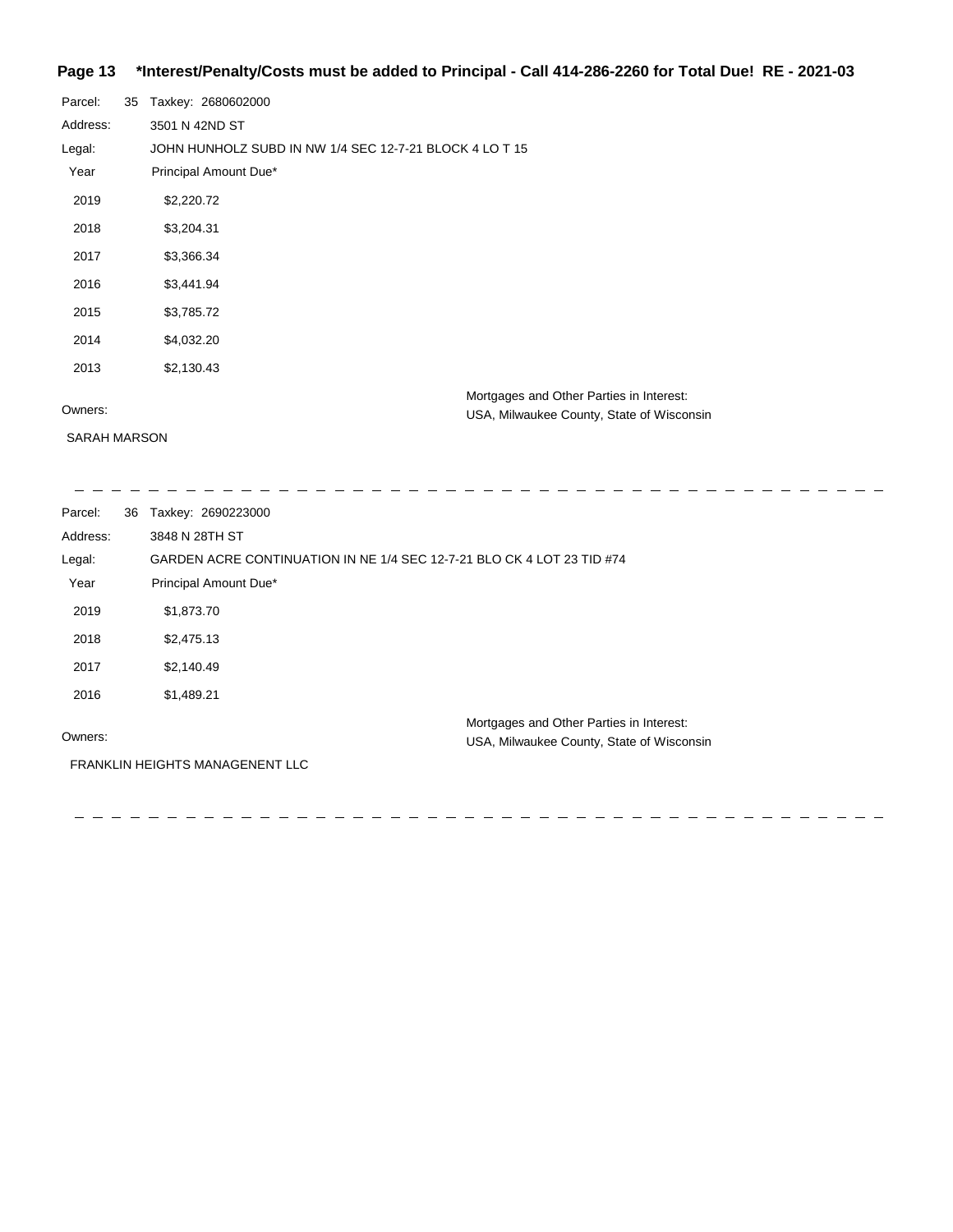## **Page 14 \*Interest/Penalty/Costs must be added to Principal - Call 414-286-2260 for Total Due! RE - 2021-03**

| 37                  | Taxkey: 2700613000                                               |
|---------------------|------------------------------------------------------------------|
|                     | 3703 N 24TH PL                                                   |
|                     | LA BOULE'S SUBD, ALICE IN NW 1/4 SEC 7-7-22 BLOCK 1 S 34' LOT 13 |
|                     | Principal Amount Due*                                            |
|                     | \$3,903.94                                                       |
|                     | \$2,263.00                                                       |
|                     | Mortgages and Other Parties in Interest:                         |
|                     | USA, Milwaukee County, State of Wisconsin                        |
| <b>KEJUANA LACY</b> |                                                                  |
| GLORIA QUIN         |                                                                  |
| <b>LYNELL QUIN</b>  |                                                                  |
| ROY C. QUIN         |                                                                  |
| <b>SAMUEL QUIN</b>  |                                                                  |
| <b>MICHAEL QUIN</b> |                                                                  |
|                     | MICHELLE O. WRIGHT                                               |
|                     |                                                                  |

| Parcel:  | 38 | Taxkey: 2700922000                                                        |  |
|----------|----|---------------------------------------------------------------------------|--|
| Address: |    | 3803 N 26TH ST                                                            |  |
| Legal:   |    | ROSEMONT NO 2 IN NW 1/4 SEC 7-7-22 BLOCK 9 ALL EXC N 3.04' LOT 17 TID #74 |  |
| Year     |    | Principal Amount Due*                                                     |  |
| 2019     |    | \$2,755.79                                                                |  |
| 2018     |    | \$1,048.13                                                                |  |
|          |    | Mortgages and Other Parties in Interest:                                  |  |
| Owners:  |    | USA, Milwaukee County, State of Wisconsin                                 |  |

STERLING HYMAN

 $\frac{1}{2} \frac{1}{2} \frac{1}{2} \frac{1}{2} \frac{1}{2} \frac{1}{2} \frac{1}{2}$ 

 $\begin{array}{cccccccccccccc} \bot & \bot & \bot & \bot & \bot & \bot & \bot & \bot \end{array}$ 

 $-$  - - - - - $-$  - - - - - - $\frac{1}{2} \frac{1}{2} \frac{1}{2} \frac{1}{2} \frac{1}{2} \frac{1}{2} \frac{1}{2} \frac{1}{2} \frac{1}{2} \frac{1}{2} \frac{1}{2} \frac{1}{2} \frac{1}{2} \frac{1}{2} \frac{1}{2} \frac{1}{2} \frac{1}{2} \frac{1}{2} \frac{1}{2} \frac{1}{2} \frac{1}{2} \frac{1}{2} \frac{1}{2} \frac{1}{2} \frac{1}{2} \frac{1}{2} \frac{1}{2} \frac{1}{2} \frac{1}{2} \frac{1}{2} \frac{1}{2} \frac{$  $-$  - - - - - - - $-$ Parcel: 39 Taxkey: 2702004110 Address: 3637 3639 N 23RD ST SUBD OF LOTS 39,40,65 & 66 PEASE'S SUBD IN NW 1/4 SEC 7-7-22 BLOCK 1 E 110' (S 24' LOT 2 & N 12' LOT 3) Legal: Year Principal Amount Due\* 2019 \$3,670.25 2018 \$2,334.05 Mortgages and Other Parties in Interest: Owners: USA, Milwaukee County, State of Wisconsin MARIO GRAY MARTHA DENISE GRAY MORGAN CARLTON MORGAN

. <u>. . . . . . . . . . . .</u> .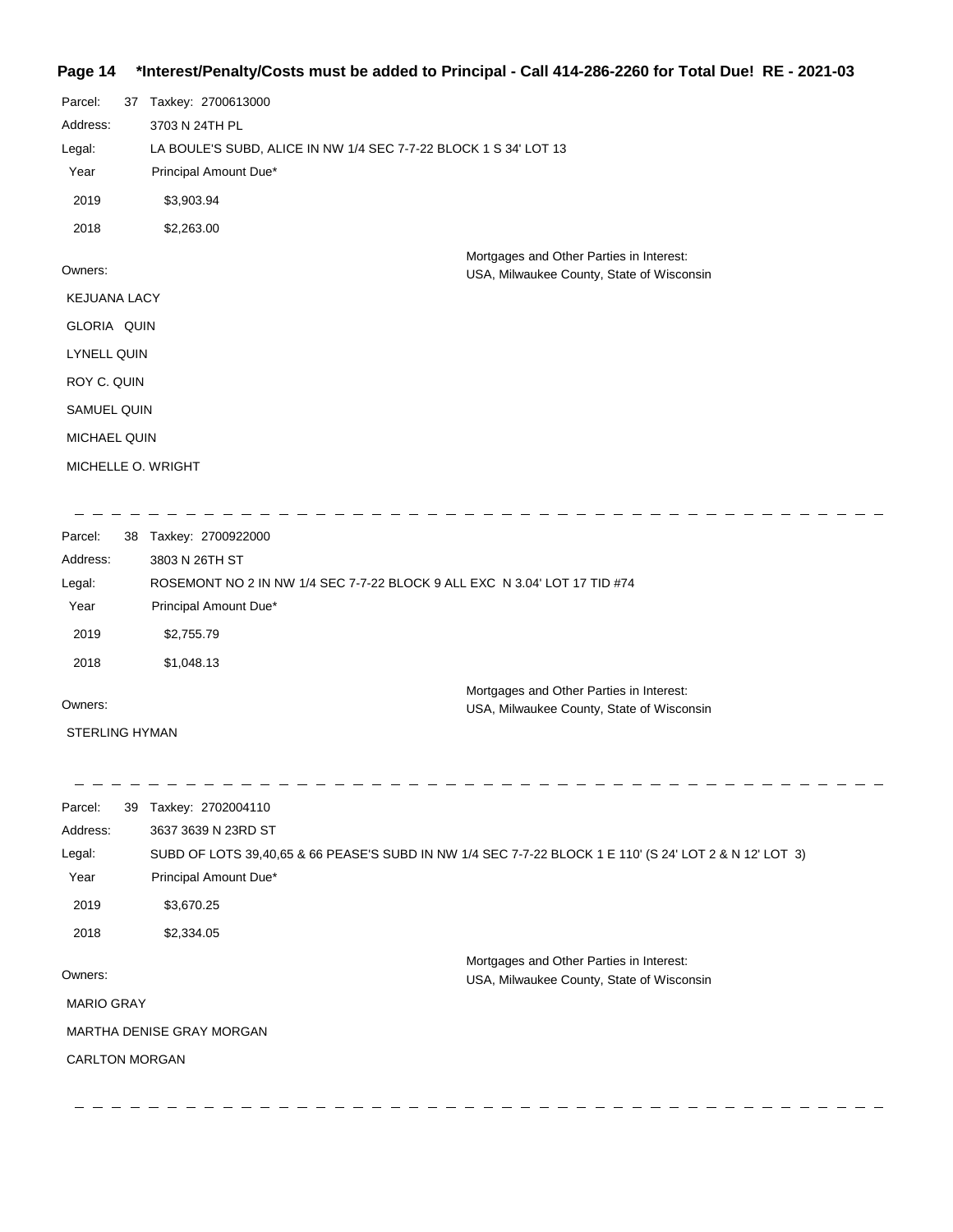# **Page 15 \*Interest/Penalty/Costs must be added to Principal - Call 414-286-2260 for Total Due! RE - 2021-03**

| Parcel:  | 40 | Taxkey: 2710732000                                                            |
|----------|----|-------------------------------------------------------------------------------|
|          |    |                                                                               |
| Address: |    | 3614 N 14TH ST                                                                |
| Legal:   |    | IRVING PARK IN SE 1/4 OF NE 1/4 SEC 7-7-22 BLOCK 2 N 25' LOT 17 & S 6' LOT 18 |
| Year     |    | Principal Amount Due*                                                         |
| 2019     |    | \$4,714.85                                                                    |
| 2018     |    | \$4,322.40                                                                    |
| 2017     |    | \$2,965.52                                                                    |
| 2016     |    | \$1,383.40                                                                    |
| 2015     |    | \$1,477.66                                                                    |
| 2014     |    | \$1,576.88                                                                    |
|          |    | Mortgages and Other Parties in Interest:                                      |
| Owners:  |    | USA, Milwaukee County, State of Wisconsin                                     |
|          |    | PRINCETON LEGACY LLC                                                          |

| Parcel:<br>41       | Taxkey: 2712599000                                                 |  |
|---------------------|--------------------------------------------------------------------|--|
| Address:            | 3860 N 19TH PL                                                     |  |
| Legal:              | WILLIAMSBURG ADDITION IN NE 1/4 SEC 7-7-22 LOT 126 & N 10' LOT 127 |  |
| Year                | Principal Amount Due*                                              |  |
| 2019                | \$7,016.83                                                         |  |
| 2018                | \$9,572.85                                                         |  |
| 2017                | \$4,839.55                                                         |  |
|                     | Mortgages and Other Parties in Interest:                           |  |
| Owners:             | USA, Milwaukee County, State of Wisconsin                          |  |
| <b>BELINDA SIMS</b> | <b>COUNTRYWIDE BANK, FSB</b>                                       |  |
|                     | <b>GREEN TREE SERVICING, LLC</b>                                   |  |
|                     |                                                                    |  |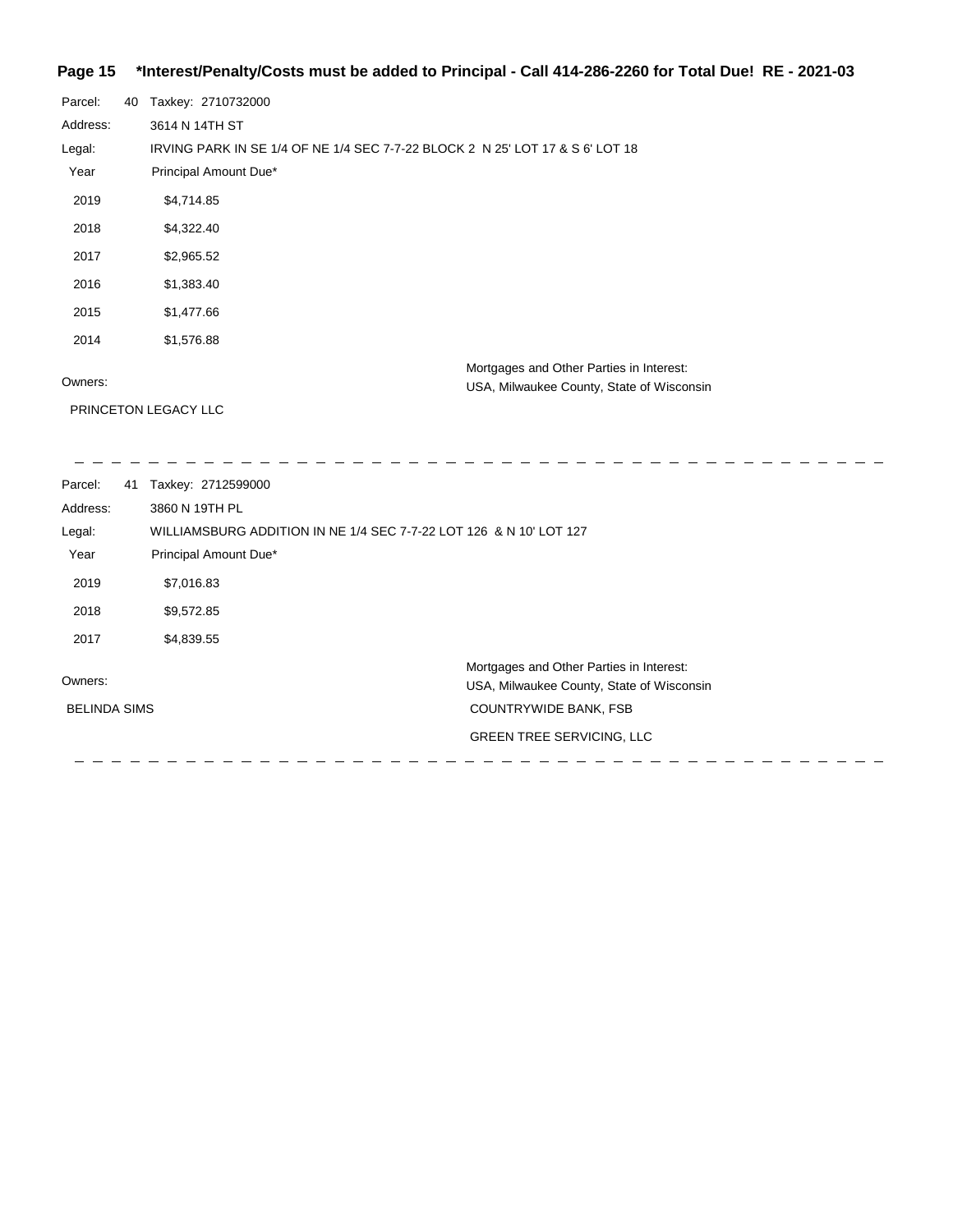## **Page 16 \*Interest/Penalty/Costs must be added to Principal - Call 414-286-2260 for Total Due! RE - 2021-03**

| Parcel:  | 42 | Taxkey: 2722012100                                                                                                                                          |
|----------|----|-------------------------------------------------------------------------------------------------------------------------------------------------------------|
| Address: |    | 3511 N PORT WASHINGTON AV                                                                                                                                   |
| Legal:   |    | ROEHR'S PARK IN NW & SW 1/4 SEC 8-7-22 (LOTS 18-20 -22 & 24) EXC THAT PART COM NE COR 18-TH S TO SE C OR LOT<br>24-TH W TO SW COR LOT 24-TH NWLY ALG WLY LI |
| Year     |    | Principal Amount Due*                                                                                                                                       |
| 2019     |    | \$1,880.41                                                                                                                                                  |
| 2018     |    | \$1,905.11                                                                                                                                                  |
| 2017     |    | \$1,941.00                                                                                                                                                  |
| 2016     |    | \$2,508.87                                                                                                                                                  |
| 2015     |    | \$1,234.51                                                                                                                                                  |
| 2014     |    | \$2,277.62                                                                                                                                                  |
| Owners:  |    | Mortgages and Other Parties in Interest:<br>USA, Milwaukee County, State of Wisconsin                                                                       |

PAK RENTAL & CONSTRUCTION LLC

 SETH E. DIZARD AS COURT APPTD RECEIVER OVER RE OWNED BY

| Parcel:  | 43 | Taxkey: 2730308000                                        |  |
|----------|----|-----------------------------------------------------------|--|
| Address: |    | 3711 N 2ND ST                                             |  |
| Legal:   |    | KEEFE AVENUE SUBD NO 1 IN NE 1/4 SEC 8-7-22 BLOCK 2 LOT 2 |  |
| Year     |    | Principal Amount Due*                                     |  |
| 2019     |    | \$10,982.06                                               |  |
| 2018     |    | \$376.33                                                  |  |
|          |    | Mortgages and Other Parties in Interest:                  |  |
| Owners:  |    | USA, Milwaukee County, State of Wisconsin                 |  |

GERTRUDE LATIMORE

| Parcel:<br>44     | Taxkey: 2780053000                                                             |                                                |
|-------------------|--------------------------------------------------------------------------------|------------------------------------------------|
| Address:          | 3225 N HACKETT AV                                                              |                                                |
| Legal:            | KENWOOD PARK ETC IN SE 1/4 SEC 10-7-22 VOL 15 P 45 BLOCK 6 LOT 4 & S 15' LOT 3 |                                                |
| Year              | Principal Amount Due*                                                          |                                                |
| 2018              | \$626.52                                                                       |                                                |
| Owners:           |                                                                                | Mortgages and Other Parties in Interest:       |
|                   |                                                                                | USA, Milwaukee County, State of Wisconsin      |
| EILEEN R. COLLINS |                                                                                | <b>METLIFE HOME LOANS</b>                      |
| THOMAS C DILL     |                                                                                | NATIONSTAR MORTGAGE, LLC DBA CHAMPION MORTGAGE |
|                   |                                                                                | SECRETARY OF HOUSING AND URBAN DEVELOPMENT     |
|                   |                                                                                |                                                |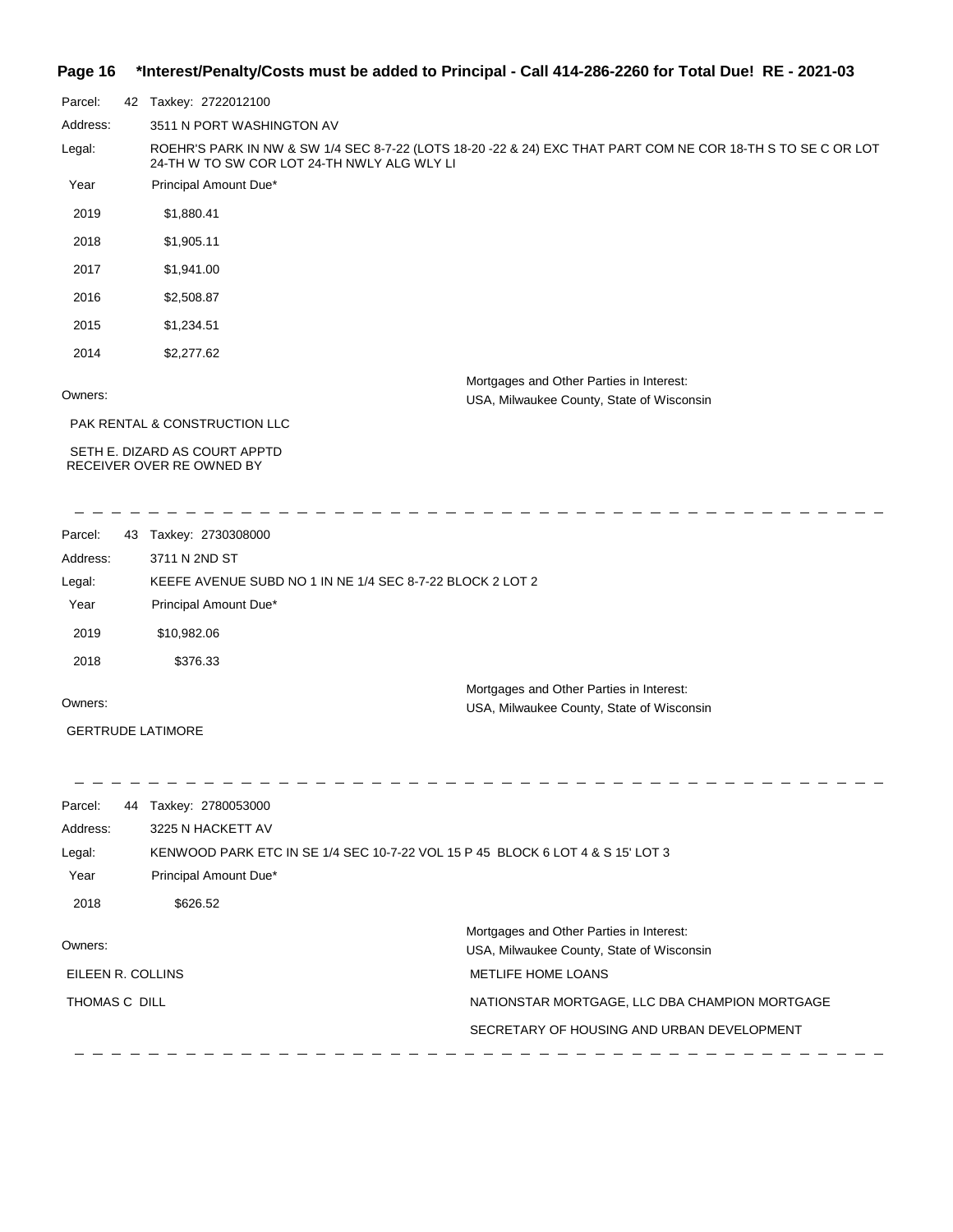## **Page 17 \*Interest/Penalty/Costs must be added to Principal - Call 414-286-2260 for Total Due! RE - 2021-03**

| Parcel:  | 45 Taxkey: 2812311000                                                                             |
|----------|---------------------------------------------------------------------------------------------------|
| Address: | 403 405 E AUER AV                                                                                 |
| Legal:   | SCHOKNECHT'S SUBD, (C & H) IN W 1/2 OF SW 1/4 SEC 9 -7-22 BLOCK 3 W 40' (LOTS 1 & 2 & N 7' LOT 3) |
| Year     | Principal Amount Due*                                                                             |
| 2019     | \$1.253.95                                                                                        |
|          | Mortgages and Other Parties in Interest:                                                          |

Owners:

USA, Milwaukee County, State of Wisconsin

ADVANCE HOME INSPECTION, LLC

| Parcel:  | 46 | Taxkey: 2820020000                                                     |
|----------|----|------------------------------------------------------------------------|
| Address: |    | 126 E TOWNSEND ST                                                      |
| Legal:   |    | ADLER FIEBRANTZ & MUELLER SUBD NO 1 IN SE 1/4 SEC 8-7-22 BLOCK 3 LOT 8 |
| Year     |    | Principal Amount Due*                                                  |
| 2019     |    | \$1,366.32                                                             |
| 2018     |    | \$972.75                                                               |
| 2017     |    | \$1,242.51                                                             |
|          |    | Mortgages and Other Parties in Interest:                               |
| Owners:  |    | USA, Milwaukee County, State of Wisconsin                              |

LASONYA MILLER

| Parcel:               | 47                      | Taxkey: 2820359000                                         |                                           |  |
|-----------------------|-------------------------|------------------------------------------------------------|-------------------------------------------|--|
| Address:              |                         | 3326 N 2ND ST                                              |                                           |  |
| Legal:                |                         | ASSESSOR'S PLAT NO 113 IN SE 1/4 SEC 8-7-22 BLOCK 3 LOT 28 |                                           |  |
| Year                  |                         | Principal Amount Due*                                      |                                           |  |
| 2019                  |                         | \$262.23                                                   |                                           |  |
| 2018                  |                         | \$281.74                                                   |                                           |  |
|                       |                         |                                                            | Mortgages and Other Parties in Interest:  |  |
| Owners:               |                         |                                                            | USA, Milwaukee County, State of Wisconsin |  |
| ROSA M. JEFFREY       |                         |                                                            |                                           |  |
| <b>CARRIE MURRELL</b> |                         |                                                            |                                           |  |
|                       | <b>CLARENCE MURRELL</b> |                                                            |                                           |  |
|                       |                         |                                                            |                                           |  |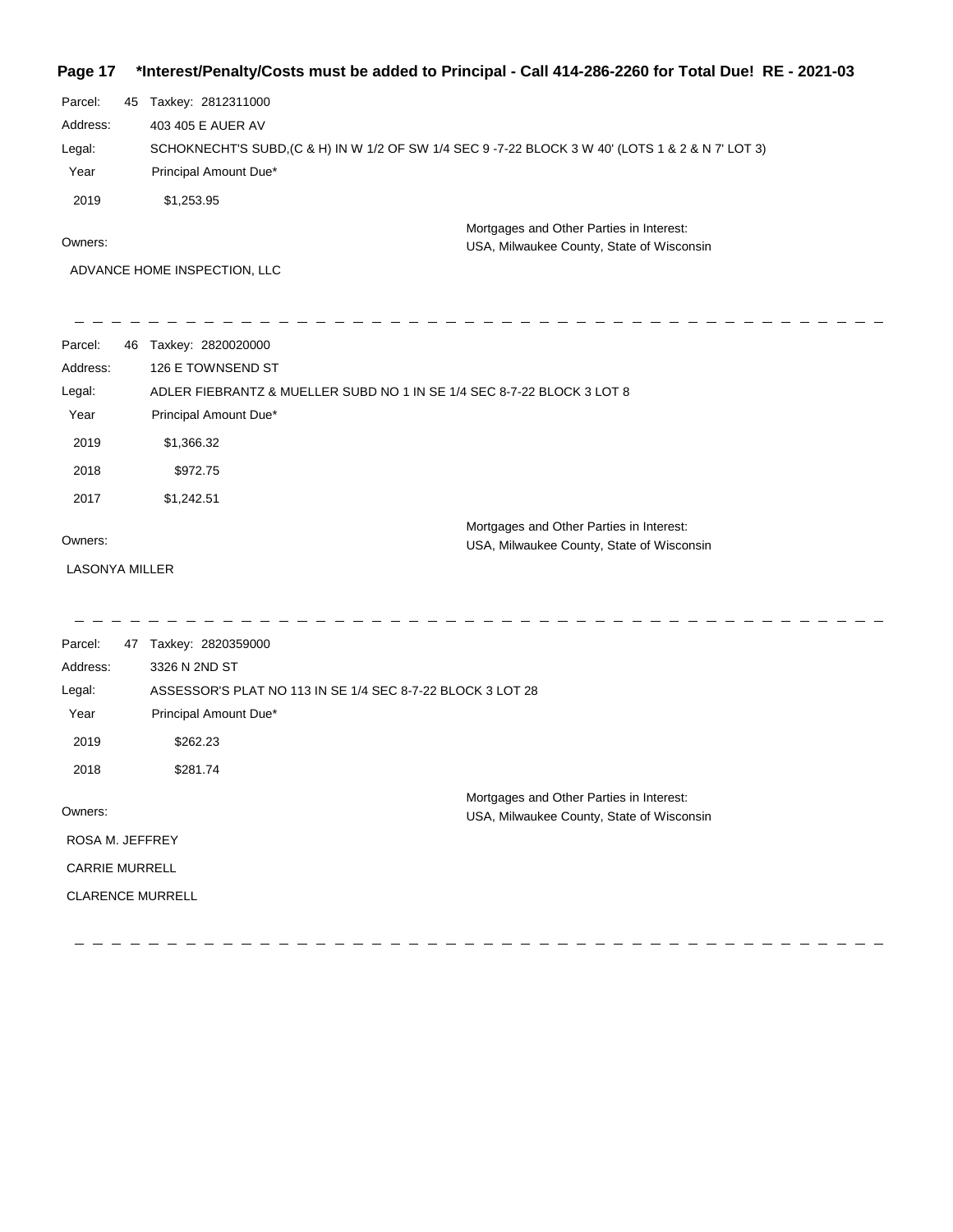## **Page 18 \*Interest/Penalty/Costs must be added to Principal - Call 414-286-2260 for Total Due! RE - 2021-03**

| Parcel:  | 48 | Taxkey: 2829978000                                                                                                                               |  |
|----------|----|--------------------------------------------------------------------------------------------------------------------------------------------------|--|
| Address: |    | 3433 N RICHARDS ST                                                                                                                               |  |
| Legal:   |    | LANDS IN NE 1/4 OF SE 1/4 SEC 8-7-22 LANDS BETW RI EDEBURG'S SUBD-E KEEFE AVE-N RICHARDS-E TOWNSEND & N<br>HUBBARD STS S 30' OF N 363' EXC ALLEY |  |
| Year     |    | Principal Amount Due*                                                                                                                            |  |
| 2019     |    | \$2,034.20                                                                                                                                       |  |
| 2018     |    | \$1,384.59                                                                                                                                       |  |
|          |    | Mortgages and Other Parties in Interest:                                                                                                         |  |
| Owners:  |    | USA, Milwaukee County, State of Wisconsin                                                                                                        |  |

#### DARYL ANDERSON

 $\frac{1}{2}$ 

 $\sim$   $-$ 

| Parcel:  | 49 | Taxkey: 2830478000                                                                                    |
|----------|----|-------------------------------------------------------------------------------------------------------|
| Address: |    | 1228 W RING ST                                                                                        |
| Legal:   |    | MILWAUKEE SAVINGS & INVESTMENT ASSN SUBD NO 2 IN S W 8-7-22 BLOCK 12 W 30' OF E 90' (LOTS 14-15 & 16) |
| Year     |    | Principal Amount Due*                                                                                 |
| 2019     |    | \$354.25                                                                                              |
| 2018     |    | \$3,233.89                                                                                            |
| 2017     |    | \$455.55                                                                                              |
| 2016     |    | \$518.58                                                                                              |
| 2015     |    | \$1,988.64                                                                                            |
| 2014     |    | \$3,022.07                                                                                            |
| 2013     |    | \$7,691.24                                                                                            |
| 2012     |    | \$3,432.64                                                                                            |
|          |    | Mortgages and Other Parties in Interest:                                                              |
| Owners:  |    | USA, Milwaukee County, State of Wisconsin                                                             |

Parcel: 50 Taxkey: 2830496000 Owners: Mortgages and Other Parties in Interest: Year Principal Amount Due\* USA, Milwaukee County, State of Wisconsin MILWAUKEE SAVINGS & INVESTMENT ASSN SUBD NO 2 IN S W 8-7-22 BLOCK 13 LOT 8 & S 1/2 LOT 7 3221 3223 N 12TH ST Address: Legal: CITY OF MILWAUKEE 2018 \$2,126.33 DELORES LOUISE MURPHY KHADIJAH VALISHA RONEE COLE

 $\frac{1}{2} \left( \frac{1}{2} \right) \frac{1}{2} \left( \frac{1}{2} \right) \frac{1}{2} \left( \frac{1}{2} \right) \frac{1}{2} \left( \frac{1}{2} \right) \frac{1}{2} \left( \frac{1}{2} \right) \frac{1}{2} \left( \frac{1}{2} \right) \frac{1}{2} \left( \frac{1}{2} \right) \frac{1}{2} \left( \frac{1}{2} \right) \frac{1}{2} \left( \frac{1}{2} \right) \frac{1}{2} \left( \frac{1}{2} \right) \frac{1}{2} \left( \frac{1}{2} \right)$ 

\_\_\_\_\_\_\_\_\_\_\_\_\_\_\_\_\_\_\_\_\_\_

 $\sim$   $-$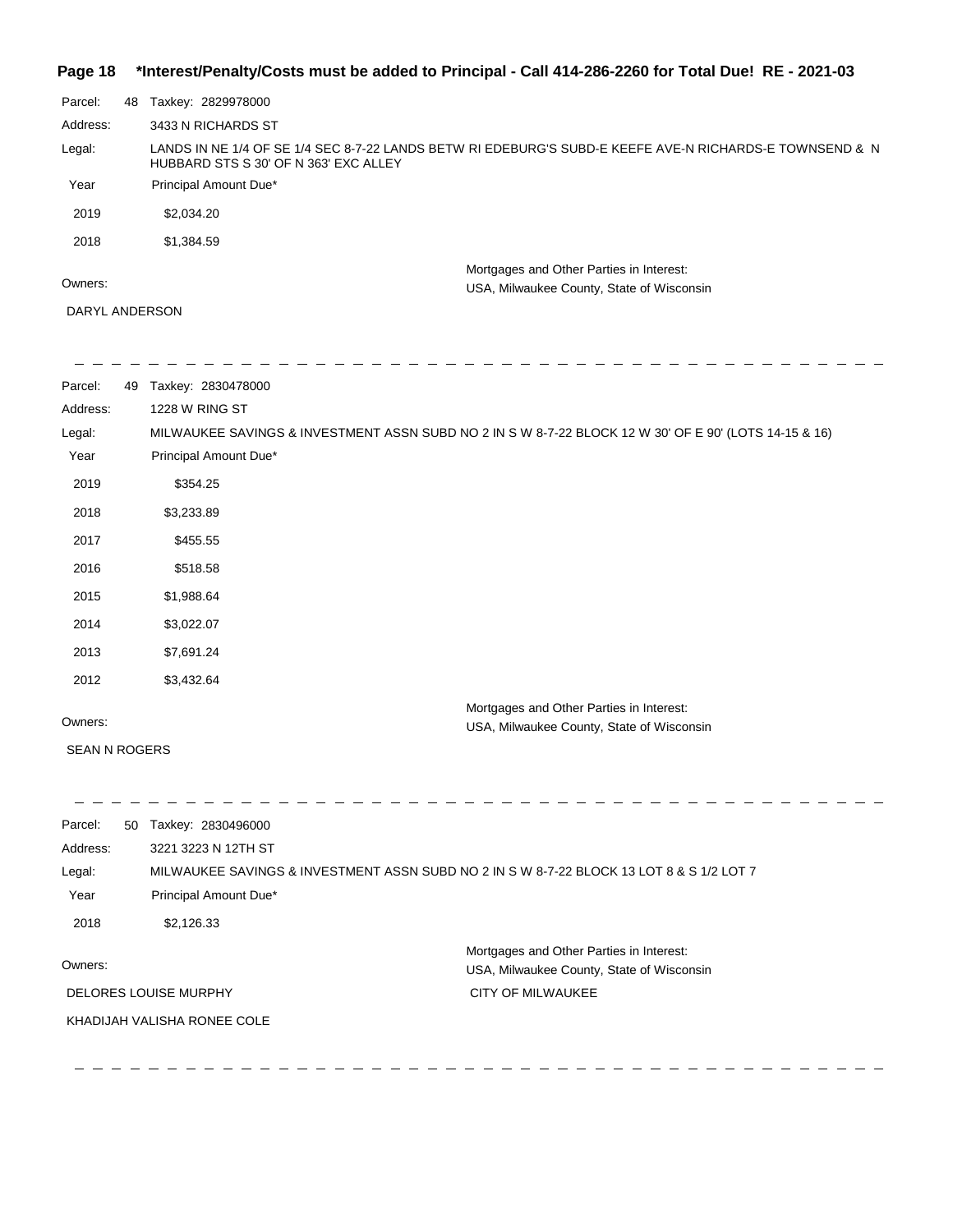# **Page 19 \*Interest/Penalty/Costs must be added to Principal - Call 414-286-2260 for Total Due! RE - 2021-03**

| Parcel:<br>Address:<br>Legal:<br>Year<br>2019<br>2018<br>2017 |                                                               | 51 Taxkey: 2830560000<br>3215 N 11TH ST<br>MILWAUKEE SAVINGS & INVESTMENT ASSN SUBD NO 2 IN S W 8-7-22 BLOCK 14 LOT 9<br>Principal Amount Due*<br>\$2,378.25<br>\$2,136.12<br>\$120.65 |                                                                                                                                                                 |  |
|---------------------------------------------------------------|---------------------------------------------------------------|----------------------------------------------------------------------------------------------------------------------------------------------------------------------------------------|-----------------------------------------------------------------------------------------------------------------------------------------------------------------|--|
| Owners:                                                       |                                                               |                                                                                                                                                                                        | Mortgages and Other Parties in Interest:                                                                                                                        |  |
|                                                               |                                                               | <b>JACQUELINE MCELROY</b>                                                                                                                                                              | USA, Milwaukee County, State of Wisconsin<br>AMERICA'S WHOLESALE LENDER                                                                                         |  |
|                                                               |                                                               |                                                                                                                                                                                        | BANK OF AMERICA, NATIONAL ASSOCIATION SUCCESSOR<br>BY MERGER TO BAC HOME LOANS SERVICING, LP<br>FORMERLY KNOWN AS COUNTRYWISE HOME LOANS<br><b>SERVICING LP</b> |  |
| Parcel:                                                       |                                                               | 52 Taxkey: 2830691100                                                                                                                                                                  |                                                                                                                                                                 |  |
| Address:                                                      |                                                               | 912 W BURLEIGH ST                                                                                                                                                                      |                                                                                                                                                                 |  |
| Legal:                                                        |                                                               | MILWAUKEE SAVINGS & INVESTMENT ASSN SUBD NO 2 IN S W 8-7-22 BLOCK 16 LOTS 30 & 31                                                                                                      |                                                                                                                                                                 |  |
| Year                                                          |                                                               | Principal Amount Due*                                                                                                                                                                  |                                                                                                                                                                 |  |
| 2019                                                          |                                                               | \$3,614.73                                                                                                                                                                             |                                                                                                                                                                 |  |
| 2018                                                          |                                                               | \$1,584.41                                                                                                                                                                             |                                                                                                                                                                 |  |
| Owners:                                                       |                                                               |                                                                                                                                                                                        | Mortgages and Other Parties in Interest:<br>USA, Milwaukee County, State of Wisconsin                                                                           |  |
| YAMARR D. RUNNELS                                             |                                                               |                                                                                                                                                                                        | AMOS FINANCIAL LLC                                                                                                                                              |  |
|                                                               |                                                               |                                                                                                                                                                                        | U.S. BANK N.A.                                                                                                                                                  |  |
| Parcel:<br>Address:<br>Legal:                                 |                                                               | 53 Taxkey: 2831255000<br>3455 N 8TH ST<br>PEIRCE & DAVIS' ADDN NO 3 ETC IN SW 1/4 SEC 8-7-22 V 16 P 8 BLOCK 13 LOT 4 & S 25' LOT 3                                                     |                                                                                                                                                                 |  |
| Year                                                          |                                                               | Principal Amount Due*                                                                                                                                                                  |                                                                                                                                                                 |  |
| 2019                                                          |                                                               | \$8,791.94                                                                                                                                                                             |                                                                                                                                                                 |  |
| 2018                                                          |                                                               | \$5,969.30                                                                                                                                                                             |                                                                                                                                                                 |  |
|                                                               |                                                               |                                                                                                                                                                                        | Mortgages and Other Parties in Interest:                                                                                                                        |  |
| Owners:                                                       |                                                               |                                                                                                                                                                                        | USA, Milwaukee County, State of Wisconsin                                                                                                                       |  |
|                                                               | <b>BABETTE STENNIS</b><br>DEPARTMENT OF WORKFORCE DEVELOPMENT |                                                                                                                                                                                        |                                                                                                                                                                 |  |

 $\frac{1}{2}$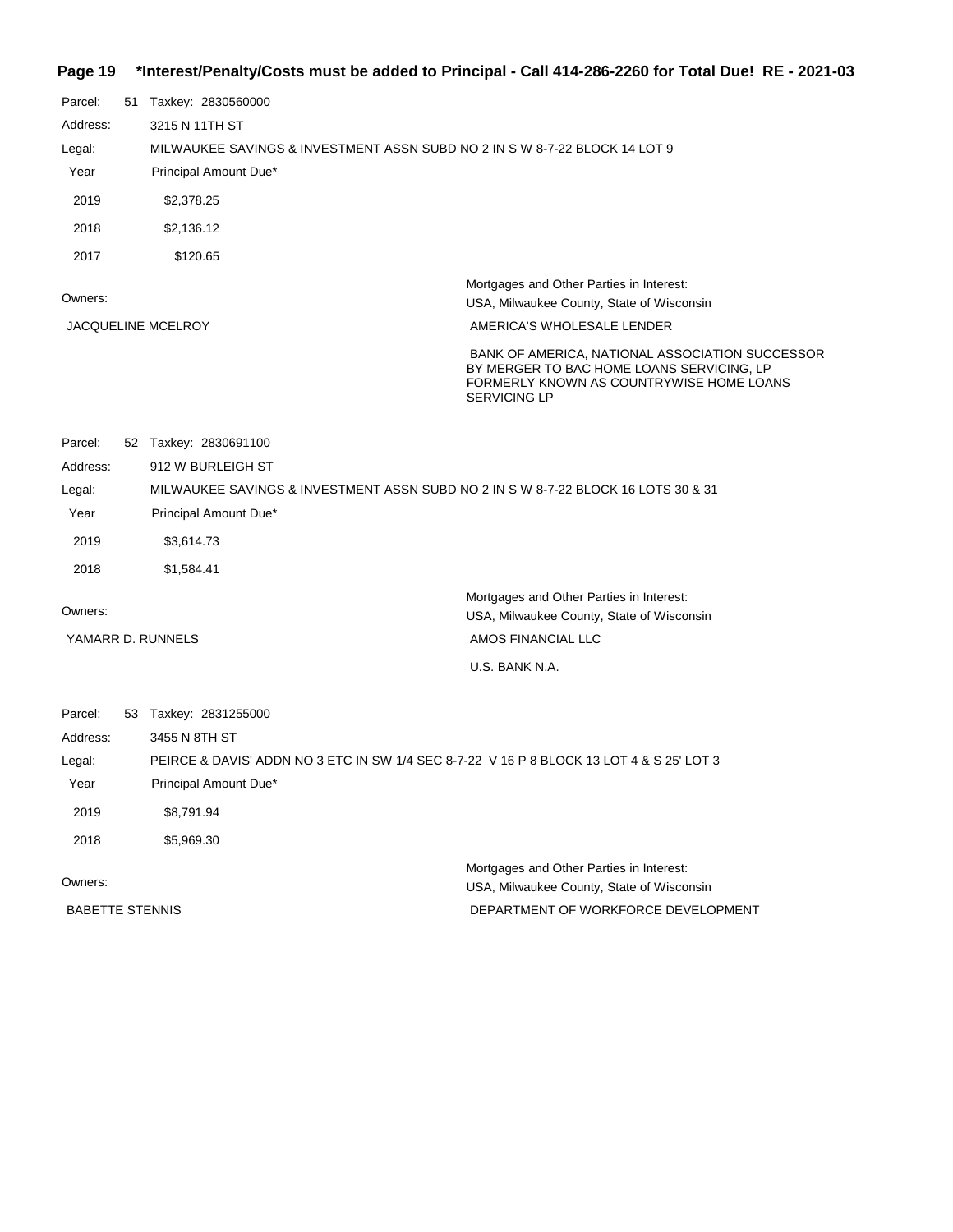## **Page 20 \*Interest/Penalty/Costs must be added to Principal - Call 414-286-2260 for Total Due! RE - 2021-03**

| Parcel:  | 54 | Taxkey: 2831303000                                                                    |
|----------|----|---------------------------------------------------------------------------------------|
| Address: |    | 3428 N 9TH ST                                                                         |
| Legal:   |    | PEIRCE & DAVIS' ADDN NO 3 ETC IN SW 1/4 SEC 8-7-22 V 16 P 8 BLOCK 13 LOT 53           |
| Year     |    | Principal Amount Due*                                                                 |
| 2019     |    | \$1,495.90                                                                            |
| 2018     |    | \$1,675.03                                                                            |
| Owners:  |    | Mortgages and Other Parties in Interest:<br>USA, Milwaukee County, State of Wisconsin |

WILLIAM E. ROBBINS, JR.

| Parcel:<br>55           | Taxkey: 2831309100                                                                            |  |  |
|-------------------------|-----------------------------------------------------------------------------------------------|--|--|
| Address:                | 3450 N 9TH ST                                                                                 |  |  |
| Legal:                  | PEIRCE & DAVIS ADDN NO 3 IN SW 1/4 SEC 8-7-22 BLOC K 13 LOTS 58 & 59                          |  |  |
| Year                    | Principal Amount Due*                                                                         |  |  |
| 2019                    | \$6,308.21                                                                                    |  |  |
| 2018                    | \$2,771.48                                                                                    |  |  |
| Owners:                 | Mortgages and Other Parties in Interest:<br>USA, Milwaukee County, State of Wisconsin         |  |  |
| <b>EARL T. QUEZAIRE</b> |                                                                                               |  |  |
| ROSELLA J. QUEZAIRE     |                                                                                               |  |  |
|                         |                                                                                               |  |  |
| Parcel:                 | 56 Taxkey: 2840538000                                                                         |  |  |
| Address:                | 3180 N 14TH ST                                                                                |  |  |
| <b>I</b> a search       | <b>DOUOLAO OUDD (I) ETO IN OF 4/4 OFO 7 7 00 VOL 44 D. 7 DLOOV 4 N.00 OFLOE 0.44 OFLOT 44</b> |  |  |

| Legal:  | DOUGLAS SUBD.(J) ETC IN SE 1/4 SEC 7-7-22 VOL 11 P 7 BLOCK 1 N 32.25' OF S 41.25' LOT 41 |  |
|---------|------------------------------------------------------------------------------------------|--|
| Year    | Principal Amount Due*                                                                    |  |
| 2019    | \$2,296,44                                                                               |  |
| 2018    | \$1,487.59                                                                               |  |
| 2017    | \$1,571.73                                                                               |  |
| 2016    | \$1,465.58                                                                               |  |
|         | Mortgages and Other Parties in Interest:                                                 |  |
| Owners: | USA, Milwaukee County, State of Wisconsin                                                |  |

BELL'S DREAM PROPERTIES, LLC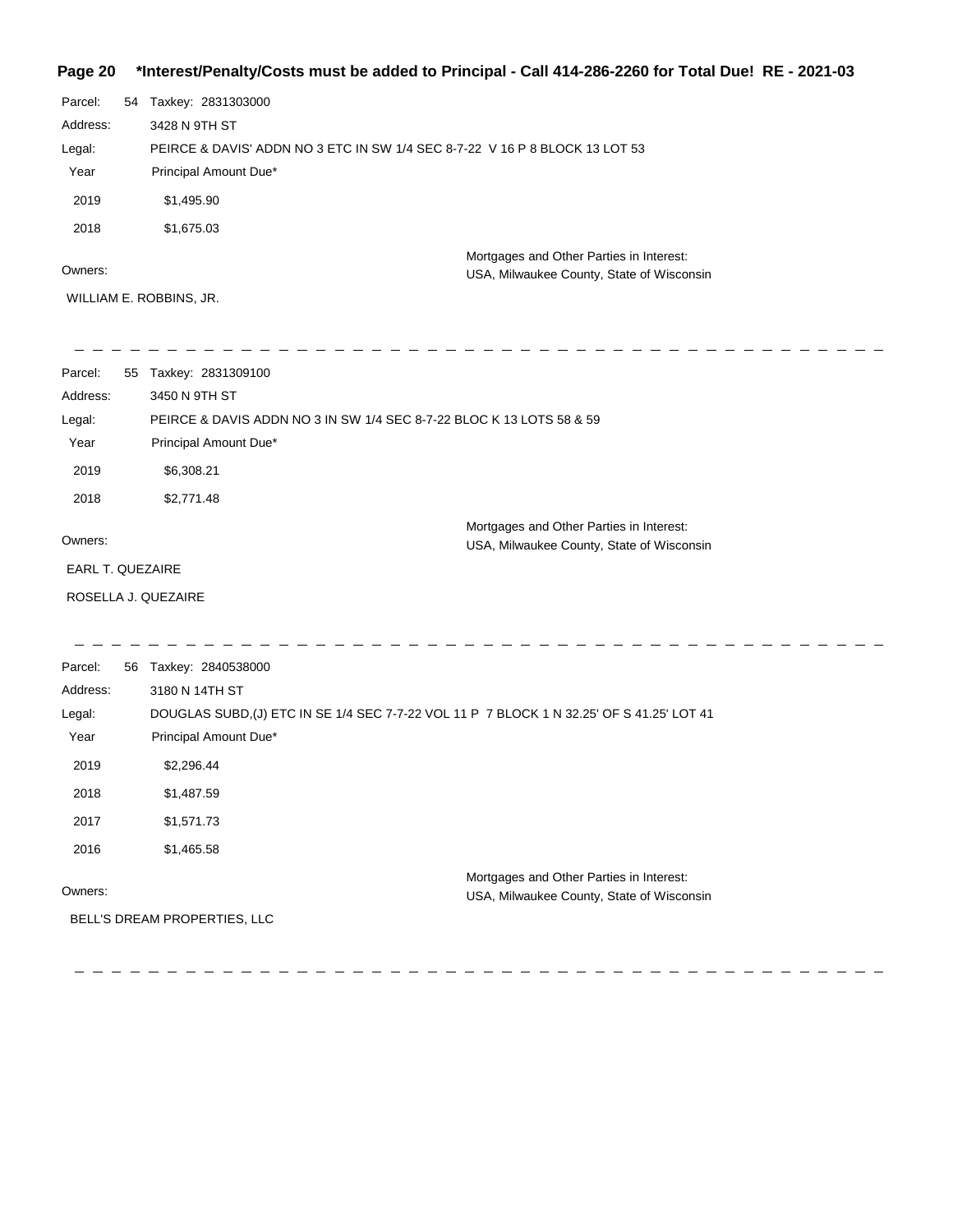### **Page 21 \*Interest/Penalty/Costs must be added to Principal - Call 414-286-2260 for Total Due! RE - 2021-03**

| Parcel:  | 57 | Taxkey: 2841013000                                                    |
|----------|----|-----------------------------------------------------------------------|
| Address: |    | 3249 N 14TH ST                                                        |
| Legal:   |    | LITTLEJOHN HEIGHTS IN SE 1/4 SEC 7-7-22 BLOCK 2 E 95' EXC S 10' LOT 1 |
| Year     |    | Principal Amount Due*                                                 |
| 2019     |    | \$4,304.76                                                            |
| 2018     |    | \$2,229.13                                                            |
| 2017     |    | \$1,466.22                                                            |
| 2016     |    | \$2,506.55                                                            |
| 2015     |    | \$1,722.31                                                            |
| 2014     |    | \$3,789.41                                                            |
| 2013     |    | \$638.68                                                              |
|          |    | Mortgages and Other Parties in Interest:                              |
| Owners:  |    | USA, Milwaukee County, State of Wisconsin                             |

SHANICE WILLIAMS

 $\frac{1}{2}$ 

 $\sim -$ 

 $\frac{1}{2}$   $\frac{1}{2}$   $\frac{1}{2}$ 

 $\equiv$ 

USA, Milwaukee County, State of Wisconsin

 $\equiv$ 

\_ \_ \_ \_ \_ \_ \_ \_

Parcel: 58 Taxkey: 2841061000 Owners: Mortgages and Other Parties in Interest: Year Principal Amount Due\* USA, Milwaukee County, State of Wisconsin LITTLEJOHN HEIGHTS IN SE 1/4 SEC 7-7-22 BLOCK 2 LO T 48 3154 N 15TH ST Address: Legal: 2019 \$628.75 2018 \$423.99

DTD, LLC

 $- - - - \frac{1}{2}$  $\frac{1}{2}$ Parcel: 59 Taxkey: 2841701000 3415 3417 N 17TH ST Address: SCHWARZ'S SUBD IN W 1/2 OF SE 1/4 SEC 7-7-22 BLOCK 1 LOTS 1 & 2 Legal: Year Principal Amount Due\* 2019 \$4,518.69 2018 \$3,326.72 2017 \$4,466.06 Mortgages and Other Parties in Interest: Owners: USA, Milwaukee County, State of Wisconsin LAZANDA MOORE PMG DEVELOPMENT LLC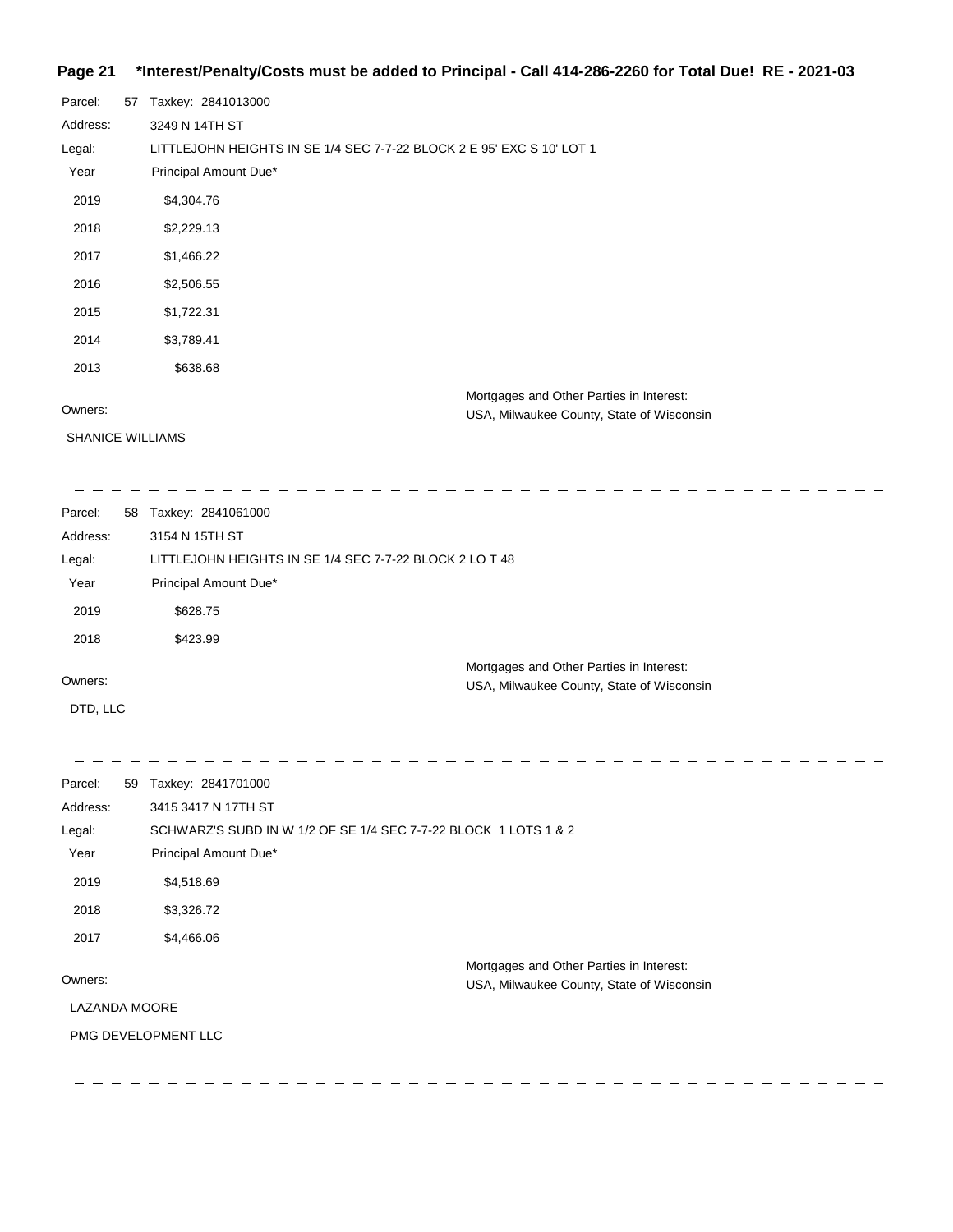## **Page 22 \*Interest/Penalty/Costs must be added to Principal - Call 414-286-2260 for Total Due! RE - 2021-03**

| Parcel:  | 60 | Taxkey: 2850113000                                                                    |  |
|----------|----|---------------------------------------------------------------------------------------|--|
| Address: |    | 3273 3275 N 20TH ST                                                                   |  |
| Legal:   |    | BECKER'S SUBD IN SW 1/4 SEC 7-7-22 BLOCK 2 LOT 2                                      |  |
| Year     |    | Principal Amount Due*                                                                 |  |
| 2019     |    | \$341.04                                                                              |  |
| 2018     |    | \$72.45                                                                               |  |
| 2017     |    | \$470.17                                                                              |  |
| 2016     |    | \$71.76                                                                               |  |
| 2015     |    | \$246.52                                                                              |  |
| Owners:  |    | Mortgages and Other Parties in Interest:<br>USA, Milwaukee County, State of Wisconsin |  |
|          |    | DOUGLAS D. TORRENCE                                                                   |  |
|          |    |                                                                                       |  |
| Parcel:  | 61 | Taxkey: 2850839000                                                                    |  |
| Address: |    | 3144 N 26TH ST                                                                        |  |

| Legal:              | GRAND VIEW IN SW 1/4 SEC 7-7-22 BLOCK 6 LOT 14 & V AC ALLEY ADJ |                                                                                       |  |
|---------------------|-----------------------------------------------------------------|---------------------------------------------------------------------------------------|--|
| Year                | Principal Amount Due*                                           |                                                                                       |  |
| 2019                | \$1.298.17                                                      |                                                                                       |  |
| 2018                | \$2,342.02                                                      |                                                                                       |  |
| Owners:             |                                                                 | Mortgages and Other Parties in Interest:<br>USA, Milwaukee County, State of Wisconsin |  |
| HAZEL INEZ THADISON |                                                                 | <b>DELON POWELL</b>                                                                   |  |

| Parcel:                  |    |                                                                               |
|--------------------------|----|-------------------------------------------------------------------------------|
|                          | 62 | Taxkey: 2850863000                                                            |
| Address:                 |    | 3155 N 25TH ST                                                                |
| Legal:                   |    | GRAND VIEW IN SW 1/4 SEC 7-7-22 BLOCK 6 LOT 40 - S 11' LOT 41 & VAC ALLEY ADJ |
| Year                     |    | Principal Amount Due*                                                         |
| 2018                     |    | \$1,809.77                                                                    |
|                          |    | Mortgages and Other Parties in Interest:                                      |
| Owners:                  |    | USA, Milwaukee County, State of Wisconsin                                     |
| <b>BESSIE E. RUSSELL</b> |    |                                                                               |
| WILLIAM R. RUSSELL       |    |                                                                               |
|                          |    |                                                                               |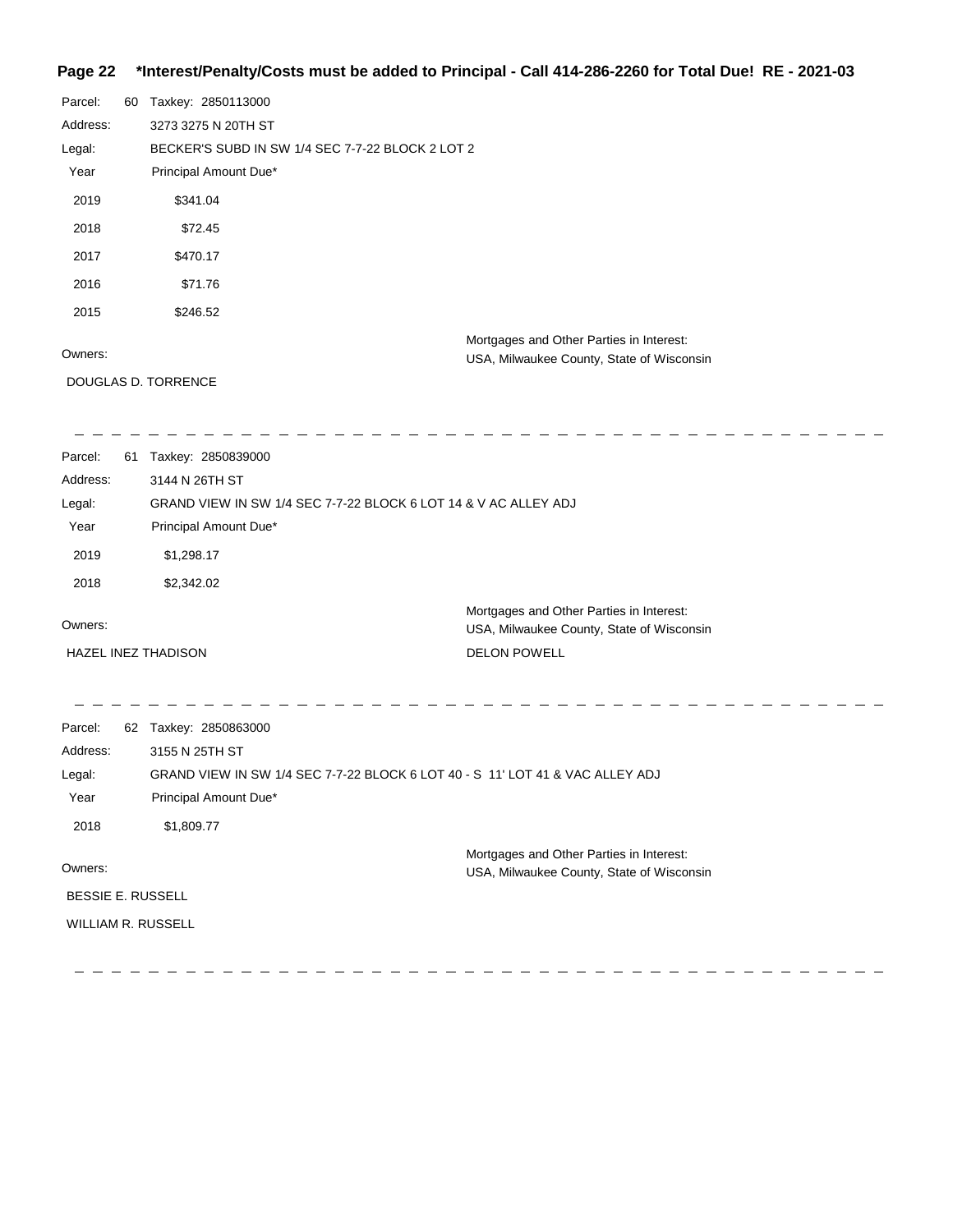## **Page 23 \*Interest/Penalty/Costs must be added to Principal - Call 414-286-2260 for Total Due! RE - 2021-03**

| Parcel:             | 63 | Taxkey: 2851416000                                   |                                                                                       |  |
|---------------------|----|------------------------------------------------------|---------------------------------------------------------------------------------------|--|
| Address:            |    | 3342 N 25TH ST                                       |                                                                                       |  |
| Legal:              |    | MC HENRY'S SUBD IN SW 1/4 SEC 7-7-22 BLOCK 2 LOT 1 5 |                                                                                       |  |
| Year                |    | Principal Amount Due*                                |                                                                                       |  |
| 2019                |    | \$9,486.26                                           |                                                                                       |  |
| 2018                |    | \$8,371.28                                           |                                                                                       |  |
| 2017                |    | \$98.78                                              |                                                                                       |  |
| Owners:             |    |                                                      | Mortgages and Other Parties in Interest:<br>USA, Milwaukee County, State of Wisconsin |  |
| <b>MARY E HICKS</b> |    |                                                      |                                                                                       |  |
| LARRY B HOOKER JR   |    |                                                      |                                                                                       |  |
|                     |    |                                                      |                                                                                       |  |
| Parcel:             | 64 | Taxkey: 2852136000                                   |                                                                                       |  |
|                     |    |                                                      |                                                                                       |  |

| Address: | 3360 N 21ST ST                                                                        |  |
|----------|---------------------------------------------------------------------------------------|--|
| Legal:   | WECHSELBERG'S SUBD IN SW 1/4 SEC 7-7-22 BLOCK 3 LO T 34                               |  |
| Year     | Principal Amount Due*                                                                 |  |
| 2019     | \$1,005.46                                                                            |  |
| 2018     | \$3,555.73                                                                            |  |
| Owners:  | Mortgages and Other Parties in Interest:<br>USA, Milwaukee County, State of Wisconsin |  |

LOUIS TRACY

 $\sim$  $\equiv$  $\frac{1}{2} \frac{1}{2} \frac{1}{2} \frac{1}{2} \frac{1}{2} \frac{1}{2} \frac{1}{2} \frac{1}{2} \frac{1}{2} \frac{1}{2} \frac{1}{2} \frac{1}{2} \frac{1}{2} \frac{1}{2} \frac{1}{2} \frac{1}{2} \frac{1}{2} \frac{1}{2} \frac{1}{2} \frac{1}{2} \frac{1}{2} \frac{1}{2} \frac{1}{2} \frac{1}{2} \frac{1}{2} \frac{1}{2} \frac{1}{2} \frac{1}{2} \frac{1}{2} \frac{1}{2} \frac{1}{2} \frac{$  $\sim$  $\sim$  $\overline{\phantom{a}}$  $\frac{1}{2}$  $\overline{\phantom{a}}$  $\equiv$ Parcel: 65 Taxkey: 2860292000 Address: 3342 N 28TH ST CONTINUATION OF GRAND VIEW IN SE 1/4 SEC 12-7-21 B LOCK 11 LOT 17 TID #74 Legal: Year Principal Amount Due\* 2019 \$1,707.01 2018 \$316.01 Mortgages and Other Parties in Interest: Owners: USA, Milwaukee County, State of Wisconsin DEBORAH A. WIMBERLY LAWRENCE E. WIMBERLY

> $\overline{\phantom{a}}$  $\overline{\phantom{a}}$  $\frac{1}{2} \left( \frac{1}{2} \right) = \frac{1}{2} \left( \frac{1}{2} \right) = \frac{1}{2} \left( \frac{1}{2} \right) = \frac{1}{2} \left( \frac{1}{2} \right) = \frac{1}{2} \left( \frac{1}{2} \right) = \frac{1}{2} \left( \frac{1}{2} \right) = \frac{1}{2} \left( \frac{1}{2} \right) = \frac{1}{2} \left( \frac{1}{2} \right) = \frac{1}{2} \left( \frac{1}{2} \right) = \frac{1}{2} \left( \frac{1}{2} \right) = \frac{1}{2} \left($

 $\frac{1}{2}$  and  $\frac{1}{2}$ 

 $\frac{1}{2} \frac{1}{2} \frac{1}{2} \frac{1}{2} \frac{1}{2} \frac{1}{2} \frac{1}{2} \frac{1}{2} \frac{1}{2} \frac{1}{2} \frac{1}{2} \frac{1}{2} \frac{1}{2} \frac{1}{2} \frac{1}{2} \frac{1}{2} \frac{1}{2} \frac{1}{2} \frac{1}{2} \frac{1}{2} \frac{1}{2} \frac{1}{2} \frac{1}{2} \frac{1}{2} \frac{1}{2} \frac{1}{2} \frac{1}{2} \frac{1}{2} \frac{1}{2} \frac{1}{2} \frac{1}{2} \frac{$  $\overline{\phantom{a}}$  $\frac{1}{2} \frac{1}{2} \frac{1}{2} \frac{1}{2} \frac{1}{2} \frac{1}{2} \frac{1}{2} \frac{1}{2} \frac{1}{2} \frac{1}{2} \frac{1}{2} \frac{1}{2} \frac{1}{2} \frac{1}{2} \frac{1}{2} \frac{1}{2} \frac{1}{2} \frac{1}{2} \frac{1}{2} \frac{1}{2} \frac{1}{2} \frac{1}{2} \frac{1}{2} \frac{1}{2} \frac{1}{2} \frac{1}{2} \frac{1}{2} \frac{1}{2} \frac{1}{2} \frac{1}{2} \frac{1}{2} \frac{$  $\overline{\phantom{a}}$ 

 $\overline{\phantom{a}}$   $\overline{\phantom{a}}$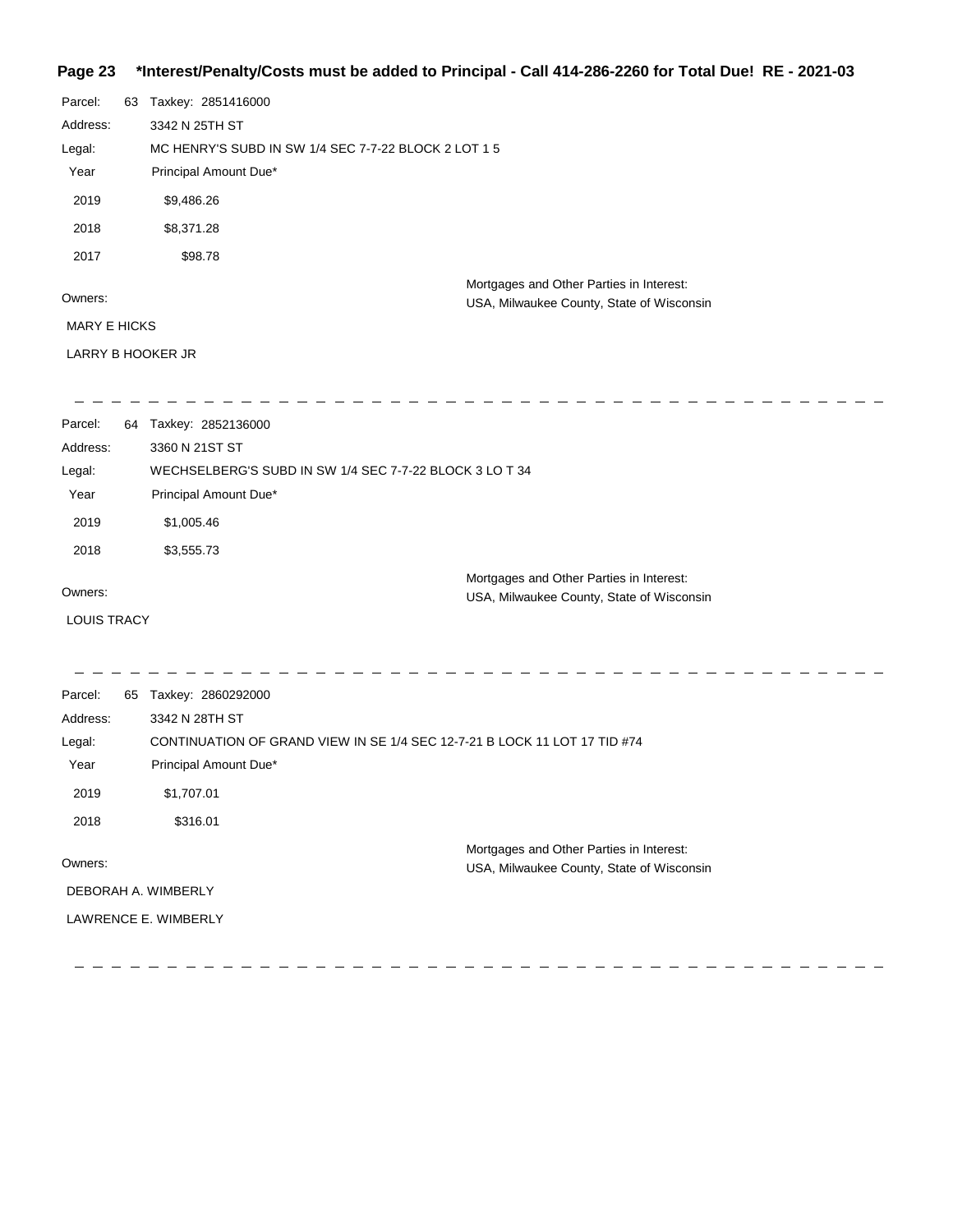## **Page 24 \*Interest/Penalty/Costs must be added to Principal - Call 414-286-2260 for Total Due! RE - 2021-03**

| 66 | Taxkey: 2870343000<br>3338 N 39TH ST |                                                                                                                                                                                                                                                                                                 |
|----|--------------------------------------|-------------------------------------------------------------------------------------------------------------------------------------------------------------------------------------------------------------------------------------------------------------------------------------------------|
|    |                                      |                                                                                                                                                                                                                                                                                                 |
|    |                                      |                                                                                                                                                                                                                                                                                                 |
|    |                                      | BUCKLEY, BUEHNER & BUCKLEY'S SUBD NO 1 IN SW 1/4 S EC 12-7-21 BLOCK 4 LOTS 9 - 10 & S 3' LOT 11                                                                                                                                                                                                 |
|    | Principal Amount Due*                |                                                                                                                                                                                                                                                                                                 |
|    | \$3,702.91                           |                                                                                                                                                                                                                                                                                                 |
|    | \$3,488.11                           |                                                                                                                                                                                                                                                                                                 |
|    | \$4,350.43                           |                                                                                                                                                                                                                                                                                                 |
|    |                                      | Mortgages and Other Parties in Interest:                                                                                                                                                                                                                                                        |
|    |                                      | USA, Milwaukee County, State of Wisconsin                                                                                                                                                                                                                                                       |
|    |                                      | EDUCATORS CREDIT UNION                                                                                                                                                                                                                                                                          |
|    |                                      |                                                                                                                                                                                                                                                                                                 |
|    |                                      |                                                                                                                                                                                                                                                                                                 |
|    |                                      |                                                                                                                                                                                                                                                                                                 |
|    |                                      |                                                                                                                                                                                                                                                                                                 |
|    | \$3,002.27                           |                                                                                                                                                                                                                                                                                                 |
|    | \$3,809.06                           |                                                                                                                                                                                                                                                                                                 |
|    |                                      | Mortgages and Other Parties in Interest:                                                                                                                                                                                                                                                        |
|    |                                      | USA, Milwaukee County, State of Wisconsin                                                                                                                                                                                                                                                       |
|    |                                      |                                                                                                                                                                                                                                                                                                 |
|    |                                      |                                                                                                                                                                                                                                                                                                 |
|    | 3270 N 37TH ST                       |                                                                                                                                                                                                                                                                                                 |
|    |                                      |                                                                                                                                                                                                                                                                                                 |
|    |                                      |                                                                                                                                                                                                                                                                                                 |
|    | \$3,806.18                           |                                                                                                                                                                                                                                                                                                 |
|    | \$4,584.81                           |                                                                                                                                                                                                                                                                                                 |
|    | \$4,279.99                           |                                                                                                                                                                                                                                                                                                 |
|    |                                      | Mortgages and Other Parties in Interest:<br>USA, Milwaukee County, State of Wisconsin                                                                                                                                                                                                           |
|    | THEODORE ALEXANDER                   | EDUCATORS CREDIT UNION                                                                                                                                                                                                                                                                          |
|    |                                      |                                                                                                                                                                                                                                                                                                 |
|    | <b>MARY REID</b>                     | THEODORE M. ALEXANDER<br>67 Taxkey: 2870554000<br>3152 N 42ND PL<br>CONTINUATION OF FOND DU LAC AVENUE PARK SW 1/4 SEC 12-7-21 BLOCK 8 LOT 32 & S 10' LOT 33<br>Principal Amount Due*<br>68 Taxkey: 2871120000<br>GRAHAM HEIGHTS IN SW 1/4 SEC 12-7-21 BLOCK 1 LOT 2 1<br>Principal Amount Due* |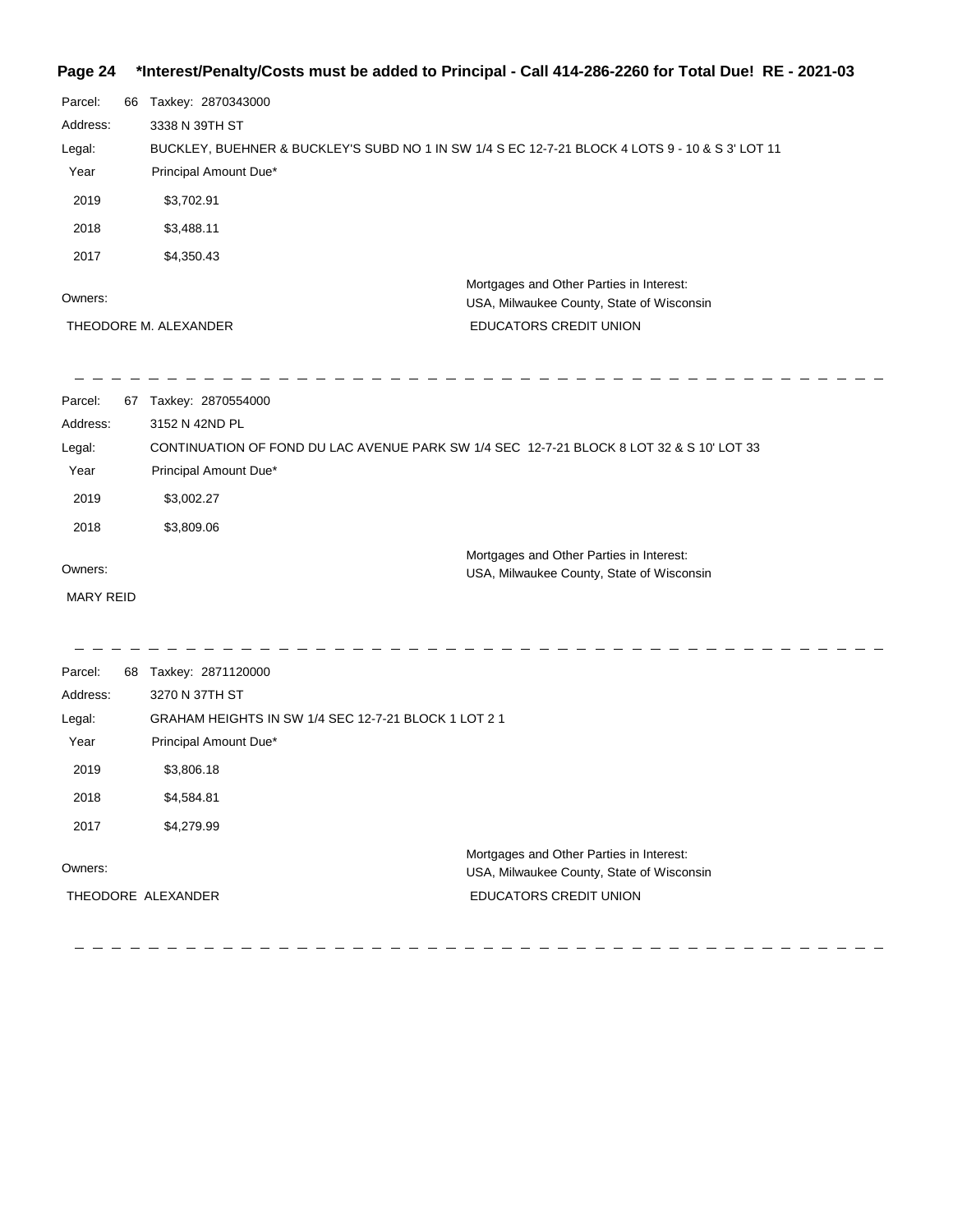## **Page 25 \*Interest/Penalty/Costs must be added to Principal - Call 414-286-2260 for Total Due! RE - 2021-03**

| raye zə         |                                                                                                                                      | merestremativicosis must be added to Principal - Call 414-200-2200 for Total Due: $\overline{NE}$ - 2021-03 |
|-----------------|--------------------------------------------------------------------------------------------------------------------------------------|-------------------------------------------------------------------------------------------------------------|
| Parcel:         | 69 Taxkey: 3020683000                                                                                                                |                                                                                                             |
| Address:        | 2821 N 91ST ST                                                                                                                       |                                                                                                             |
| Legal:          | WEST CENTER IN NW 1/4 SEC 16-7-21 BLOCK 8 LOT 9                                                                                      |                                                                                                             |
| Year            | Principal Amount Due*                                                                                                                |                                                                                                             |
| 2018            | \$4,803.82                                                                                                                           |                                                                                                             |
| Owners:         |                                                                                                                                      | Mortgages and Other Parties in Interest:<br>USA, Milwaukee County, State of Wisconsin                       |
|                 | NATIONSTAR REO SUB 1B LLC                                                                                                            |                                                                                                             |
|                 | WILMINGTON SAVINGS FUND SOCIETY,<br>FSB, NOT INDIVIDUALLY, BUT SOLELY AS<br>A TRUSTEE FOR NATIONSTAR HECM<br>ACQUISTION TRUST 2019-2 |                                                                                                             |
| ROBERT A TIPTON |                                                                                                                                      |                                                                                                             |
|                 |                                                                                                                                      |                                                                                                             |
| Parcel:         | 70 Taxkey: 3060459100                                                                                                                |                                                                                                             |
| Address:        | 5325 W BURLEIGH ST                                                                                                                   |                                                                                                             |
| Legal:          | HI-VIEW IN NW 1/4 SEC 14-7-21 BLOCK 2 LOT 29 & S 2 7' LOT 30 BID #27                                                                 |                                                                                                             |
| Year            | Principal Amount Due*                                                                                                                |                                                                                                             |
| 2019            | \$26,535.93                                                                                                                          |                                                                                                             |
| Owners:         |                                                                                                                                      | Mortgages and Other Parties in Interest:<br>USA, Milwaukee County, State of Wisconsin                       |
|                 | ARUNAOBI INTEGRATED MEDICAL<br>BEHAVIORAL HEALTH INC.                                                                                |                                                                                                             |
| Parcel:         | 71 Taxkey: 3070403000                                                                                                                |                                                                                                             |
| Address:        | 2946 N 51ST ST                                                                                                                       |                                                                                                             |
| Legal:          | HARRISON PARK IN NE 1/4 SEC 14-7-21 BLOCK 8 LOT 24 NID #04                                                                           |                                                                                                             |
| Year            | Principal Amount Due*                                                                                                                |                                                                                                             |
| 2019            | \$3,560.40                                                                                                                           |                                                                                                             |

2018 \$2,403.40

Owners:

Mortgages and Other Parties in Interest: USA, Milwaukee County, State of Wisconsin

 $\frac{1}{2} \frac{1}{2} \frac{1}{2} \frac{1}{2} \frac{1}{2} \frac{1}{2} \frac{1}{2} \frac{1}{2} \frac{1}{2}$ 

- - - - - - - - - -

GREGORY WILLIAMS

 $\frac{1}{2}$ 

----------------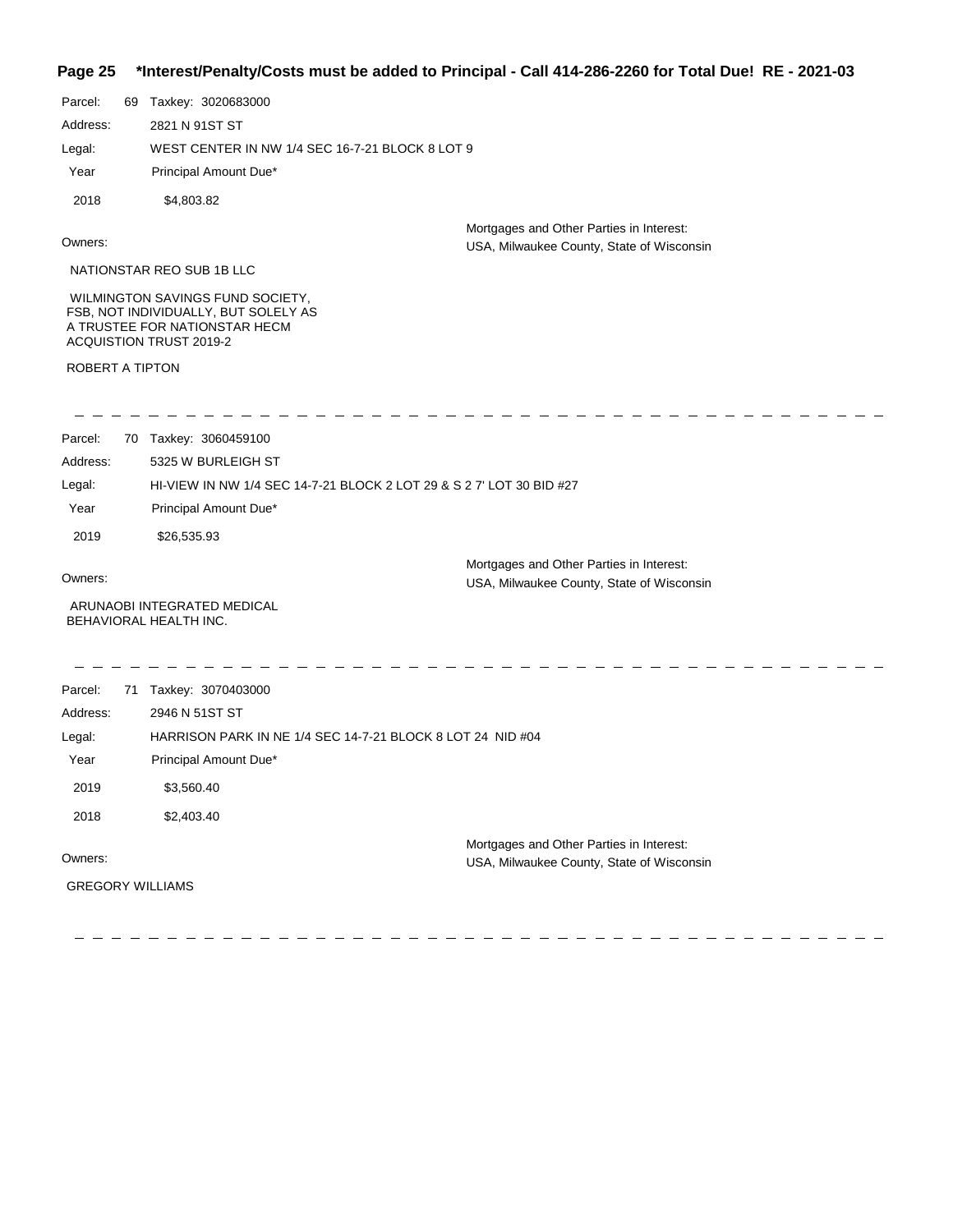# **Page 26 \*Interest/Penalty/Costs must be added to Principal - Call 414-286-2260 for Total Due! RE - 2021-03**

| Parcel:  | 72 Taxkey: 3071000000                                                       |                                                                                       |
|----------|-----------------------------------------------------------------------------|---------------------------------------------------------------------------------------|
| Address: | 2744 2746 N 47TH ST                                                         |                                                                                       |
| Legal:   | VERNON HEIGHTS ETC IN NE 1/4 SEC 14-7-21 VOL 35 P 15 BLOCK 4 LOT 24 NID #04 |                                                                                       |
| Year     | Principal Amount Due*                                                       |                                                                                       |
| 2019     | \$5,815.62                                                                  |                                                                                       |
| 2018     | \$7,383.12                                                                  |                                                                                       |
| 2017     | \$272.43                                                                    |                                                                                       |
| Owners:  |                                                                             | Mortgages and Other Parties in Interest:<br>USA, Milwaukee County, State of Wisconsin |
|          |                                                                             |                                                                                       |

CECIL JACKSON

| Parcel:       | 73 | Taxkey: 3071049000                                                                  |
|---------------|----|-------------------------------------------------------------------------------------|
| Address:      |    | 2715 N 48TH ST                                                                      |
| Legal:        |    | VERNON HEIGHTS ETC IN NE 1/4 SEC 14-7-21 VOL 35 P 15 BLOCK 6 LOT 13 NID #04         |
| Year          |    | Principal Amount Due*                                                               |
| 2019          |    | \$3,135.01                                                                          |
| 2018          |    | \$542.10                                                                            |
|               |    | Mortgages and Other Parties in Interest:                                            |
| Owners:       |    | USA, Milwaukee County, State of Wisconsin                                           |
|               |    | LIVEN4 BETTER ENTERTAINMENT, LLC                                                    |
|               |    |                                                                                     |
| Parcel:       |    | 74 Taxkey: 3080106000                                                               |
| Address:      |    | 3028 N 40TH ST                                                                      |
| Legal:        |    | PERRIGO PARK SUBD IN NW 1/4 SEC 13-7-21 BLOCK 1 N 15' LOT 23 & S 25' LOT 24 NID #04 |
| Year          |    | Principal Amount Due*                                                               |
| 2019          |    | \$1,371.37                                                                          |
| 2018          |    | \$2,052.43                                                                          |
| Owners:       |    | Mortgages and Other Parties in Interest:                                            |
|               |    | USA, Milwaukee County, State of Wisconsin                                           |
| MARY L. EVINS |    |                                                                                     |
|               |    |                                                                                     |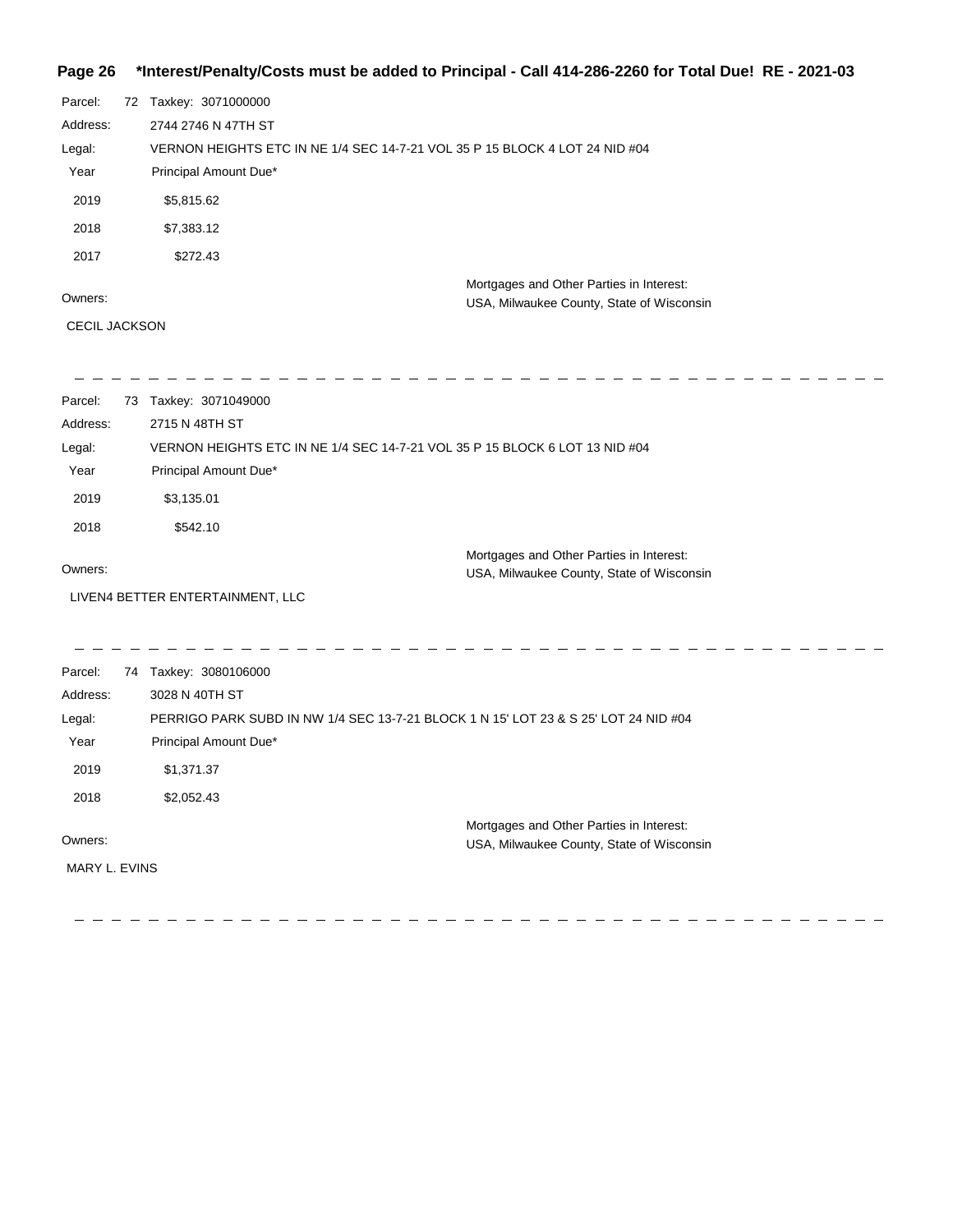## **Page 27 \*Interest/Penalty/Costs must be added to Principal - Call 414-286-2260 for Total Due! RE - 2021-03**

| Parcel:  | 75 | Taxkey: 3090228000                                                                               |                                                                                       |
|----------|----|--------------------------------------------------------------------------------------------------|---------------------------------------------------------------------------------------|
| Address: |    | 2935 2937 N 28TH ST                                                                              |                                                                                       |
| Legal:   |    | CAWKER'S SUBD 'A' IN NE 1/4 SEC 13-7-21 BLOCK 5 S 25' LOT 11 & N 10' LOT 12 & PART VAC ALLEY ADJ |                                                                                       |
| Year     |    | Principal Amount Due*                                                                            |                                                                                       |
| 2019     |    | \$11,798.64                                                                                      |                                                                                       |
| 2018     |    | \$766.09                                                                                         |                                                                                       |
| 2017     |    | \$1,046.08                                                                                       |                                                                                       |
| 2016     |    | \$4,911.46                                                                                       |                                                                                       |
| 2015     |    | \$6,091.83                                                                                       |                                                                                       |
| Owners:  |    |                                                                                                  | Mortgages and Other Parties in Interest:<br>USA, Milwaukee County, State of Wisconsin |
|          |    | SHERENA M NOBLIN                                                                                 |                                                                                       |
|          |    | SHERMAN L WILKS                                                                                  |                                                                                       |
|          |    |                                                                                                  |                                                                                       |

| Parcel:               | 76 | Taxkey: 3090338000                                                                     |
|-----------------------|----|----------------------------------------------------------------------------------------|
| Address:              |    | 2847 N 28TH ST                                                                         |
| Legal:                |    | CAWKER'S SUBD 'A' IN NE 1/4 SEC 13-7-21 BLOCK 8 LO T 9 - N 2' LOT 10 & VAC. ALLEY ADJ. |
| Year                  |    | Principal Amount Due*                                                                  |
| 2019                  |    | \$1.661.03                                                                             |
| 2018                  |    | \$315.97                                                                               |
| Owners:               |    | Mortgages and Other Parties in Interest:<br>USA, Milwaukee County, State of Wisconsin  |
| <b>EVA R THOMPSON</b> |    | CITY OF MILWAUKEE, COMMUNITY BLOCK GRANT                                               |

ADMINISTRATION

| Parcel:  | 77 | Taxkey: 3100321110                                                                    |
|----------|----|---------------------------------------------------------------------------------------|
| Address: |    | 2956 N 23RD ST                                                                        |
| Legal:   |    | BROWN'S SUBD NO 3 IN E 1/2 OF NW 1/4 SEC 18-7-22 B LOCK 10 LOTS 9 & 10                |
| Year     |    | Principal Amount Due*                                                                 |
| 2019     |    | \$853.96                                                                              |
| 2018     |    | \$2,527.07                                                                            |
| 2017     |    | \$1,242.43                                                                            |
| 2016     |    | \$1,606.44                                                                            |
| Owners:  |    | Mortgages and Other Parties in Interest:<br>USA, Milwaukee County, State of Wisconsin |
|          |    | ARLINGTON HEIGHTS MANAGEMENT, LLC                                                     |
|          |    |                                                                                       |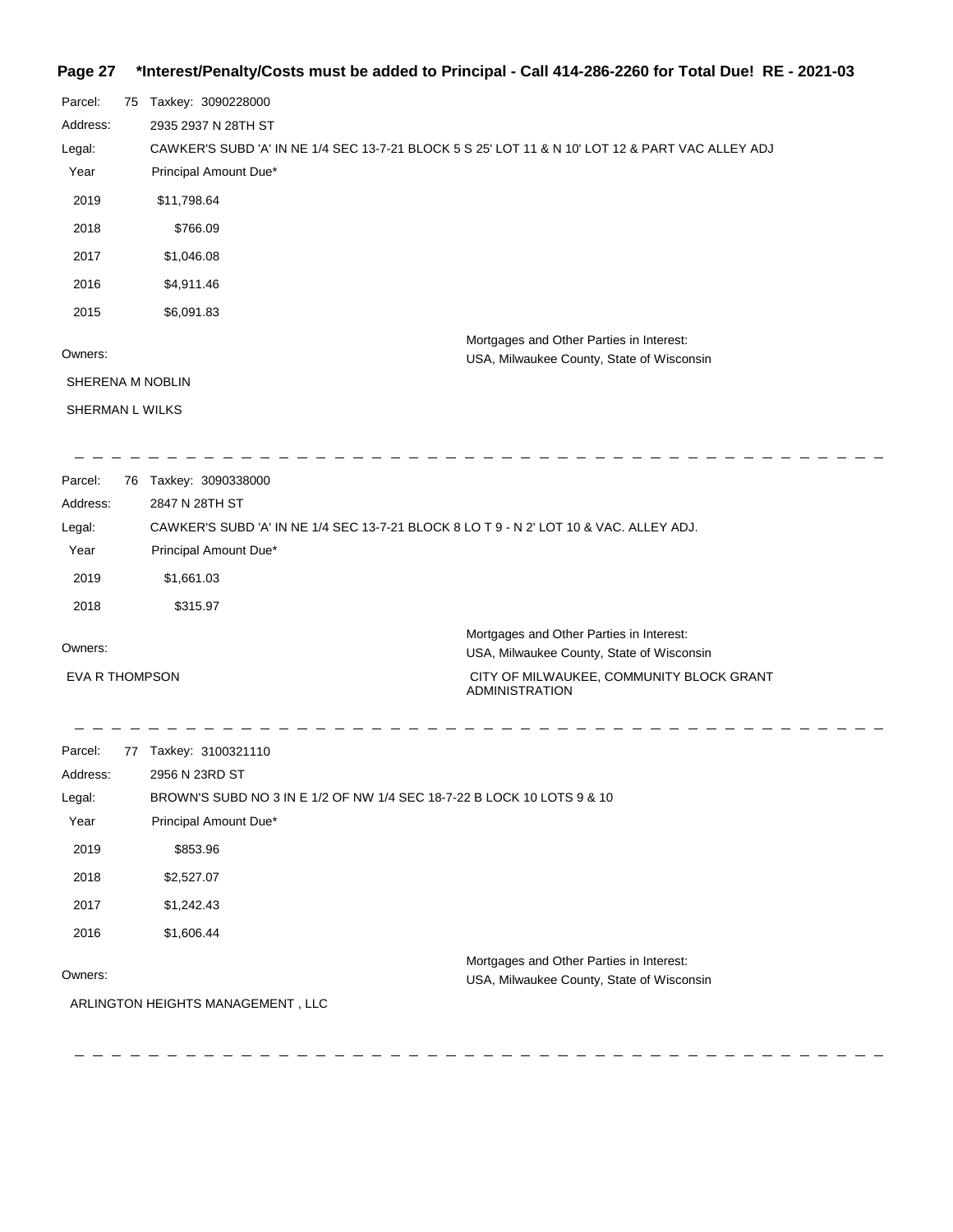# **Page 28 \*Interest/Penalty/Costs must be added to Principal - Call 414-286-2260 for Total Due! RE - 2021-03**

| Parcel:  | 78 Taxkey: 3101003000                                    |
|----------|----------------------------------------------------------|
| Address: | 2924 N 24TH ST                                           |
| Legal:   | HELLER'S SUBD, (S) IN NW 1/4 SEC 18-7-22 BLOCK 9 LO T 11 |
| Year     | Principal Amount Due*                                    |
| 2019     | \$10,557.25                                              |
| 2018     | \$284.81                                                 |
|          | Mortgages and Other Parties in Interest:                 |
| Owners:  | USA, Milwaukee County, State of Wisconsin                |

JAMES E. PATTERSON

| Parcel:  | 79 | Taxkey: 3101330000                                                                        |
|----------|----|-------------------------------------------------------------------------------------------|
| Address: |    | 2843 N 21ST ST                                                                            |
| Legal:   |    | MAYHEW'S SUBD, (A K) IN E 1/2 OF NW 1/4 SEC 18-7-22 BLOCK 6 LOT 10 (EXC S 30' LOT 21 ADJ) |
| Year     |    | Principal Amount Due*                                                                     |
| 2019     |    | \$3,268.51                                                                                |
| 2018     |    | \$504.76                                                                                  |
| 2017     |    | \$200.00                                                                                  |
| Owners:  |    | Mortgages and Other Parties in Interest:<br>USA, Milwaukee County, State of Wisconsin     |
|          |    | <b>G&amp;M PROPERTIES LLC</b>                                                             |

| Parcel:<br>80 | Taxkey: 3101336000                                                 |                                                                                       |
|---------------|--------------------------------------------------------------------|---------------------------------------------------------------------------------------|
| Address:      | 2860 N 22ND ST                                                     |                                                                                       |
| Legal:        | MAYHEW'S SUBD, (A K) IN E 1/2 OF NW 1/4 SEC 18-7-22 BLOCK 6 LOT 16 |                                                                                       |
| Year          | Principal Amount Due*                                              |                                                                                       |
| 2019          | \$905.13                                                           |                                                                                       |
| 2018          | \$910.60                                                           |                                                                                       |
| 2017          | \$168.04                                                           |                                                                                       |
| Owners:       |                                                                    | Mortgages and Other Parties in Interest:<br>USA, Milwaukee County, State of Wisconsin |
|               | <b>IDA MAE SHACKLES AKA ROBERTSON</b>                              | <b>CITY OF MILWAUKEE</b>                                                              |
|               |                                                                    | CITY OF MILWAUKEE, NEIGHBORHOOD IMPROVEMENT<br>CORP. REHABILITATION LOAN PROGRAM      |
|               |                                                                    | CITY OF MILWAUKEE, NEIGHBORHOOD IMPROVEMENT<br>DEVELOPMENT CORPORATION                |
|               |                                                                    | <b>GREEN TREE FINANCIAL SERVICING CORPORATION</b>                                     |
|               |                                                                    |                                                                                       |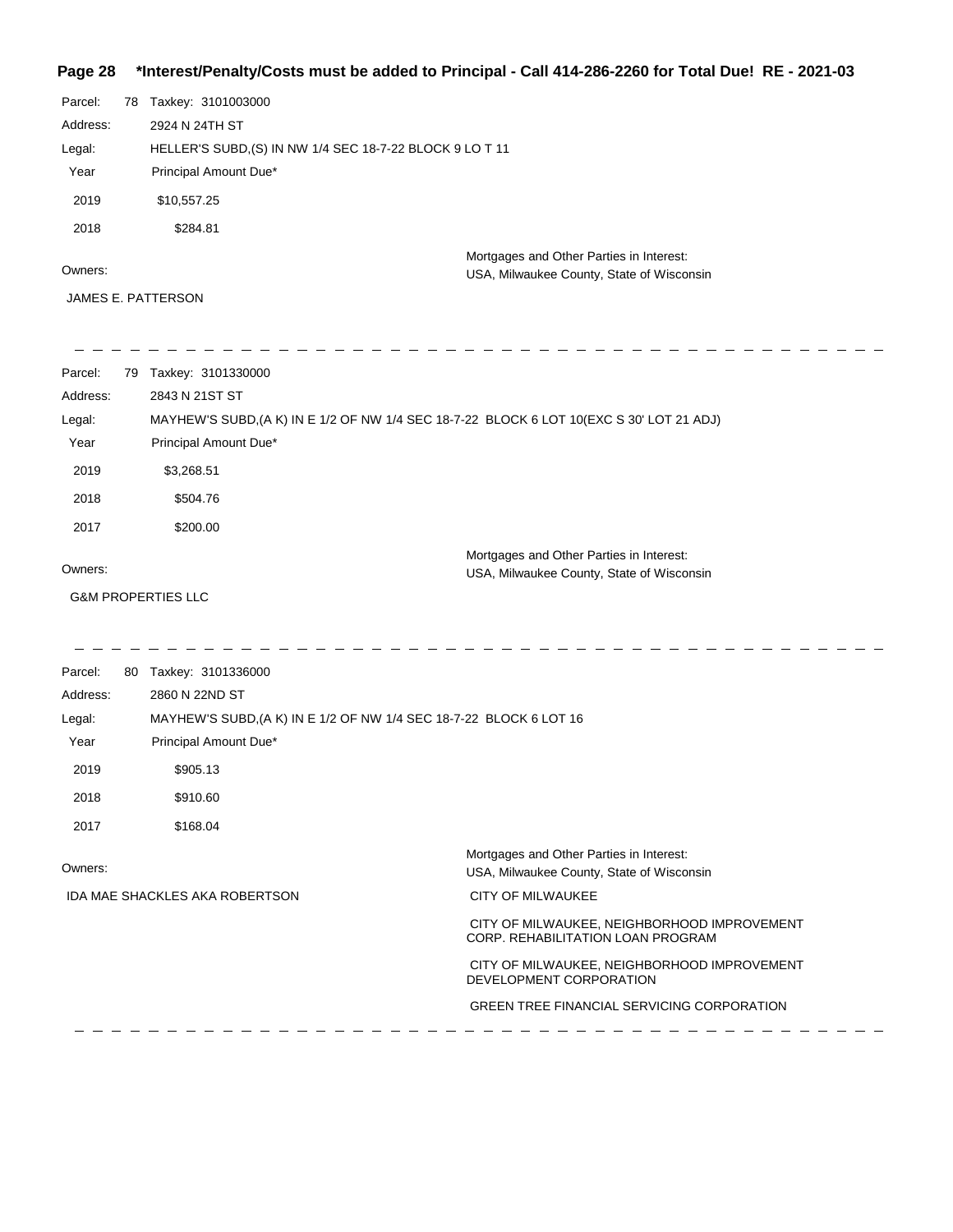### **Page 29 \*Interest/Penalty/Costs must be added to Principal - Call 414-286-2260 for Total Due! RE - 2021-03**

| Parcel:  | 81 | Taxkey: 3111141100                                                                                                                                        |
|----------|----|-----------------------------------------------------------------------------------------------------------------------------------------------------------|
| Address: |    | 1344 W HOPKINS ST                                                                                                                                         |
| Legal:   |    | HAERTEL'S ADDN IN NE 1/4 SEC 18-7-22 BLOCK 2 S 1/2 LOT 15 EXC (E 142.30' ON N LI BY E 137.95' ON S L I SD LOT 15) &<br>LOT 16 EXC (E 103.50' ON N LI BY E |
| Year     |    | Principal Amount Due*                                                                                                                                     |
| 2019     |    | \$703.72                                                                                                                                                  |
| 2018     |    | \$1,303.83                                                                                                                                                |
| 2017     |    | \$38.58                                                                                                                                                   |
| 2014     |    | \$26.00                                                                                                                                                   |
|          |    | Mortgages and Other Parties in Interest:                                                                                                                  |
| Owners:  |    | USA, Milwaukee County, State of Wisconsin                                                                                                                 |

#### Owners:

SYLVIA JACKSON

3111331000

-----------------

| Parcel:  | 82 | Taxkey: 3111331000                                         |
|----------|----|------------------------------------------------------------|
| Address: |    | 2973 N 18TH ST                                             |
| Legal:   |    | H HAERTEL'S ADDN NO 2 IN NE 1/4 SEC 18-7-22 BLOCK 5 LOT 39 |
| Year     |    | Principal Amount Due*                                      |
| 2019     |    | \$835.22                                                   |
| 2018     |    | \$1,001.85                                                 |
| 2017     |    | \$2,470.62                                                 |
| 2016     |    | \$804.24                                                   |
|          |    | Mortgages and Other Parties in Interest:                   |
| Owners:  |    | USA, Milwaukee County, State of Wisconsin                  |

MARY SMITH-RUFFIN

DEPARTMENT OF HEALTH SERVICES

\_ \_ \_ \_ \_ \_ \_ \_ \_ \_ \_\_\_\_\_\_\_\_\_\_\_\_\_\_\_\_\_\_\_\_\_\_\_\_\_\_\_\_\_\_\_\_\_  $\equiv$   $\equiv$ Parcel: 83 Taxkey: 3120926000 Address: 521 W HADLEY ST Legal: FIELD'S SUBD IN NW 1/4 SEC 17-7-22 BLOCK 4 LOT 1 Year Principal Amount Due\* 2019 \$2,957.00 2018 \$629.79 Mortgages and Other Parties in Interest: Owners: USA, Milwaukee County, State of Wisconsin PARLEE MOODY SERENA THOMPSON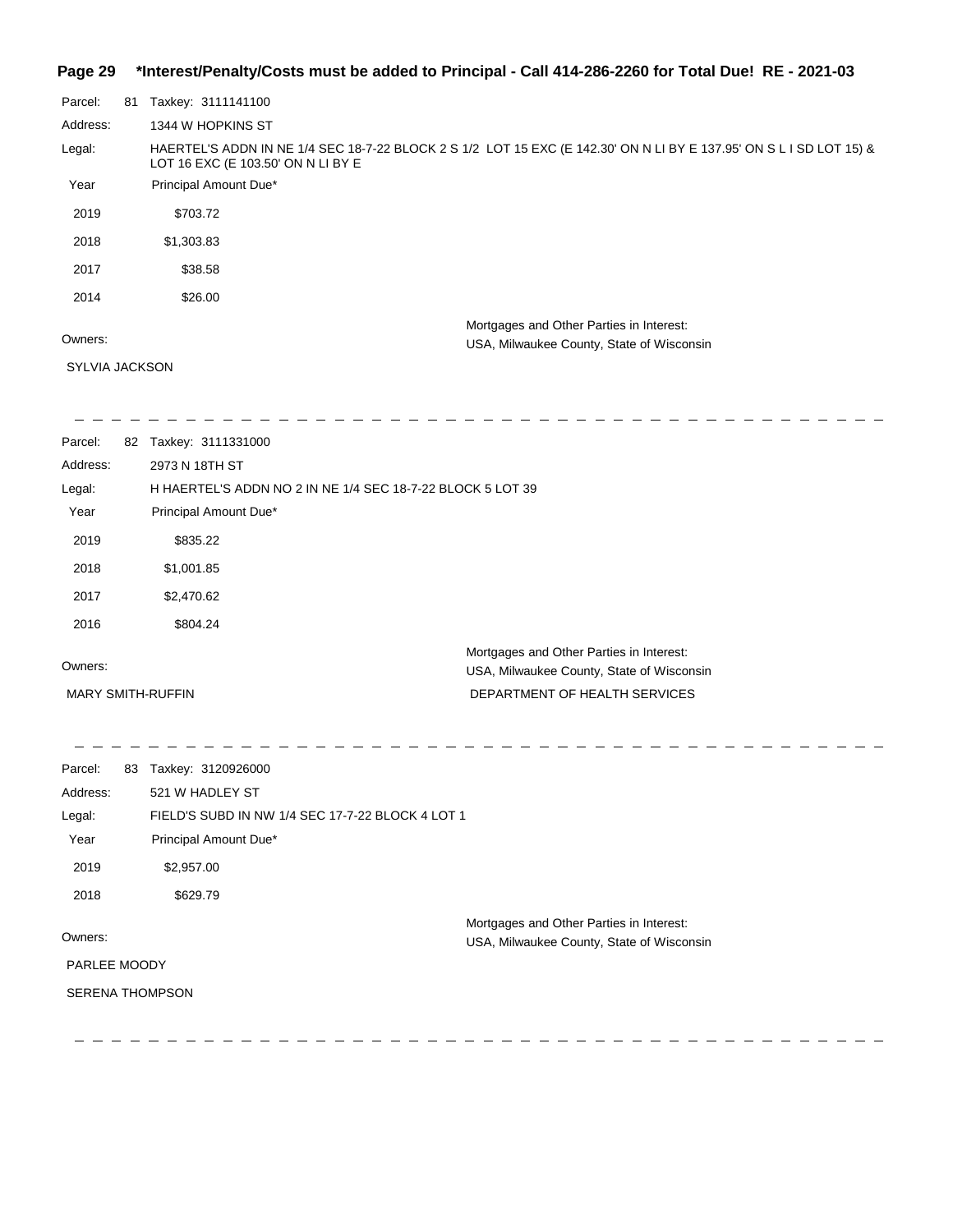## **Page 30 \*Interest/Penalty/Costs must be added to Principal - Call 414-286-2260 for Total Due! RE - 2021-03**

| ay <del>o</del> Ju |                                                                         | interestriality/00sts indist be added to i micipal - Gall +1+200-2200 TOI TOtal Due: TNL - 2021-00 |
|--------------------|-------------------------------------------------------------------------|----------------------------------------------------------------------------------------------------|
| Parcel:            | 84 Taxkey: 3122517000                                                   |                                                                                                    |
| Address:           | 2962 N 12TH ST                                                          |                                                                                                    |
| Legal:             | MADAUS SUBD OF S 2 AC OF N 8 AC OF W 20 AC OF NW 1 7-7-22 BLOCK 2 LOT 1 |                                                                                                    |
| Year               | Principal Amount Due*                                                   |                                                                                                    |
| 2019               | \$5,658.74                                                              |                                                                                                    |
| 2018               | \$4,731.55                                                              |                                                                                                    |
| Owners:            |                                                                         | Mortgages and Other Parties in Interest:<br>USA, Milwaukee County, State of Wisconsin              |
| <b>SUSAN PERRY</b> |                                                                         | CITY OF MILWAUKEE, DEPARTMENT OF CITY<br><b>DEVELOPMENT</b>                                        |
| Parcel:            | 85 Taxkey: 3122709000                                                   |                                                                                                    |
| Address:           | 2744 2746 N 12TH ST                                                     |                                                                                                    |
| Legal:             | MAUER'S SUBD OF PART OF S 3 AC OF W 20 AC IN NW 17 -7-22 BLOCK 3 LOT 29 |                                                                                                    |
| Year               | Principal Amount Due*                                                   |                                                                                                    |
| 2019               | \$3,549.24                                                              |                                                                                                    |
| 2018               | \$2,666.05                                                              |                                                                                                    |
| 2017               | \$206.33                                                                |                                                                                                    |
|                    |                                                                         | Mortgages and Other Parties in Interest:                                                           |
| Owners:            |                                                                         | USA, Milwaukee County, State of Wisconsin                                                          |
| PAMELA M. WARD     |                                                                         | CITY OF MILWAUKEE, DEPARTMENT OF NEIGHBORHOOD<br><b>SERVICES</b>                                   |
| Parcel:            | 86 Taxkey: 3123113000                                                   |                                                                                                    |
| Address:           | 2756 N 11TH ST                                                          |                                                                                                    |
| Legal:             | SUELFLOW'S SUBD, (F) IN NW 1/4 SEC 17-7-22 BLOCK 2 LOT 37               |                                                                                                    |
| Year               | Principal Amount Due*                                                   |                                                                                                    |
| 2019               | \$4,694.64                                                              |                                                                                                    |
| 2018               | \$6,352.89                                                              |                                                                                                    |
| 2017               | \$6,642.58                                                              |                                                                                                    |
|                    |                                                                         | Mortgages and Other Parties in Interest:                                                           |
| Owners:            |                                                                         | USA, Milwaukee County, State of Wisconsin                                                          |
| DEMETRIUS M. MAY   |                                                                         |                                                                                                    |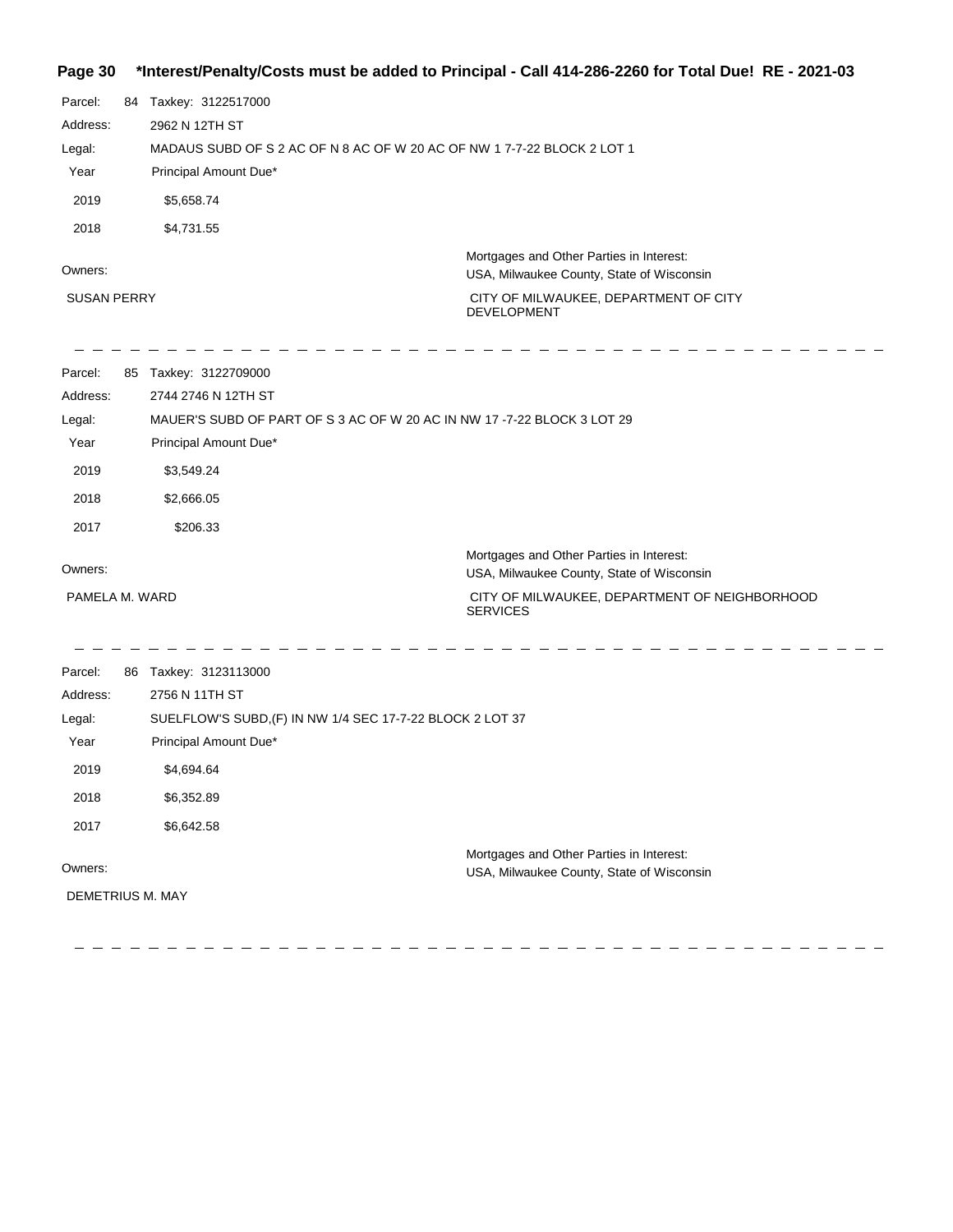#### **Page 31 \*Interest/Penalty/Costs must be added to Principal - Call 414-286-2260 for Total Due! RE - 2021-03**

| Parcel:                | 87 | Taxkey: 3131640000                                                                          |
|------------------------|----|---------------------------------------------------------------------------------------------|
| Address:               |    | 3061 N 1ST ST                                                                               |
| Legal:                 |    | STACY'S SUBD, (J C) IN NE 1/4 SEC 17-7-22 BLOCK 3 N 31' LOT 2 & LOT 21 EXC ALLEY BLK 3 ADJ. |
| Year                   |    | Principal Amount Due*                                                                       |
| 2019                   |    | \$5,016.60                                                                                  |
|                        |    | Mortgages and Other Parties in Interest:                                                    |
| Owners:                |    | USA, Milwaukee County, State of Wisconsin                                                   |
| <b>REAL ESTATE LLC</b> |    | DANYALE ERRE EFFICIENT RELIABLE                                                             |
| <b>DANYALE WILDER</b>  |    |                                                                                             |
| Parcel:                | 88 | Taxkey: 3220755100                                                                          |
| Address:               |    | 2354 N MARTIN L KING JR DR                                                                  |
| Legal:                 |    | WRIGHT'S ADD'N IN SE 1/4 SEC 17-7-22 BLOCK 206 LOT S 20-21 & 22 BID #08, TID #59            |
| Year                   |    | Principal Amount Due*                                                                       |
| 2019                   |    | \$3,199.67                                                                                  |
|                        |    | Mortgages and Other Parties in Interest:                                                    |
| Owners:                |    | <b>IISA Milwaukoo County State of Wisconsin</b>                                             |

 GENESIS- BUILDING BETTER LIVES CORPORATION C/O ANNIE PERTEET

 $\frac{1}{2} \frac{1}{2} \frac{1}{2} \frac{1}{2} \frac{1}{2} \frac{1}{2} \frac{1}{2} \frac{1}{2}$ 

 $- - - - -$ 

USA, Milwaukee County, State of Wisconsin CITY OF MILWAUKEE

ANNIE PERTEET

Parcel: 89 Taxkey: 3220936000 Mortgages and Other Parties in Interest: Year Principal Amount Due\* WM P YOUNG'S SUBD OF W 58.722 ACRES IN SE 1/4 SEC 17-7-22 BLOCK 1 W 65.7' LOT 30 TID #59 2676 2678 N VEL R PHILLIPS AV Address: Legal: 2019 \$2,916.58 2018 \$3,853.60

Owners:

USA, Milwaukee County, State of Wisconsin

DARYL ANDERSON

 $- - - - -$ 

Parcel: 90 Taxkey: 3230515000 Owners: Mortgages and Other Parties in Interest: Year Principal Amount Due\* USA, Milwaukee County, State of Wisconsin SUBDIVISION INTO CITY LOTS OF THE SW 1/4 SEC 17-7- 22 BLOCK J W 149.80' LOT 20 TID #59 2522 2524 N 7TH ST Address: Legal: 2019 \$2,552.82

JERRY CHRISTOPHER GAINER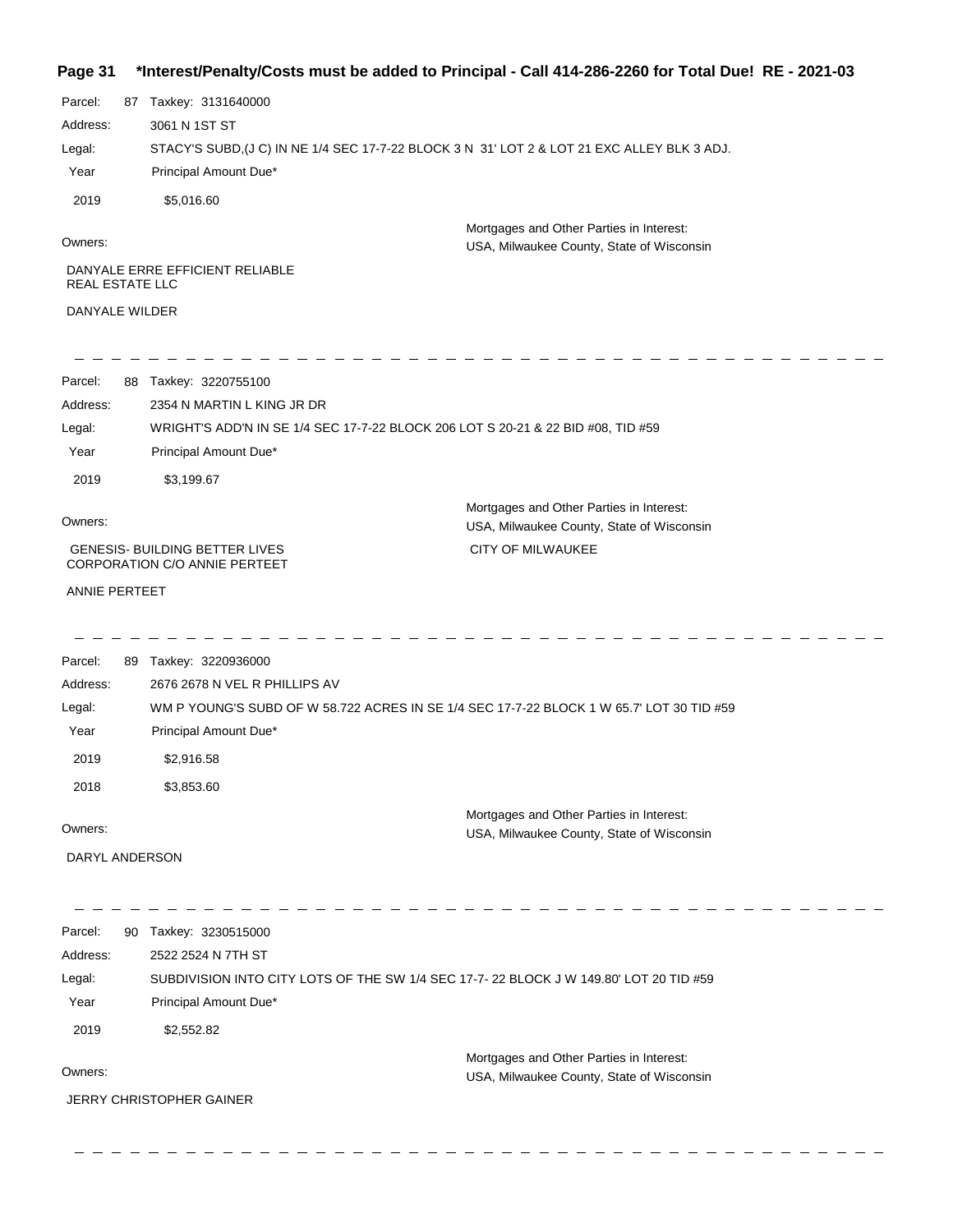## **Page 32 \*Interest/Penalty/Costs must be added to Principal - Call 414-286-2260 for Total Due! RE - 2021-03**

| Parcel:                 | 91                    | Taxkey: 3230683000                                                                                                                      |  |  |  |
|-------------------------|-----------------------|-----------------------------------------------------------------------------------------------------------------------------------------|--|--|--|
| Address:                |                       | 2344 N 6TH ST                                                                                                                           |  |  |  |
| Legal:                  |                       | SUBDIVISION INTO CITY LOTS OF THE SW 1/4 SEC 17-7-22 BLOCK Q LOT 7 EXC W 97' & EASEMENT AS CONV IN D OC<br>3054241 V 2928 P 370 TID #59 |  |  |  |
| Year                    |                       | Principal Amount Due*                                                                                                                   |  |  |  |
| 2019                    |                       | \$75.59                                                                                                                                 |  |  |  |
| 2018                    |                       | \$75.03                                                                                                                                 |  |  |  |
| 2017                    |                       | \$79.17                                                                                                                                 |  |  |  |
| 2016                    |                       | \$83.24                                                                                                                                 |  |  |  |
|                         |                       | Mortgages and Other Parties in Interest:                                                                                                |  |  |  |
| Owners:                 |                       | USA, Milwaukee County, State of Wisconsin                                                                                               |  |  |  |
|                         | <b>ELGIN ROBERSON</b> |                                                                                                                                         |  |  |  |
| <b>EVA MAE ROBERSON</b> |                       |                                                                                                                                         |  |  |  |
|                         |                       |                                                                                                                                         |  |  |  |
| Parcel:                 |                       | 92 Taxkey: 3231358100                                                                                                                   |  |  |  |
| Address:                |                       | 2337 N 12TH ST                                                                                                                          |  |  |  |
| Legal:                  |                       | SUBDIVISION OF PART OF W 60.50 AC IN SW 1/4 SEC 17 -7-22 BLOCK 16 LOT 11 EXC W 15' FOR ALLEY TID #44                                    |  |  |  |
| Year                    |                       | Principal Amount Due*                                                                                                                   |  |  |  |
| 2019                    |                       | \$4,213.87                                                                                                                              |  |  |  |
| 2018                    |                       | \$2,095.67                                                                                                                              |  |  |  |
| 2017                    |                       | \$206.56                                                                                                                                |  |  |  |
|                         |                       | Mortgages and Other Parties in Interest:                                                                                                |  |  |  |
| Owners:                 |                       | USA, Milwaukee County, State of Wisconsin                                                                                               |  |  |  |
| JOHNNY E. MCGILL        |                       | CITY OF MILWAUKEE, DEPARTMENT OF NEIGHBORHOOD                                                                                           |  |  |  |

SERVICES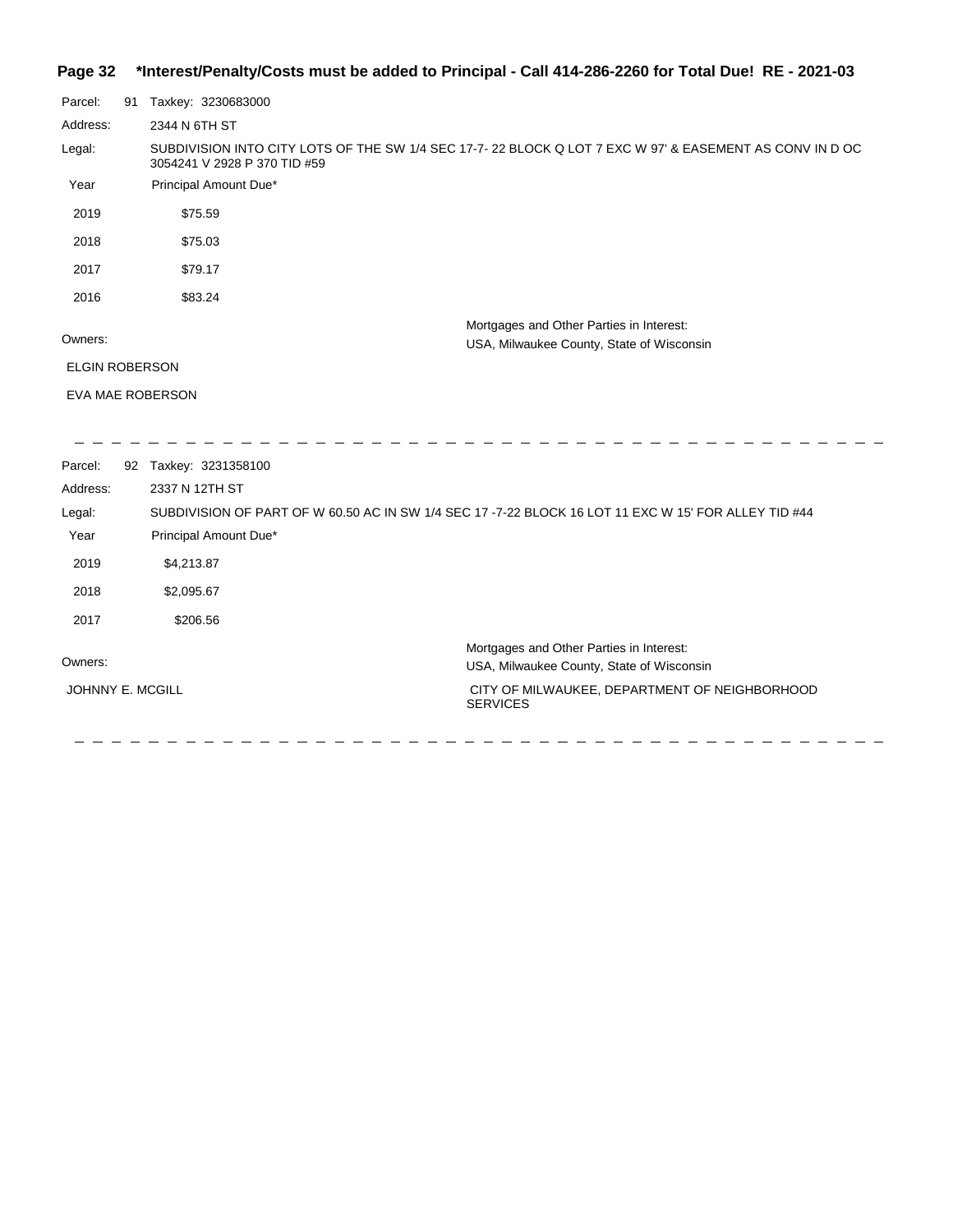# **Page 33 \*Interest/Penalty/Costs must be added to Principal - Call 414-286-2260 for Total Due! RE - 2021-03**

| Parcel:      | 93 | Taxkey: 3240716000                                         |                                                                                                        |
|--------------|----|------------------------------------------------------------|--------------------------------------------------------------------------------------------------------|
| Address:     |    | 2429 2431 N 17TH ST                                        |                                                                                                        |
| Legal:       |    |                                                            | CONTINUATION OF MEINECKE'S SUBD ETC IN SE 1/4 SEC 18-7-22 BLOCK 6 S 20' LOT 17 & N 20' LOT 18 TID #4 4 |
| Year         |    | Principal Amount Due*                                      |                                                                                                        |
| 2019         |    | \$6,018.17                                                 |                                                                                                        |
| 2018         |    | \$7,324.84                                                 |                                                                                                        |
| 2017         |    | \$5,471.15                                                 |                                                                                                        |
| 2016         |    | \$6,217.01                                                 |                                                                                                        |
| 2015         |    | \$8,057.75                                                 |                                                                                                        |
| 2014         |    | \$6,342.74                                                 |                                                                                                        |
|              |    |                                                            | Mortgages and Other Parties in Interest:                                                               |
| Owners:      |    |                                                            | USA, Milwaukee County, State of Wisconsin                                                              |
| <b>TRUST</b> |    | MOHMMAD A CHOUDRY IRREVOCABLE                              |                                                                                                        |
|              |    | SETH E. DIZARD AS COURT APPTD<br>RECEIVER OVER RE OWNED BY |                                                                                                        |

| Parcel:                                 | 94 | Taxkey: 3240808100                                               |                                                                                       |  |  |  |
|-----------------------------------------|----|------------------------------------------------------------------|---------------------------------------------------------------------------------------|--|--|--|
| Address:                                |    | 1633 1635 W CENTER ST                                            |                                                                                       |  |  |  |
| Legal:                                  |    | FERGUSON'S SUBD IN SE 1/4 SEC 18-7-22 BLOCK 1 LOTS 8 & 9 TID #44 |                                                                                       |  |  |  |
| Year                                    |    | Principal Amount Due*                                            |                                                                                       |  |  |  |
| 2019                                    |    | \$1,289.53                                                       |                                                                                       |  |  |  |
| 2018                                    |    | \$1,449.58                                                       |                                                                                       |  |  |  |
| Owners:                                 |    |                                                                  | Mortgages and Other Parties in Interest:<br>USA, Milwaukee County, State of Wisconsin |  |  |  |
| NEW BORN CHRIST BAPTIST CHURCH,<br>INC. |    |                                                                  | SMALL BUSINESS ADMINISTRATION                                                         |  |  |  |
| <b>AUSTIN WARD</b>                      |    |                                                                  |                                                                                       |  |  |  |

| Parcel:  | 95 | Taxkey: 3241514110                                                                                  |
|----------|----|-----------------------------------------------------------------------------------------------------|
| Address: |    | 2347 N 19TH ST                                                                                      |
| Legal:   |    | MEINECKE'S SUBD IN S 1/2 OF W 1/2 OF SE 1/4 SEC 18 -7-22 BLOCK 1 LOTS 13, 14 & N 15' LOT 15 TID #44 |
| Year     |    | Principal Amount Due*                                                                               |
| 2019     |    | \$1,354.49                                                                                          |
| 2018     |    | \$284.98                                                                                            |
|          |    | Mortgages and Other Parties in Interest:                                                            |
| Owners:  |    | USA, Milwaukee County, State of Wisconsin                                                           |
|          |    | LAWRENCE WIMBERLY                                                                                   |
|          |    |                                                                                                     |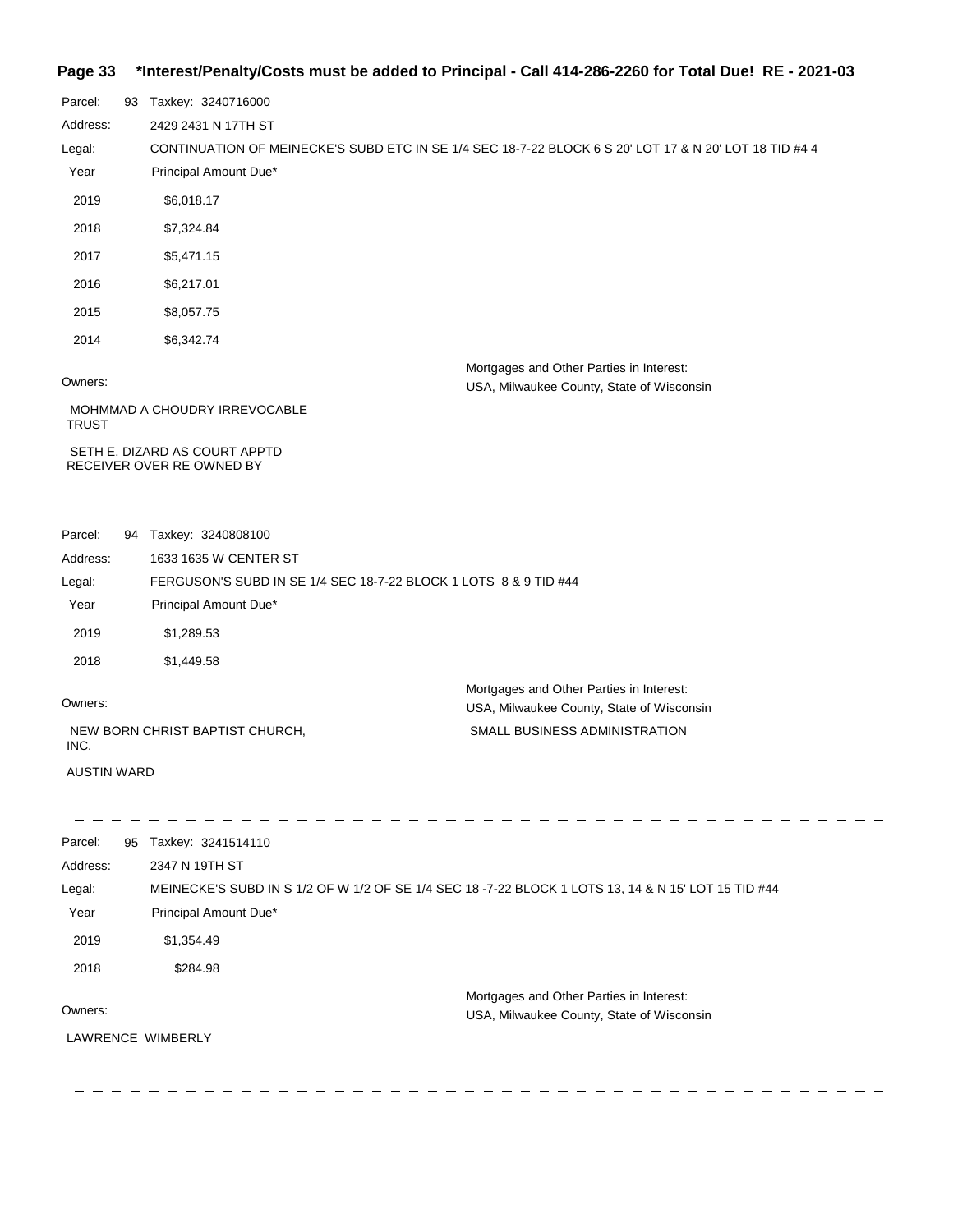# **Page 34 \*Interest/Penalty/Costs must be added to Principal - Call 414-286-2260 for Total Due! RE - 2021-03**

| Parcel:                      | 96 | Taxkey: 3242622100                                                                                                        |  |
|------------------------------|----|---------------------------------------------------------------------------------------------------------------------------|--|
| Address:                     |    | 2525 N 19TH ST                                                                                                            |  |
| Legal:                       |    | CERTIFIED SURVEY MAP NO 6636 IN SE 1/4 SEC 18-7-22 PARCEL 2 AND LOT 30 EXC ALLEY BLK 5 FERGUSON'S SU BD<br><b>TID #44</b> |  |
| Year                         |    | Principal Amount Due*                                                                                                     |  |
| 2019                         |    | \$1,440.62                                                                                                                |  |
| 2018                         |    | \$2,799.22                                                                                                                |  |
| 2017                         |    | \$2,721.77                                                                                                                |  |
| 2016                         |    | \$3,240.38                                                                                                                |  |
| 2015                         |    | \$2,094.65                                                                                                                |  |
| Owners:<br><b>IAN POWELL</b> |    | Mortgages and Other Parties in Interest:<br>USA, Milwaukee County, State of Wisconsin<br><b>BREWERY CREDIT UNION</b>      |  |
|                              |    |                                                                                                                           |  |
|                              |    | DARNIEDER & SOSNAY                                                                                                        |  |
|                              |    | <b>WISCONSIN BANKING CORPORATION</b>                                                                                      |  |
| Parcel:<br>Address:          |    | 97 Taxkey: 3250375000<br>2508 N 24TH ST                                                                                   |  |
| Legal:                       |    | FRITZE'S SUBD OF LOTS 2,3&4 WILLIAMS SUBD SW 1/4 S EC 18-7-22 BLOCK 12 LOT 15                                             |  |
| Year                         |    | Principal Amount Due*                                                                                                     |  |
| 2019                         |    | \$1,828.20                                                                                                                |  |
| 2018                         |    | \$347.40                                                                                                                  |  |
| Owners:                      |    | Mortgages and Other Parties in Interest:<br>USA, Milwaukee County, State of Wisconsin                                     |  |
|                              |    | <b>GORDON JOHNSON</b>                                                                                                     |  |
|                              |    |                                                                                                                           |  |
| Parcel:                      |    | 98 Taxkey: 3250817000                                                                                                     |  |
| Address:                     |    | 2576 2578 N 21ST ST                                                                                                       |  |
| Legal:                       |    | MANN, BURKE & SOMERS SUBD OF LOTS 5,6 & 7 IN WILLI AMS SUBD IN SW 1/4 SEC 18-7-22 BLOCK 8 N 40'(LOTS 7, 8 & 9)            |  |
| Year                         |    | Principal Amount Due*                                                                                                     |  |
| 2019                         |    | \$1,312.64                                                                                                                |  |
| Owners:                      |    | Mortgages and Other Parties in Interest:                                                                                  |  |
| <b>TEREZ HAIRE</b>           |    | USA, Milwaukee County, State of Wisconsin                                                                                 |  |
|                              |    |                                                                                                                           |  |
|                              |    |                                                                                                                           |  |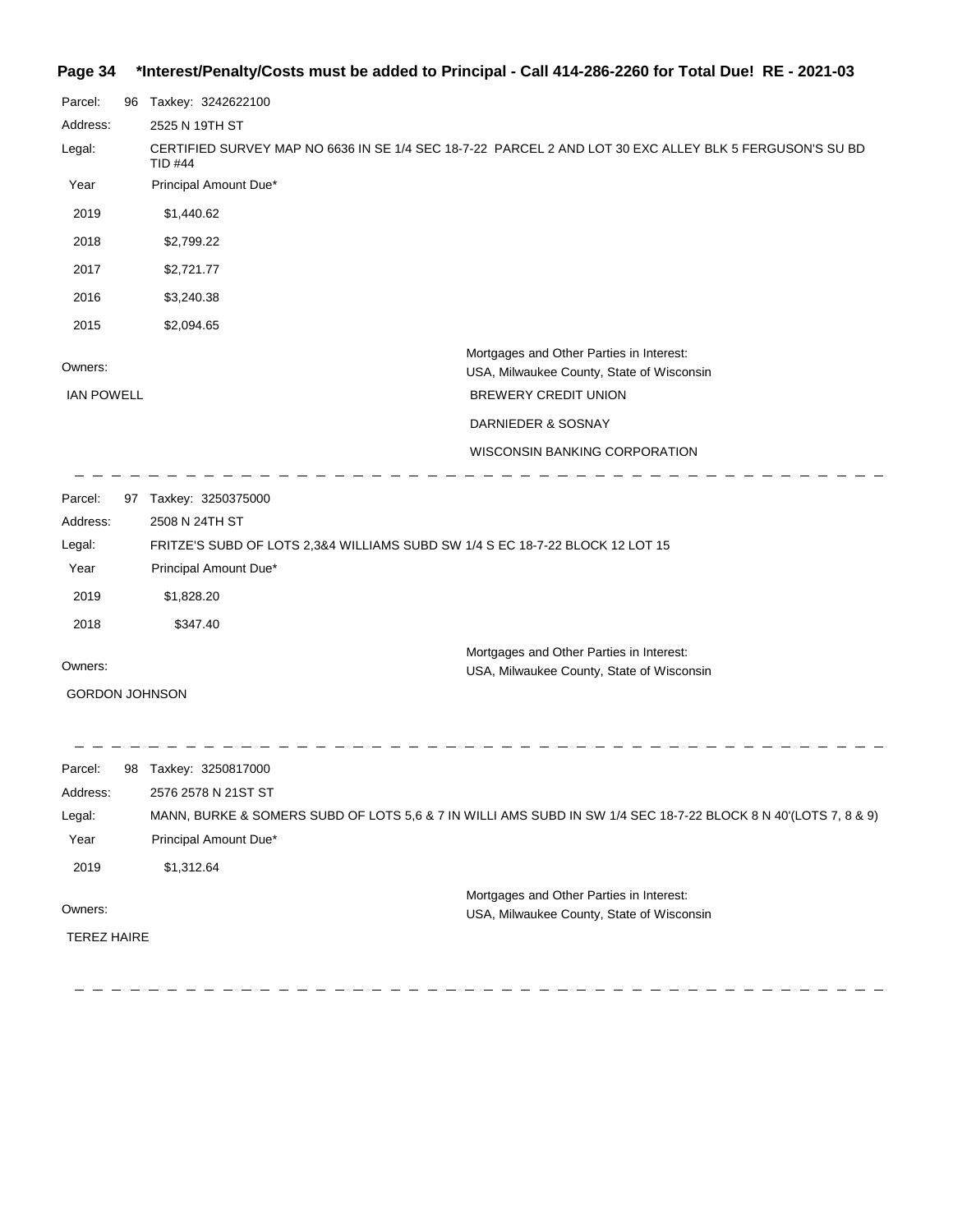## **Page 35 \*Interest/Penalty/Costs must be added to Principal - Call 414-286-2260 for Total Due! RE - 2021-03**

| Parcel:               | 99 | Taxkey: 3251215000                                                           |                                                                                       |
|-----------------------|----|------------------------------------------------------------------------------|---------------------------------------------------------------------------------------|
| Address:              |    | 2333 N 20TH ST                                                               |                                                                                       |
| Legal:                |    | SCHMIDT'S SUBD, (J A) OF LOT 1 WILLIAM'S SUBD IN S W 18-7-22 BLOCK 17 LOT 31 |                                                                                       |
| Year                  |    | Principal Amount Due*                                                        |                                                                                       |
| 2019                  |    | \$668.21                                                                     |                                                                                       |
| 2018                  |    | \$1,752.92                                                                   |                                                                                       |
| Owners:               |    |                                                                              | Mortgages and Other Parties in Interest:<br>USA, Milwaukee County, State of Wisconsin |
| <b>WALTER DICKSON</b> |    |                                                                              | <b>CITY OF MILWAUKEE</b>                                                              |
| <b>DEBBIE JOINER</b>  |    |                                                                              |                                                                                       |
| <b>DONNIE JOINER</b>  |    |                                                                              |                                                                                       |
|                       |    |                                                                              |                                                                                       |
|                       |    |                                                                              |                                                                                       |

Parcel: 100 Taxkey: 3251436000 Owners: Mortgages and Other Parties in Interest: Year Principal Amount Due\* USA, Milwaukee County, State of Wisconsin SUBD OF LOTS 9 & 10 OF WILLIAMS SUBD IN SW 1/4 SEC 18-7-22 BLOCK 6 N E 40' (LOTS 1 & 2) 2455 W TAMARACK ST Address: Legal: 2019 \$1,479.93

DARYL ANDERSON

\_\_\_\_\_\_\_\_\_\_\_\_\_\_\_\_\_\_\_\_\_\_\_

| Parcel:      | 101 | Taxkey: 3260008000            |                                                                                    |  |
|--------------|-----|-------------------------------|------------------------------------------------------------------------------------|--|
| Address:     |     | 2647 2649 N 27TH ST           |                                                                                    |  |
| Legal:       |     |                               | BLOCK 1 BEING A PART OF GERMANIA PARK IN SE 1/4 SE C 13-7-21 BLOCK 1 LOT 8 TID #66 |  |
| Year         |     | Principal Amount Due*         |                                                                                    |  |
| 2019         |     | \$6,437.00                    |                                                                                    |  |
| 2018         |     | \$5,090.61                    |                                                                                    |  |
| 2017         |     | \$8,706.90                    |                                                                                    |  |
| 2016         |     | \$8,932.37                    |                                                                                    |  |
| 2015         |     | \$8,791.73                    |                                                                                    |  |
| 2014         |     | \$7,220.63                    |                                                                                    |  |
| 2013         |     | \$7,830.46                    |                                                                                    |  |
| 2012         |     | \$3,092.81                    |                                                                                    |  |
|              |     |                               | Mortgages and Other Parties in Interest:                                           |  |
| Owners:      |     |                               | USA, Milwaukee County, State of Wisconsin                                          |  |
| <b>TRUST</b> |     | MOHMMAD A CHOUDRY IRREVOCABLE |                                                                                    |  |
|              |     | SETH E. DIZARD AS COURT APPTD |                                                                                    |  |

RECEIVER OVER RE OWNED BY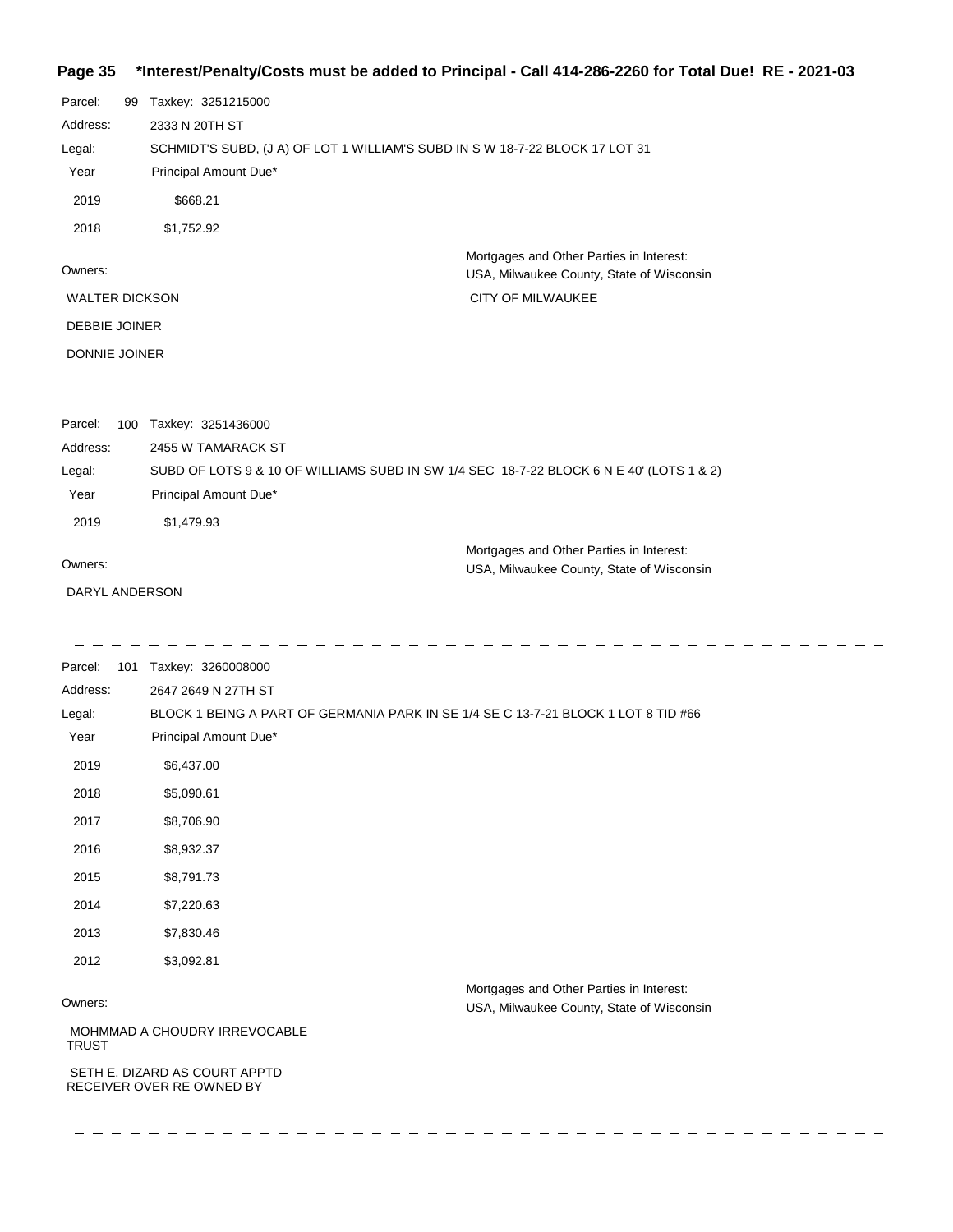# **Page 36 \*Interest/Penalty/Costs must be added to Principal - Call 414-286-2260 for Total Due! RE - 2021-03**

| Parcel:<br>102    |            | Taxkey: 3261507000                                                                  |                                                                                       |
|-------------------|------------|-------------------------------------------------------------------------------------|---------------------------------------------------------------------------------------|
| Address:          |            | 2544 2546 N 35TH ST                                                                 |                                                                                       |
| Legal:            |            | PRUSSIAN HEIGHTS BEING A SUBD OF W 1/2 OF W 53 AC SE 13-7-21 BLOCK 4 LOT 32 TID #66 |                                                                                       |
| Year              |            | Principal Amount Due*                                                               |                                                                                       |
| 2019              | \$2,437.00 |                                                                                     |                                                                                       |
| 2018              | \$2,556.88 |                                                                                     |                                                                                       |
| Owners:           |            |                                                                                     | Mortgages and Other Parties in Interest:<br>USA, Milwaukee County, State of Wisconsin |
| RODNEY MOORE, JR. |            |                                                                                     | CIRAS, INC                                                                            |

| Parcel:               | 103 Taxkey: 3261541000                                                                |  |  |
|-----------------------|---------------------------------------------------------------------------------------|--|--|
| Address:              | 2416 N 35TH ST                                                                        |  |  |
| Legal:                | PRUSSIAN HEIGHTS BEING A SUBD OF W 1/2 OF W 53 AC SE 13-7-21 BLOCK 5 LOT 25 TID #66   |  |  |
| Year                  | Principal Amount Due*                                                                 |  |  |
| 2019                  | \$1,674.02                                                                            |  |  |
| 2018                  | \$9,484.11                                                                            |  |  |
| 2017                  | \$10,918.73                                                                           |  |  |
| 2016                  | \$5,952.21                                                                            |  |  |
| 2015                  | \$6,556.70                                                                            |  |  |
| Owners:               | Mortgages and Other Parties in Interest:<br>USA, Milwaukee County, State of Wisconsin |  |  |
| <b>PROPERTY TRUST</b> | MOHMMAD A CHOUDRY IRREVOCABLE                                                         |  |  |
|                       | SETH E. DIZARD AS COURT APPTD<br>RECEIVER OVER RE OWNED BY                            |  |  |
| Parcel:               | 104 Taxkey: 3270803000                                                                |  |  |
| Address:              | 2544 N SHERMAN BL                                                                     |  |  |
| Legal:                | SECOND CONTINUATION OF BOULEVARD PARK IN SW 1/4 SE C 13-7-21 BLOCK 12 LOT 19 NID #04  |  |  |
| Year                  | Principal Amount Due*                                                                 |  |  |
| 2019                  | \$3,954.04                                                                            |  |  |
| Owners:               | Mortgages and Other Parties in Interest:<br>USA, Milwaukee County, State of Wisconsin |  |  |
| H SIX INVESTMENTS LLC |                                                                                       |  |  |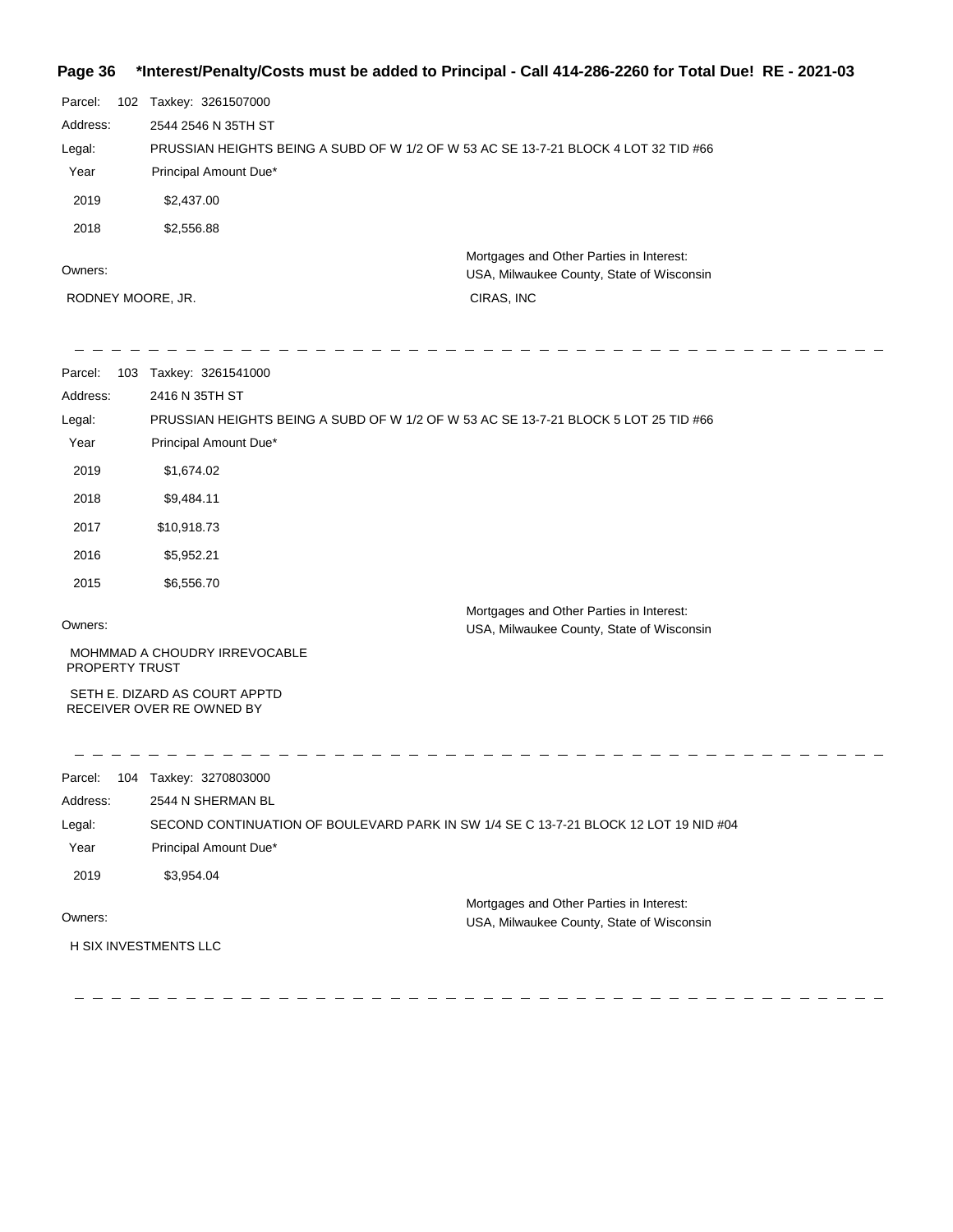# **Page 37 \*Interest/Penalty/Costs must be added to Principal - Call 414-286-2260 for Total Due! RE - 2021-03**

| Parcel:  | 105 | Taxkey: 3271364000                                                                    |
|----------|-----|---------------------------------------------------------------------------------------|
| Address: |     | 2602 2604 N 41ST ST                                                                   |
| Legal:   |     | THIRD CONTINUATION OF BOULEVARD PARK (SW 1/4 SEC 1 3-7-21) BLOCK 15 LOT 16 NID #04    |
| Year     |     | Principal Amount Due*                                                                 |
| 2019     |     | \$4.349.10                                                                            |
| 2018     |     | \$1,987.26                                                                            |
| Owners:  |     | Mortgages and Other Parties in Interest:<br>USA, Milwaukee County, State of Wisconsin |
|          |     | ALM PROPERTIES II, LLC                                                                |

| Parcel:             | 106 Taxkey: 3480201100                                                      |
|---------------------|-----------------------------------------------------------------------------|
| Address:            | 3513 3515 W LLOYD ST                                                        |
| Legal:              | GRAND VIEW PARK IN NW 1/4 SEC 24-7-21 BLOCK 1 W 78 ' (LOTS 1-2 & 3) NID #03 |
| Year                | Principal Amount Due*                                                       |
| 2019                | \$3,932.13                                                                  |
| 2018                | \$3,770.26                                                                  |
|                     | Mortgages and Other Parties in Interest:                                    |
| Owners:             | USA, Milwaukee County, State of Wisconsin                                   |
| ARCHIE LEE HAMILTON |                                                                             |
|                     |                                                                             |
| Parcel:             | 107 Taxkey: 3480300000                                                      |
| Address:            | 1961 N 37TH ST                                                              |
| Legal:              | GRAND VIEW PARK IN NW 1/4 SEC 24-7-21 BLOCK 6 E 42 '(LOTS 1-2 & 3) NID #03  |
|                     |                                                                             |
| Year                | Principal Amount Due*                                                       |
| 2019                | \$1,996.46                                                                  |
| 2018                | \$2,360.86                                                                  |
|                     | Mortgages and Other Parties in Interest:                                    |
| Owners:             | USA, Milwaukee County, State of Wisconsin                                   |
|                     | YESENIA CARRILLO VILLEGAS                                                   |
| MIGUEL SALDIVAR     |                                                                             |
|                     |                                                                             |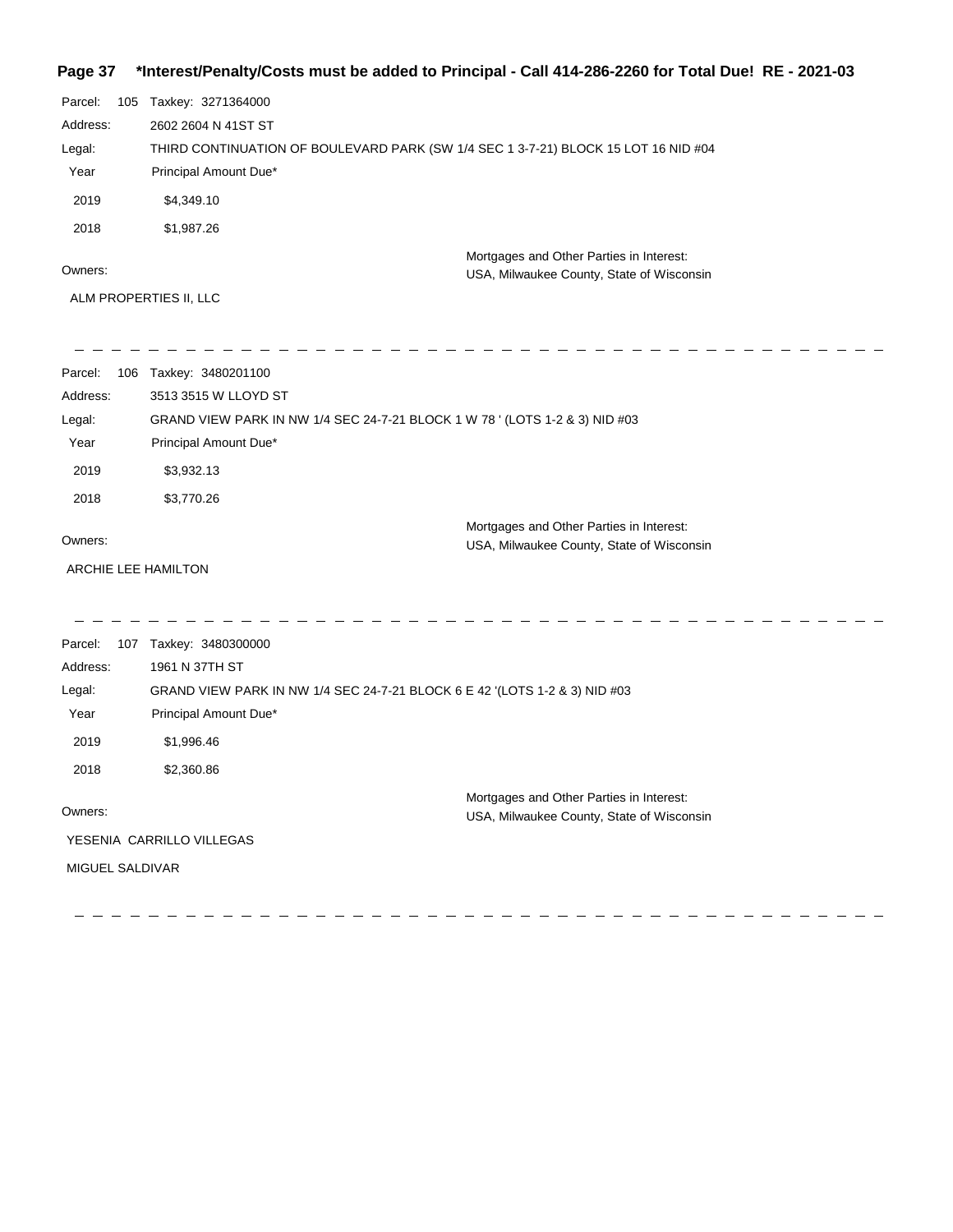# **Page 38 \*Interest/Penalty/Costs must be added to Principal - Call 414-286-2260 for Total Due! RE - 2021-03**

| Parcel:  | 108 | Taxkey: 3480556000                                       |                                                                                       |  |
|----------|-----|----------------------------------------------------------|---------------------------------------------------------------------------------------|--|
| Address: |     | 2164 N 42ND ST                                           |                                                                                       |  |
| Legal:   |     | GRANT PARK IN NW 1/4 SEC 24-7-21 BLOCK 7 LOT 35 NI D #03 |                                                                                       |  |
| Year     |     | Principal Amount Due*                                    |                                                                                       |  |
| 2019     |     | \$2,696.94                                               |                                                                                       |  |
| 2018     |     | \$2,147.20                                               |                                                                                       |  |
| Owners:  |     |                                                          | Mortgages and Other Parties in Interest:<br>USA, Milwaukee County, State of Wisconsin |  |

DOROTHY CARR

| Parcel:                 | 109 Taxkey: 3480771000                                          |                                                                                       |
|-------------------------|-----------------------------------------------------------------|---------------------------------------------------------------------------------------|
| Address:                | 1945 1947 N 39TH ST                                             |                                                                                       |
| Legal:                  | LISBON AVENUE PARK IN NW 1/4 SEC 24-7-21 BLOCK 5 L OT 2 NID #03 |                                                                                       |
| Year                    | Principal Amount Due*                                           |                                                                                       |
| 2019                    | \$2,532.76                                                      |                                                                                       |
| 2018                    | \$310.27                                                        |                                                                                       |
| Owners:                 |                                                                 | Mortgages and Other Parties in Interest:<br>USA, Milwaukee County, State of Wisconsin |
| <b>LOIS S WALLS</b>     |                                                                 | CITY OF MILWAUKEE COMMUNITY BLOCK GRANT<br><b>ADMINISTRATION</b>                      |
| Parcel:                 | 110 Taxkey: 3481031000                                          |                                                                                       |
| Address:                | 2159 N 37TH ST                                                  |                                                                                       |
| Legal:                  | LOGAN PARK IN NW 1/4 SEC 24-7-21 BLOCK 6 LOT 5 NID #03          |                                                                                       |
| Year                    | Principal Amount Due*                                           |                                                                                       |
| 2019                    | \$341.65                                                        |                                                                                       |
| 2018                    | \$998.52                                                        |                                                                                       |
| Owners:                 |                                                                 | Mortgages and Other Parties in Interest:<br>USA, Milwaukee County, State of Wisconsin |
| <b>BARBARA HOLZMANN</b> |                                                                 |                                                                                       |
|                         |                                                                 |                                                                                       |
| Parcel:<br>Address:     | 111 Taxkey: 3490289100<br>2142 N 35TH ST                        |                                                                                       |
| Legal:                  |                                                                 | COLUMBIA PARK IN NE 1/4 SEC 24-7-21 BLOCK 4 LOT 20 & N 5' OF LOT 19 NID #03           |
| Year                    | Principal Amount Due*                                           |                                                                                       |
| 2019                    |                                                                 |                                                                                       |
|                         | \$2,334.96                                                      |                                                                                       |
| Owners:                 |                                                                 | Mortgages and Other Parties in Interest:<br>USA, Milwaukee County, State of Wisconsin |
|                         | OTB PROPERTY MANAGEMENT, LLC                                    |                                                                                       |
|                         |                                                                 |                                                                                       |
|                         |                                                                 |                                                                                       |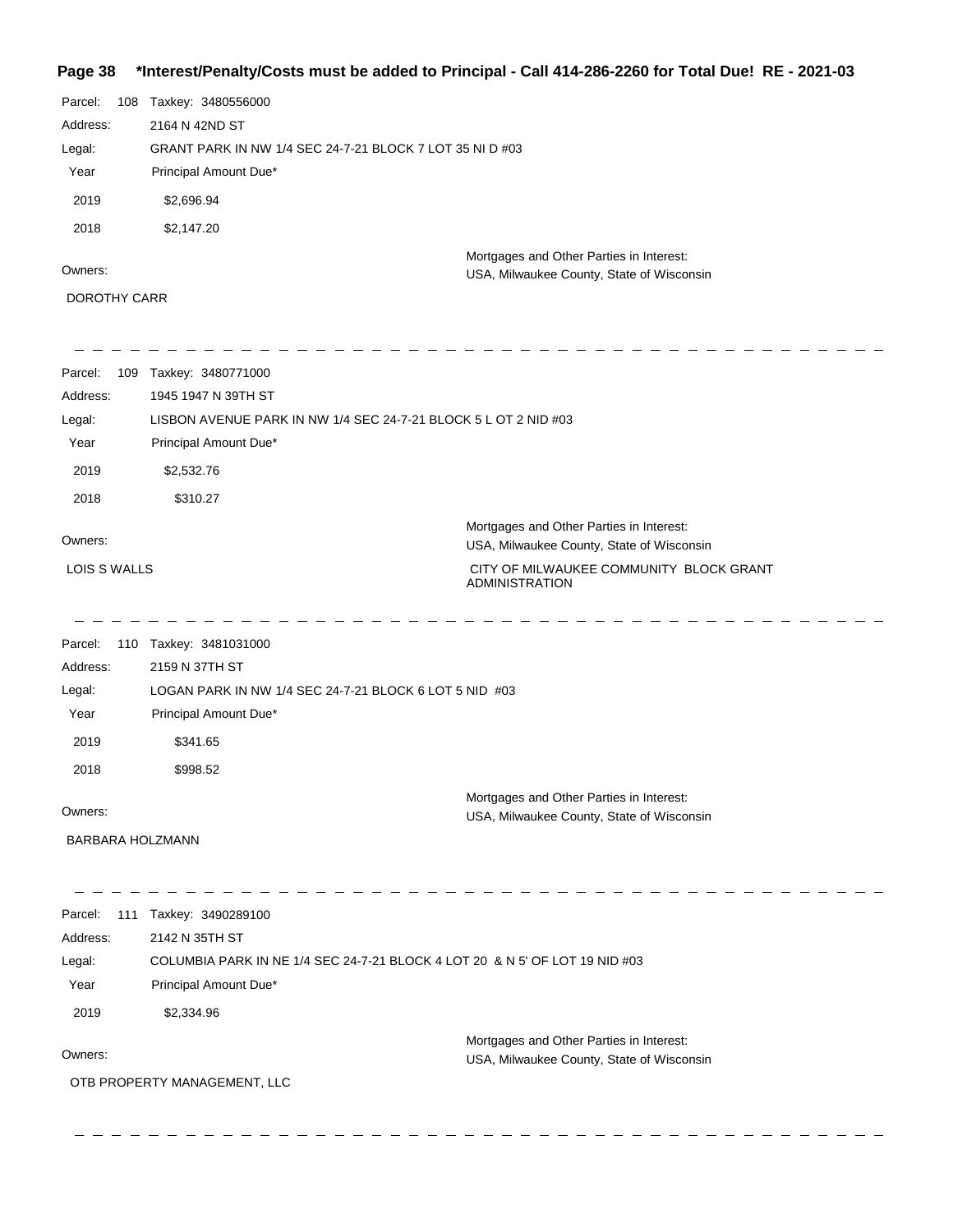# **Page 39 \*Interest/Penalty/Costs must be added to Principal - Call 414-286-2260 for Total Due! RE - 2021-03**

| Parcel:<br>Address:<br>Legal:<br>Year<br>2019<br>2018<br>2017<br>Owners: | 112 Taxkey: 3490505000<br>2044 N 32ND ST<br>CONTINUATION OF MALLORY & KERN'S ADD'N IN NE 1/4 S EC 24-7-21 BLOCK 13 LOT 5 NID #03<br>Principal Amount Due*<br>\$3,027.49<br>\$3,064.30<br>\$1,806.70 | Mortgages and Other Parties in Interest:<br>USA, Milwaukee County, State of Wisconsin               |
|--------------------------------------------------------------------------|-----------------------------------------------------------------------------------------------------------------------------------------------------------------------------------------------------|-----------------------------------------------------------------------------------------------------|
|                                                                          | 251 BRADLEY PLACE LLC                                                                                                                                                                               | WALNUT HILL DEVELOPMENT LLC                                                                         |
|                                                                          | FRANKLIN HEIGHTS MANAGEMENT LLC                                                                                                                                                                     |                                                                                                     |
| Parcel:<br>Address:<br>Legal:<br>Year<br>2019<br>2018                    | 113 Taxkey: 3490513000<br>2057 N 32ND ST<br>Principal Amount Due*<br>\$2,516.32<br>\$2,181.72                                                                                                       | CONTINUATION OF MALLORY & KERN'S ADD'N IN NE 1/4 S EC 24-7-21 BLOCK 14 S 29' OF E 70' LOT 2 NID #03 |
|                                                                          |                                                                                                                                                                                                     | Mortgages and Other Parties in Interest:                                                            |
| Owners:                                                                  |                                                                                                                                                                                                     | USA, Milwaukee County, State of Wisconsin                                                           |
| KEITH A. BAILEY                                                          |                                                                                                                                                                                                     | <b>BREWERY CREDIT UNION</b>                                                                         |
| Parcel:<br>Address:<br>Legal:<br>Year<br>2019<br>2018                    | 114 Taxkey: 3512601000<br>1721 1723 W NORTH AV<br>Principal Amount Due*<br>\$2,202.22<br>\$6,060.72                                                                                                 | ROUNDY'S SUBD OF W 14.838 ACRES ETC IN NE 1/4 SEC 19-7-22 BLOCK 248 E 30' (LOTS 1-2-3-4) TID #44    |
| Owners:                                                                  |                                                                                                                                                                                                     | Mortgages and Other Parties in Interest:<br>USA, Milwaukee County, State of Wisconsin               |
| <b>GERALDINE MURRY</b>                                                   |                                                                                                                                                                                                     | CITIFINANCIAL, INC.                                                                                 |
|                                                                          |                                                                                                                                                                                                     | CITY OF MILWAUKEE, DEPT. OF NEIGHBORHOOD SERVICES                                                   |
|                                                                          |                                                                                                                                                                                                     | NEIGHBORHOOD IMPROVEMENT DEVELOPMENT<br><b>CORPORATION</b>                                          |
|                                                                          |                                                                                                                                                                                                     | VENTURE WORKS DE LLC                                                                                |
|                                                                          |                                                                                                                                                                                                     |                                                                                                     |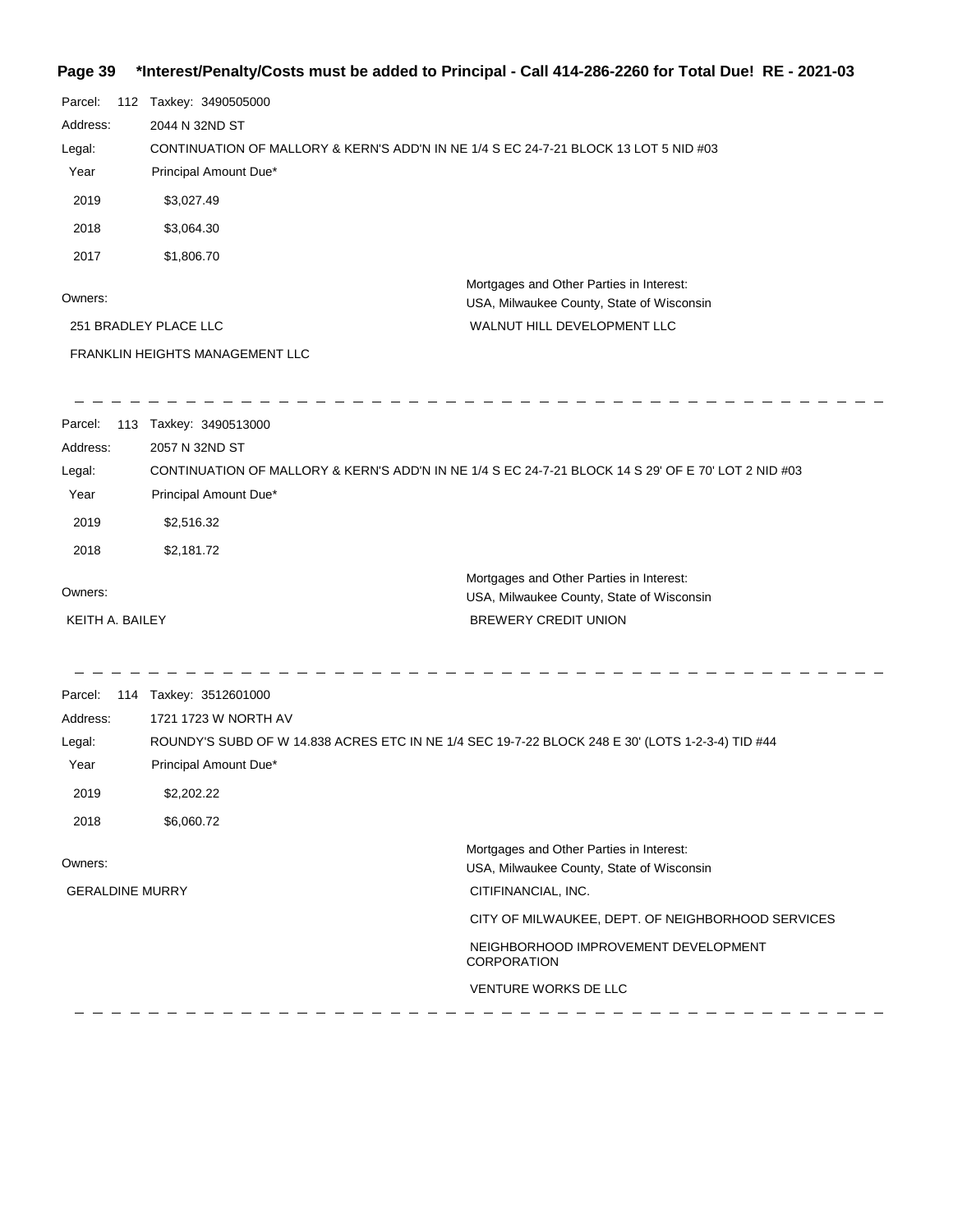### **Page 40 \*Interest/Penalty/Costs must be added to Principal - Call 414-286-2260 for Total Due! RE - 2021-03**

| Parcel:  | 115 Taxkey: 3522200100                                                                |
|----------|---------------------------------------------------------------------------------------|
| Address: | 2113 N 11TH ST                                                                        |
| Legal:   | VLIET'S ADDN IN NE 1/4 SEC 19 & NW 1/4 SEC 20-7-22 BLOCK 20 W 84.50' LOT 11 TID #44   |
| Year     | Principal Amount Due*                                                                 |
| 2019     | \$1,348.02                                                                            |
| 2018     | \$1,841.31                                                                            |
| 2017     | \$5,284.86                                                                            |
| 2016     | \$4,045.82                                                                            |
| 2015     | \$2,083.74                                                                            |
| 2014     | \$236.09                                                                              |
| 2013     | \$42.87                                                                               |
| Owners:  | Mortgages and Other Parties in Interest:<br>USA, Milwaukee County, State of Wisconsin |
|          | DEPARTMENT OF WORKFORCE DEVELOPMENT<br>DEANNA R. ANDREWS                              |

\_\_\_\_\_\_\_\_\_\_\_\_\_\_\_\_\_\_\_\_\_\_\_\_\_\_  $\frac{1}{2}$  =  $\frac{1}{2}$  =  $\frac{1}{2}$  =  $\frac{1}{2}$  =  $\frac{1}{2}$  =  $\frac{1}{2}$  =  $\frac{1}{2}$ 

| Parcel:  | 116 Taxkey: 3540070000                         |
|----------|------------------------------------------------|
| Address: | 2217 N BUFFUM ST                               |
| Legal:   | PARK ADD'N IN NW 1/4 SEC 21-7-22 BLOCK 4 LOT 8 |
| Year     | Principal Amount Due*                          |
| 2019     | \$1,122,16                                     |
|          | Mortgages and Other Parties in Interest:       |

Owners:

STEPHEN BUEGE

. . . . . . . . . . . . . .

-------------<u>. . . . .</u> Parcel: 117 Taxkey: 3611259000 Address: 1515 N 12TH ST ORIGINAL PLAT OF THE TOWN OF MILW WEST OF THE RIVE R IN SECS (20 & 29)-7-22 BLOCK 109 N 1/2 (LOTS 7-8 ) Legal: Year Principal Amount Due\* 2019 \$688.73 2018 \$26,440.83 2017 \$172.90 Mortgages and Other Parties in Interest: Owners: USA, Milwaukee County, State of Wisconsin METRO VISTA DEVELOPMENT GROUP, ANCHOR BANK, FSB ATTN: CCR LLC

 $\frac{1}{2} \frac{1}{2} \frac{1}{2} \frac{1}{2} \frac{1}{2} \frac{1}{2} \frac{1}{2}$ 

USA, Milwaukee County, State of Wisconsin

 $\overline{\phantom{a}}$  $\overline{a}$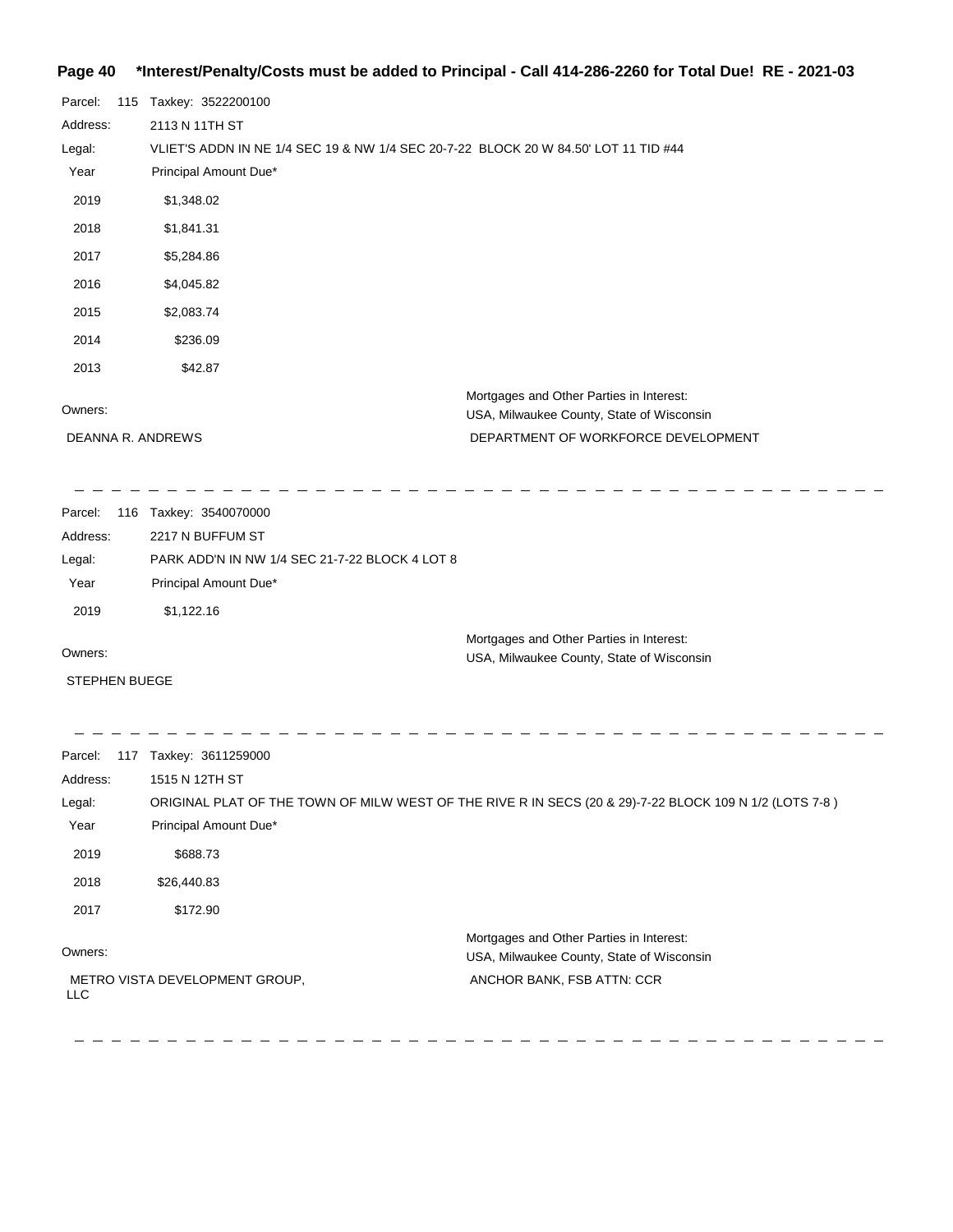## **Page 41 \*Interest/Penalty/Costs must be added to Principal - Call 414-286-2260 for Total Due! RE - 2021-03**

| Parcel:  | 118 | Taxkey: 3630340100                                                 |                                                                                       |
|----------|-----|--------------------------------------------------------------------|---------------------------------------------------------------------------------------|
| Address: |     | 1224 W MC KINLEY AV                                                |                                                                                       |
| Legal:   |     | KNEELAND'S ADDN IN SE 1/4 SEC 19-7-22 BLOCK 18 E 5 4.68 M/L LOT 10 |                                                                                       |
| Year     |     | Principal Amount Due*                                              |                                                                                       |
| 2019     |     | \$1,282.83                                                         |                                                                                       |
| 2018     |     | \$5,500.99                                                         |                                                                                       |
| Owners:  |     |                                                                    | Mortgages and Other Parties in Interest:<br>USA, Milwaukee County, State of Wisconsin |

 FINDLEY FOUNDATION, INC. C/O STEPHANIE FINDLEY

| Parcel:                  | 119 Taxkey: 3630897000                                     |                                                                                       |
|--------------------------|------------------------------------------------------------|---------------------------------------------------------------------------------------|
| Address:                 | 1815 W GALENA ST                                           |                                                                                       |
| Legal:                   | PLANKINTON'S ADD'N IN SE 1/4 SEC 19-7-22 BLOCK 11 LOT 4    |                                                                                       |
| Year                     | Principal Amount Due*                                      |                                                                                       |
| 2018                     | \$521.20                                                   |                                                                                       |
| 2016                     | \$536.83                                                   |                                                                                       |
| Owners:                  |                                                            | Mortgages and Other Parties in Interest:<br>USA, Milwaukee County, State of Wisconsin |
| <b>TRACEY BRADLEY</b>    |                                                            | ARGENT MORTGAGE COMPANY, LLC                                                          |
|                          |                                                            | CITIMORTGAGE, INC.                                                                    |
| Parcel:<br>120           | Taxkey: 3640339100                                         |                                                                                       |
| Address:                 | 2215 W CHERRY ST                                           |                                                                                       |
| Legal:                   | DICKERMAN'S SUBD IN SW 1/4 SEC 19-7-22 BLOCK 9 LOT S 3 & 4 |                                                                                       |
| Year                     | Principal Amount Due*                                      |                                                                                       |
| 2019                     | \$1,964.01                                                 |                                                                                       |
| 2018                     | \$1,746.71                                                 |                                                                                       |
| Owners:                  |                                                            | Mortgages and Other Parties in Interest:<br>USA, Milwaukee County, State of Wisconsin |
| <b>NETTIE JEAN BROWN</b> |                                                            | <b>LANDMARK CREDIT UNION</b>                                                          |
|                          |                                                            |                                                                                       |
|                          |                                                            |                                                                                       |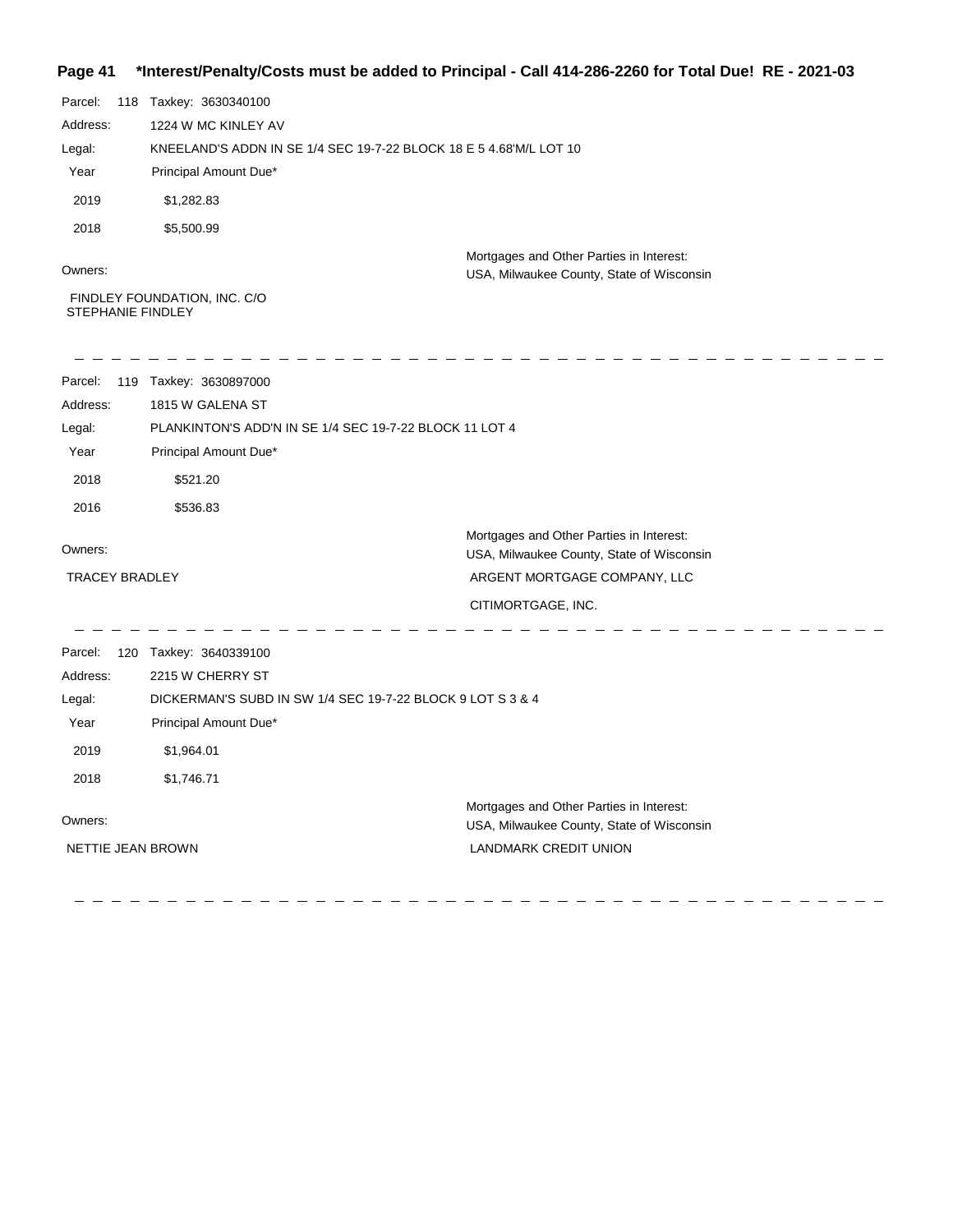# **Page 42 \*Interest/Penalty/Costs must be added to Principal - Call 414-286-2260 for Total Due! RE - 2021-03**

| Parcel:<br>121        | Taxkey: 3651406000                                                              |                                                                                       |  |  |
|-----------------------|---------------------------------------------------------------------------------|---------------------------------------------------------------------------------------|--|--|
| Address:              | 3322 3324 W JUNEAU AV                                                           |                                                                                       |  |  |
| Legal:                | YATES & WOLCOTT'S SUBD IN SE 1/4 SEC 24-7-21 BLOCK 10 E 22' LOT 10-W 10' LOT 11 |                                                                                       |  |  |
| Year                  | Principal Amount Due*                                                           |                                                                                       |  |  |
| 2019                  | \$4,103.79                                                                      |                                                                                       |  |  |
| 2018                  | \$3,840.88                                                                      |                                                                                       |  |  |
| 2017                  | \$4,072.72                                                                      |                                                                                       |  |  |
| 2016                  | \$3,429.59                                                                      |                                                                                       |  |  |
| Owners:               |                                                                                 | Mortgages and Other Parties in Interest:                                              |  |  |
|                       |                                                                                 | USA, Milwaukee County, State of Wisconsin<br>ARLINGTON HEIGHTS MANAGEMENT LLC         |  |  |
|                       | 251 BRADLEY PLACE LLC                                                           |                                                                                       |  |  |
|                       | FIFTH PROPERTY DEVELOPMENT LLC                                                  |                                                                                       |  |  |
| Parcel:               | 122 Taxkey: 3660301000                                                          |                                                                                       |  |  |
| Address:              | 3515 W SARNOW ST                                                                |                                                                                       |  |  |
| Legal:                |                                                                                 | COLD SPRING HEIGHTS IN NW 1/4 & SW 1/4 SEC 24-7-21 BLOCK 1 LOT 1 NID #03              |  |  |
| Year                  | Principal Amount Due*                                                           |                                                                                       |  |  |
| 2019                  | \$2,286.58                                                                      |                                                                                       |  |  |
| 2018                  | \$874.77                                                                        |                                                                                       |  |  |
| Owners:               |                                                                                 | Mortgages and Other Parties in Interest:<br>USA, Milwaukee County, State of Wisconsin |  |  |
| <b>DELIA ANDERSON</b> |                                                                                 |                                                                                       |  |  |
| JEF TRANSPORT, LLC    |                                                                                 |                                                                                       |  |  |
|                       |                                                                                 |                                                                                       |  |  |
| Parcel:<br>Address:   | 123 Taxkey: 3660701000<br>4142 4144 W MC KINLEY CT                              |                                                                                       |  |  |
| Legal:                |                                                                                 | MENOMONEE SUBD IN SW 1/4 24 & NW 1/4 SEC 25-7-21 B LOCK 1 W 37' LOT 1                 |  |  |
| Year                  | Principal Amount Due*                                                           |                                                                                       |  |  |
| 2019                  | \$4,242.31                                                                      |                                                                                       |  |  |
| 2018                  | \$701.52                                                                        |                                                                                       |  |  |
| 2016                  | \$122.43                                                                        |                                                                                       |  |  |
|                       |                                                                                 | Mortgages and Other Parties in Interest:                                              |  |  |
| Owners:               |                                                                                 | USA, Milwaukee County, State of Wisconsin                                             |  |  |
| SYED IHTHESHAMUDDIN   |                                                                                 |                                                                                       |  |  |
|                       |                                                                                 |                                                                                       |  |  |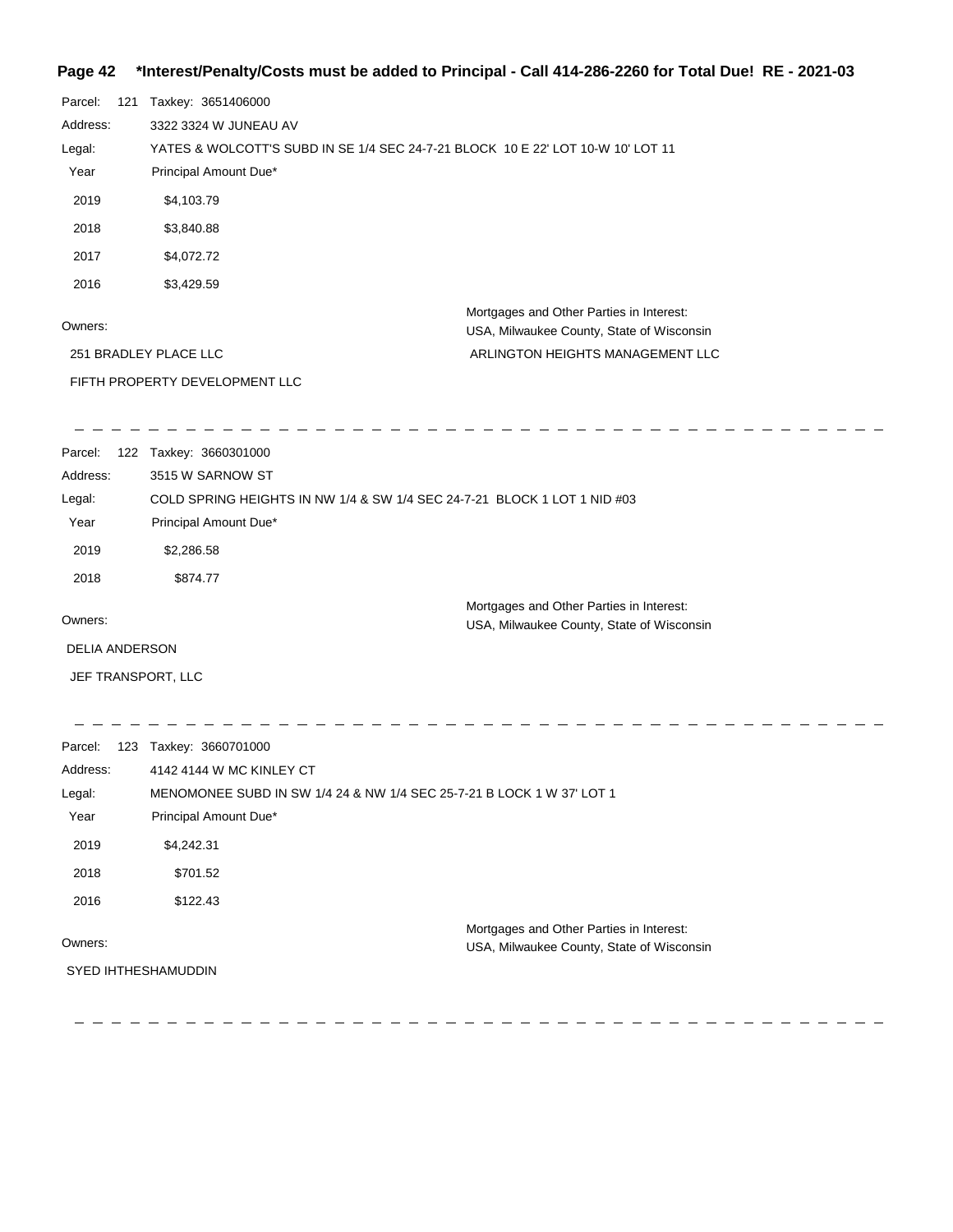## **Page 43 \*Interest/Penalty/Costs must be added to Principal - Call 414-286-2260 for Total Due! RE - 2021-03**

| Parcel:  | 124 | Taxkey: 3661084000                                    |                                                                                       |
|----------|-----|-------------------------------------------------------|---------------------------------------------------------------------------------------|
| Address: |     | 3915 W CHERRY ST                                      |                                                                                       |
| Legal:   |     | PARK SIDE IN SW 1/4 SEC 24-7-21 BLOCK 4 LOT 4 NID #03 |                                                                                       |
| Year     |     | Principal Amount Due*                                 |                                                                                       |
| 2019     |     | \$2,872.07                                            |                                                                                       |
| 2018     |     | \$2,458.13                                            |                                                                                       |
| Owners:  |     |                                                       | Mortgages and Other Parties in Interest:<br>USA, Milwaukee County, State of Wisconsin |
|          |     | 251 BRADLEY PLACE, LLC                                | MESTESHIA COLEMAN TWO LLC                                                             |
|          |     |                                                       |                                                                                       |

 $\hspace{0.1cm} \rule{0.7cm}{0.1cm} \hspace{0.1cm} \hspace{0.1cm} \hspace{0.1cm} \hspace{0.1cm} \hspace{0.1cm} \hspace{0.1cm} \hspace{0.1cm} \hspace{0.1cm} \hspace{0.1cm}$ 

-----------

 $\frac{1}{2}$ 

| Parcel:  | 125 | Taxkey: 3880411000                                                                                                                                          |
|----------|-----|-------------------------------------------------------------------------------------------------------------------------------------------------------------|
| Address: |     | 3212 W WISCONSIN AV                                                                                                                                         |
| Legal:   |     | DOUSMAN'S SUBD IN NE 1/4 SEC 25-7-21 THAT PART OF LOT 7 COM N LI W WISCONSIN AVE & 80' W OF W LI N 3 2ND ST-<br>TH N 186'-TH W 60'-TH S 186'-TH E 60' TO BE |
| Year     |     | Principal Amount Due*                                                                                                                                       |
| 2019     |     | \$9,255.14                                                                                                                                                  |
| 2018     |     | \$10,299.24                                                                                                                                                 |
| 2017     |     | \$9,193.45                                                                                                                                                  |
| Owners:  |     | Mortgages and Other Parties in Interest:<br>USA, Milwaukee County, State of Wisconsin                                                                       |
|          |     |                                                                                                                                                             |

\_\_\_\_\_\_\_\_\_\_\_\_\_\_\_\_\_\_\_\_\_\_\_\_\_\_\_\_\_\_\_\_\_

HALYARD PARK DEVELOPMENT, LLC

 $\frac{1}{2} \frac{1}{2} \frac{1}{2} \frac{1}{2} \frac{1}{2} \frac{1}{2} \frac{1}{2} \frac{1}{2} \frac{1}{2} \frac{1}{2} \frac{1}{2} \frac{1}{2} \frac{1}{2} \frac{1}{2} \frac{1}{2} \frac{1}{2} \frac{1}{2} \frac{1}{2} \frac{1}{2} \frac{1}{2} \frac{1}{2} \frac{1}{2} \frac{1}{2} \frac{1}{2} \frac{1}{2} \frac{1}{2} \frac{1}{2} \frac{1}{2} \frac{1}{2} \frac{1}{2} \frac{1}{2} \frac{$ 

\_\_\_\_\_\_\_\_\_\_\_\_\_\_\_\_\_\_\_\_\_\_

Parcel: 126 Taxkey: 3881425000 Owners: Mortgages and Other Parties in Interest: Year Principal Amount Due\* USA, Milwaukee County, State of Wisconsin STATE ST.SUBD ETC IN NE 1/4 SEC 25-7-21 BLOCK 3 N 130'(W 28' LOT 7-E 12' LOT 8) 3425 3427 W HIGHLAND BL Address: Legal: TRAMEL PROPERTIES LLC 2019 \$4,819.97 2018 \$5,052.93 2017 \$5,037.09 2016 \$2,644.38 251 BRADLEY PLACE LLC ATLAS OF AMERICA PROPERTIES LLC

 $\frac{1}{2}$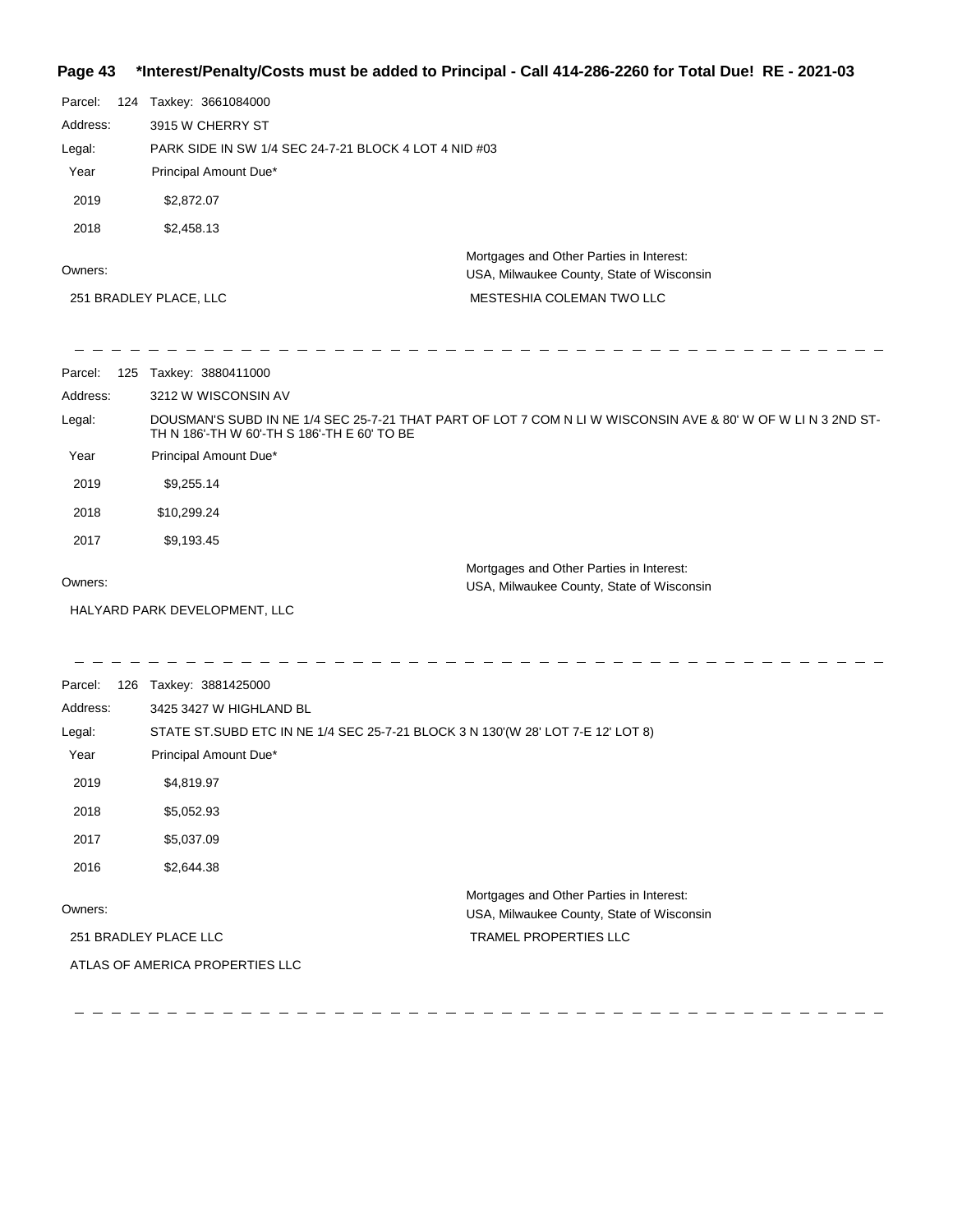# **Page 44 \*Interest/Penalty/Costs must be added to Principal - Call 414-286-2260 for Total Due! RE - 2021-03**

| Parcel:<br>Address:<br>Legal:<br>Year<br>2019 | 127 Taxkey: 3890703000<br>2411 2419 W STATE ST<br>Principal Amount Due*<br>\$6,984.52 | HAWLEY'S SUBD NO 2 IN W 100 AC IN NW 1/4 SEC 30-7-22 BLOCK 269 N 80'(W 20' LOT 2-LOT 3-E 10' LOT 4) BID #10   |
|-----------------------------------------------|---------------------------------------------------------------------------------------|---------------------------------------------------------------------------------------------------------------|
| 2018                                          | \$8,073.13                                                                            | Mortgages and Other Parties in Interest:                                                                      |
| Owners:                                       |                                                                                       | USA, Milwaukee County, State of Wisconsin                                                                     |
|                                               | MOONSTONE PROPERTIES, LLC                                                             | HALYARD PARK DEVELOPMENT LLC, A WISCONSIN LLC                                                                 |
| MARIAMA RASHAED                               |                                                                                       |                                                                                                               |
| Parcel:                                       | 128 Taxkey: 3891142000                                                                |                                                                                                               |
| Address:                                      | 1142 1144 N 22ND ST                                                                   |                                                                                                               |
| Legal:                                        | MINER'S SUBD IN NW 1/4 SEC 30-7-22 BLOCK 5 S 30' (LOTS 1-2-3-4)                       |                                                                                                               |
| Year                                          | Principal Amount Due*                                                                 |                                                                                                               |
| 2019                                          | \$1,702.62                                                                            |                                                                                                               |
| 2018                                          | \$2,806.00                                                                            |                                                                                                               |
| Owners:                                       |                                                                                       | Mortgages and Other Parties in Interest:<br>USA, Milwaukee County, State of Wisconsin                         |
| MONIKA MITCHELL                               |                                                                                       | CITY OF MILWAUKEE                                                                                             |
| Parcel:                                       | 129 Taxkey: 3900524000                                                                |                                                                                                               |
| Address:                                      | 1241 1245 W JUNEAU AV                                                                 |                                                                                                               |
| Legal:                                        | 17)                                                                                   | SMITH'S SUBD OF N 14.459 ACRES (GEORGE) OF E 38 AC RES OF NE 1/4 SEC 30-7-22 BLOCK 196 N 62'(LOT 16-W 15' LOT |
| Year                                          | Principal Amount Due*                                                                 |                                                                                                               |
| 2019                                          | \$511.35                                                                              |                                                                                                               |
| 2018                                          | \$1,092.95                                                                            |                                                                                                               |
| Owners:                                       |                                                                                       | Mortgages and Other Parties in Interest:                                                                      |
| PAUL WINTER                                   |                                                                                       | USA, Milwaukee County, State of Wisconsin                                                                     |
|                                               |                                                                                       |                                                                                                               |
|                                               |                                                                                       |                                                                                                               |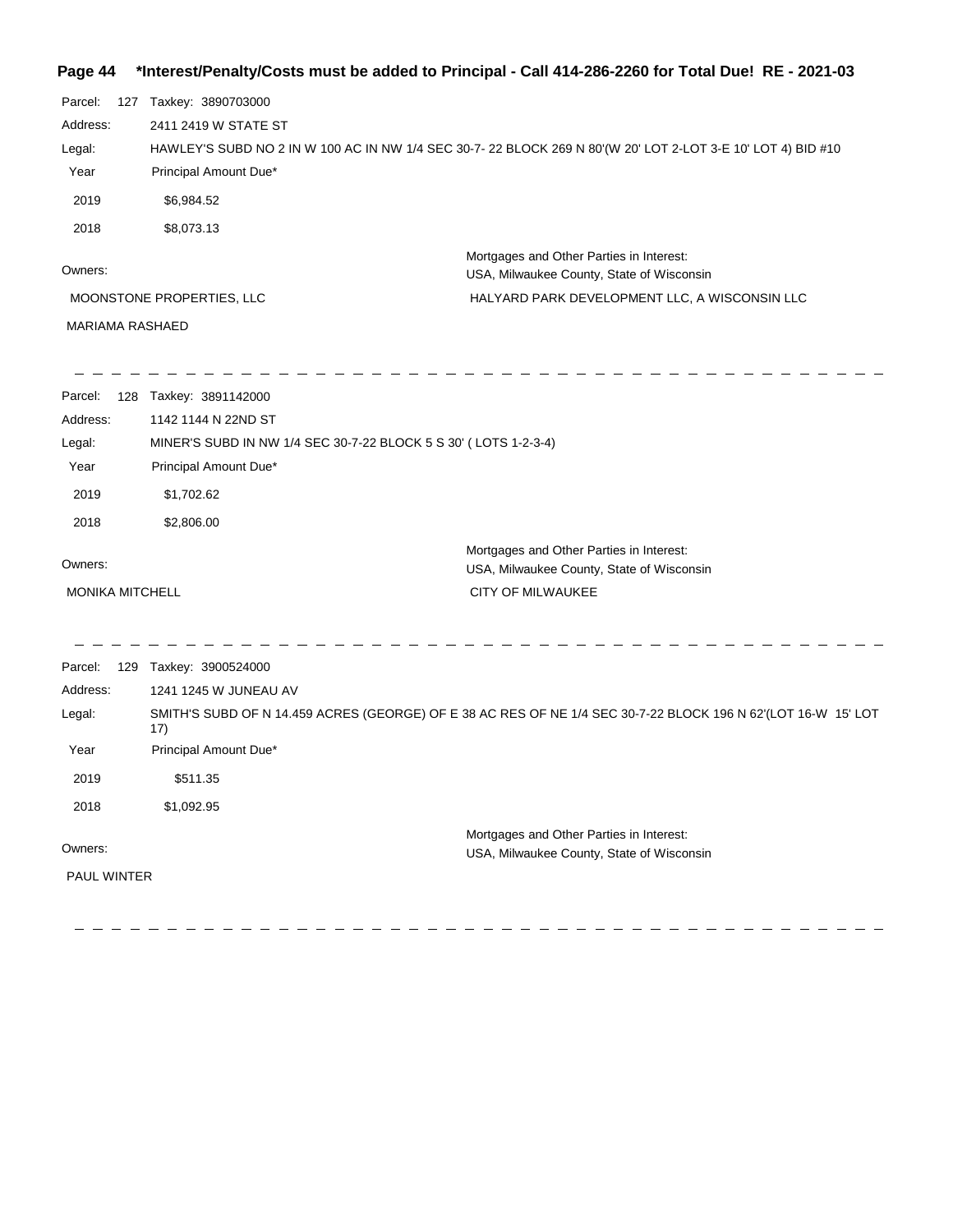# **Page 45 \*Interest/Penalty/Costs must be added to Principal - Call 414-286-2260 for Total Due! RE - 2021-03**

| Parcel:  | 130 | Taxkey: 4010185000                                                                              |
|----------|-----|-------------------------------------------------------------------------------------------------|
| Address: |     | 3328 3330 W ST PAUL AV                                                                          |
| Legal:   |     | CONT OF MERRILL'S PARK BLKS 8 TO 12 SE 1/4 SEC 25-7-21 BLOCK 11S 90'(E 15' LOT 11-W 15' LOT 12) |
| Year     |     | Principal Amount Due*                                                                           |
| 2019     |     | \$5,729.62                                                                                      |
| 2018     |     | \$5,306.01                                                                                      |
| Owners:  |     | Mortgages and Other Parties in Interest:<br>USA, Milwaukee County, State of Wisconsin           |
|          |     | H THREE INVESTMENTS LLC                                                                         |

| Parcel:                | 131 Taxkey: 4010623000                                                                 |
|------------------------|----------------------------------------------------------------------------------------|
| Address:               | 3221 W MICHIGAN ST                                                                     |
| Legal:                 | FIRST CONT. OF THORNRIDGE IN SE 1/4 SEC 25-7-21 BL OCK 5 E 38' LOT 18                  |
| Year                   | Principal Amount Due*                                                                  |
| 2019                   | \$4,991.91                                                                             |
| 2018                   | \$4,856.37                                                                             |
| Owners:                | Mortgages and Other Parties in Interest:<br>USA, Milwaukee County, State of Wisconsin  |
| <b>STACY SYLVESTER</b> |                                                                                        |
|                        |                                                                                        |
| Parcel:                | 132 Taxkey: 4040708000                                                                 |
| Address:               | 5833 W PARK HILL AV                                                                    |
| Legal:                 | RE-SUBD OF GOVERNMENT HEIGHTS IN SW 1/4 SEC 26-7-2 1 BLOCK 9 W 20' LOT 5 & E 15' LOT 6 |
| Year                   | Principal Amount Due*                                                                  |
| 2019                   | \$7,947.87                                                                             |
| Owners:                | Mortgages and Other Parties in Interest:<br>USA, Milwaukee County, State of Wisconsin  |
| <b>REX YANG</b>        | FOREST COUNTY POTAWATOMI COMMUNITY                                                     |
|                        |                                                                                        |

 $\frac{1}{2} \frac{1}{2} \frac{1}{2} \frac{1}{2} \frac{1}{2} \frac{1}{2} \frac{1}{2} \frac{1}{2} \frac{1}{2} \frac{1}{2} \frac{1}{2} \frac{1}{2} \frac{1}{2} \frac{1}{2} \frac{1}{2} \frac{1}{2} \frac{1}{2} \frac{1}{2} \frac{1}{2} \frac{1}{2} \frac{1}{2} \frac{1}{2} \frac{1}{2} \frac{1}{2} \frac{1}{2} \frac{1}{2} \frac{1}{2} \frac{1}{2} \frac{1}{2} \frac{1}{2} \frac{1}{2} \frac{$ 

 $\hspace{0.1cm} \rule{0.7cm}{0.1cm}$   $\hspace{0.1cm} \rule{0.7cm}{0.1cm}$ 

 $\frac{1}{2} \frac{1}{2} \frac{1}{2} \frac{1}{2} \frac{1}{2} \frac{1}{2} \frac{1}{2} \frac{1}{2} \frac{1}{2} \frac{1}{2} \frac{1}{2} \frac{1}{2} \frac{1}{2} \frac{1}{2} \frac{1}{2} \frac{1}{2} \frac{1}{2} \frac{1}{2} \frac{1}{2} \frac{1}{2} \frac{1}{2} \frac{1}{2} \frac{1}{2} \frac{1}{2} \frac{1}{2} \frac{1}{2} \frac{1}{2} \frac{1}{2} \frac{1}{2} \frac{1}{2} \frac{1}{2} \frac{$ 

 $\hspace{0.1cm} \rule{0.7cm}{0.1cm}$   $\hspace{0.1cm} \rule{0.7cm}{0.1cm}$ 

--------------------------------

 $\overline{\phantom{a}}$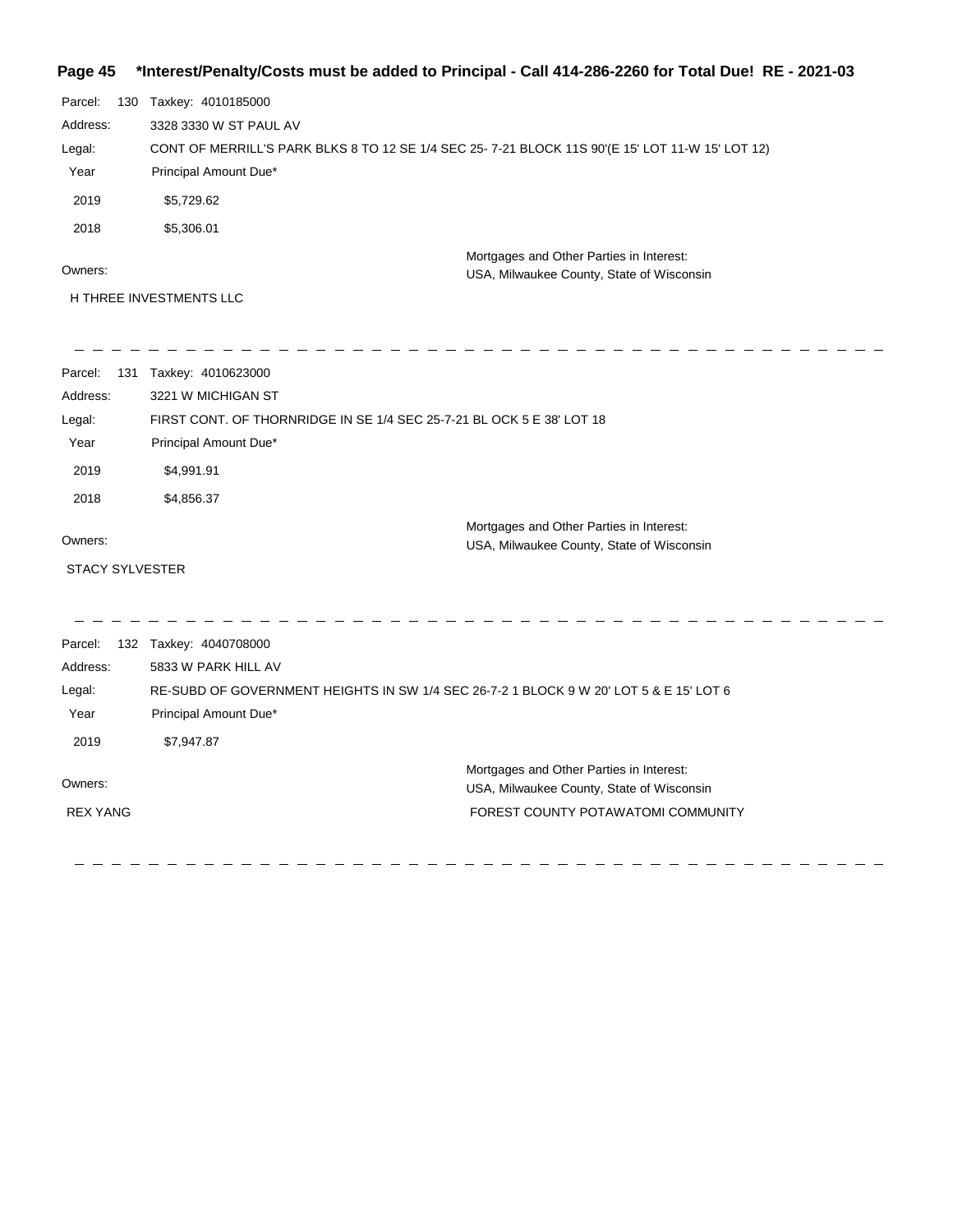#### **Page 46 \*Interest/Penalty/Costs must be added to Principal - Call 414-286-2260 for Total Due! RE - 2021-03**

| Parcel:  | 133 | Taxkey: 4260121000                                                                    |
|----------|-----|---------------------------------------------------------------------------------------|
| Address: |     | 1875 W BRUCE ST                                                                       |
| Legal:   |     | CERT SURVEY MAP NO 6824 IN SE 1/4 OF NW 1/4 & SW 1 /4 OF NE 1/4 SEC 31-7-22 PARCEL 1  |
| Year     |     | Principal Amount Due*                                                                 |
| 2019     |     | \$5,597.25                                                                            |
| 2018     |     | \$6,597.36                                                                            |
| 2017     |     | \$5,474.91                                                                            |
| 2016     |     | \$8,483.10                                                                            |
| 2015     |     | \$5,573.11                                                                            |
| 2014     |     | \$8,248.73                                                                            |
| 2013     |     | \$7,127.68                                                                            |
| 2012     |     | \$5,137.92                                                                            |
| 2011     |     | \$4,019.80                                                                            |
| Owners:  |     | Mortgages and Other Parties in Interest:<br>USA, Milwaukee County, State of Wisconsin |

 $\sim -$ 

BCMR DEVELOPMENT, LLC

\_ \_ \_ \_ \_ \_ \_ \_ \_ \_

USA, Milwaukee County, State of Wisconsin

Parcel: 134 Taxkey: 4310410000 Owners: Mortgages and Other Parties in Interest: Year Principal Amount Due\* USA, Milwaukee County, State of Wisconsin MILWAUKEE PROPER IN SE 1/4 SEC 32-7-22 BLOCK 29 S 61' OF E 1/2 LOT 11 & S 61' LOT 12 1335 S 3RD ST Address: Legal: FEDERAL NATIONAL MORTGAGE ASSOCIATION 2019 \$2,984.66 2018 \$2,671.39 MOLLY ANN HAWKINS

NEIL S HAWKINS

- - - - - - - - - - - - - $\sim$   $-$ Parcel: 135 Taxkey: 4320944100 Address: 1036 1038 W NATIONAL AV Legal: WALKERS POINT ADD'N IN SW 1/4 SEC 32-7-22 BLOCK 44 LOT 1 Year Principal Amount Due\* 2019 \$4,738.83 2018 \$5,806.14 Mortgages and Other Parties in Interest: Owners: USA, Milwaukee County, State of Wisconsin PALKO ENERGIES, LLCDEPARTMENT OF WORKFORCE DEVELOPMENT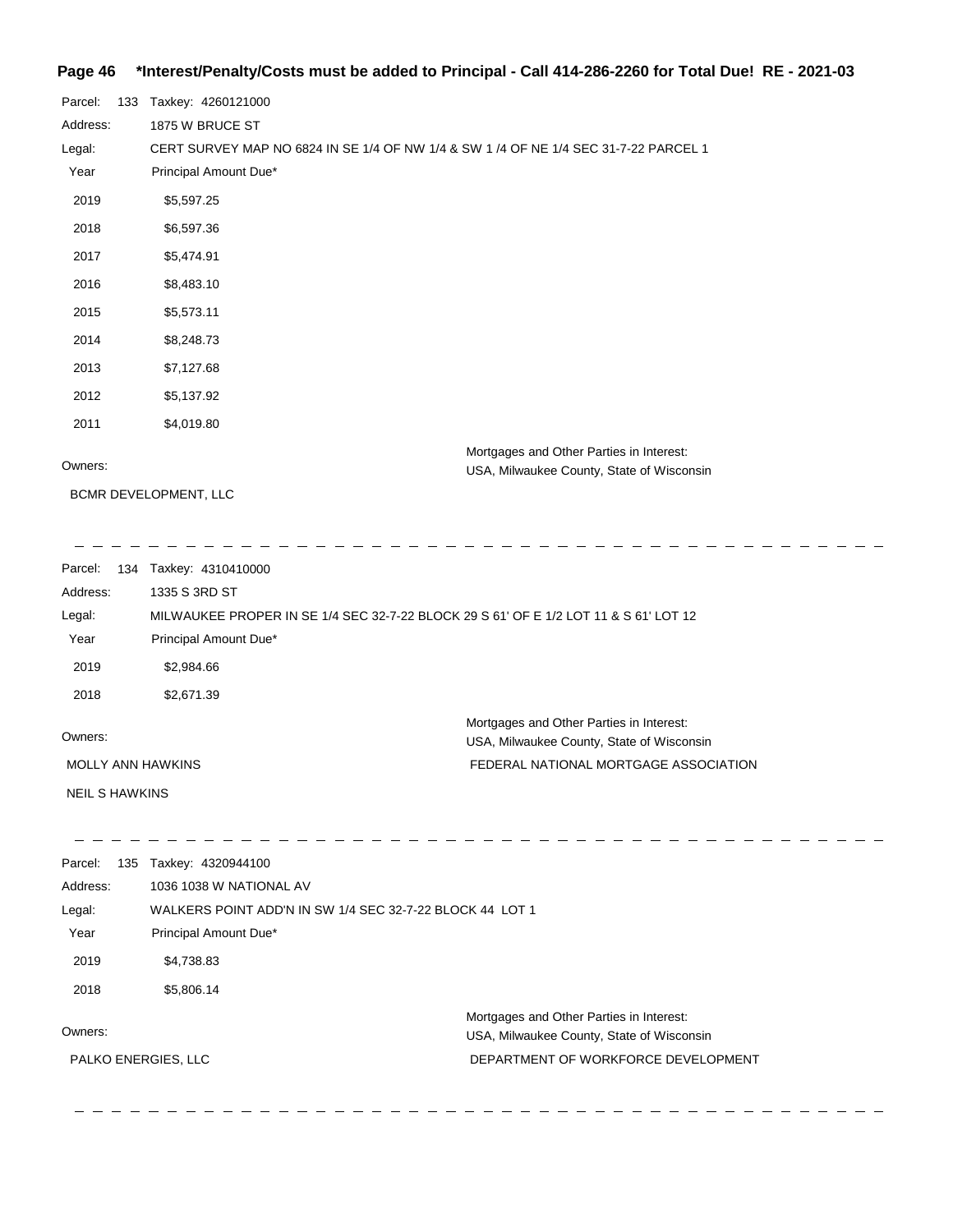## **Page 47 \*Interest/Penalty/Costs must be added to Principal - Call 414-286-2260 for Total Due! RE - 2021-03**

| Parcel:       | 136 | Taxkey: 4331701000                                                         |
|---------------|-----|----------------------------------------------------------------------------|
| Address:      |     | 1701 1715 W SCOTT ST                                                       |
| Legal:        |     | WECHSELBERG & ELLIOTT'S SUBD IN W 1/2 OF SE 1/4 SE C 31-7-22 BLOCK 7 LOT 1 |
| Year          |     | Principal Amount Due*                                                      |
| 2019          |     | \$4,671.28                                                                 |
| 2018          |     | \$7,003.27                                                                 |
| 2017          |     | \$7,533.47                                                                 |
| 2016          |     | \$8,771.02                                                                 |
| 2015          |     | \$9,800.99                                                                 |
| 2014          |     | \$5,934.23                                                                 |
| 2013          |     | \$6,959.00                                                                 |
| $\sim$ $\sim$ |     | Mortgages and Other Parties in Interest:                                   |

 $\frac{1}{2}$ 

Owners:

USA, Milwaukee County, State of Wisconsin

 MOHAMMAD A CHOUDRY IRREVOCABLE PROPERT TRUST

 SETH E. DIZARD AS COURT APPTD RECEIVER OVER RE OWNED BY

<u> - - - - - - - - - - -</u>

Parcel: 137 Taxkey: 4340198000 Owners: Mortgages and Other Parties in Interest: Year Principal Amount Due\* USA, Milwaukee County, State of Wisconsin CLARK'S ADDN IN SW 1/4 SEC 31-7-22 BLOCK 25 W 140' LOT 8 1008 S 23RD ST Address: Legal: 2019 \$2,782.49 2018 \$3,278.90

NICOLAS HERNANDEZ

 $-$  - - - - - - - - - $- - - - - - - - -$ Parcel: 138 Taxkey: 4581227000

| Address:         | 1575 S 30TH ST                                        |                                                                                       |  |
|------------------|-------------------------------------------------------|---------------------------------------------------------------------------------------|--|
| Legal:           | KRETSCHMAR'S SUBD IN NE 1/4 SEC 1-6-21 BLOCK 2 LOT 12 |                                                                                       |  |
| Year             | Principal Amount Due*                                 |                                                                                       |  |
| 2019             | \$3,706.89                                            |                                                                                       |  |
| 2018             | \$2,024.30                                            |                                                                                       |  |
| Owners:          |                                                       | Mortgages and Other Parties in Interest:<br>USA, Milwaukee County, State of Wisconsin |  |
| JADIE LEE REZACH |                                                       | ATTORNEY ROBERT J WELCENBACH                                                          |  |
| VAUGHN C. REZACH |                                                       |                                                                                       |  |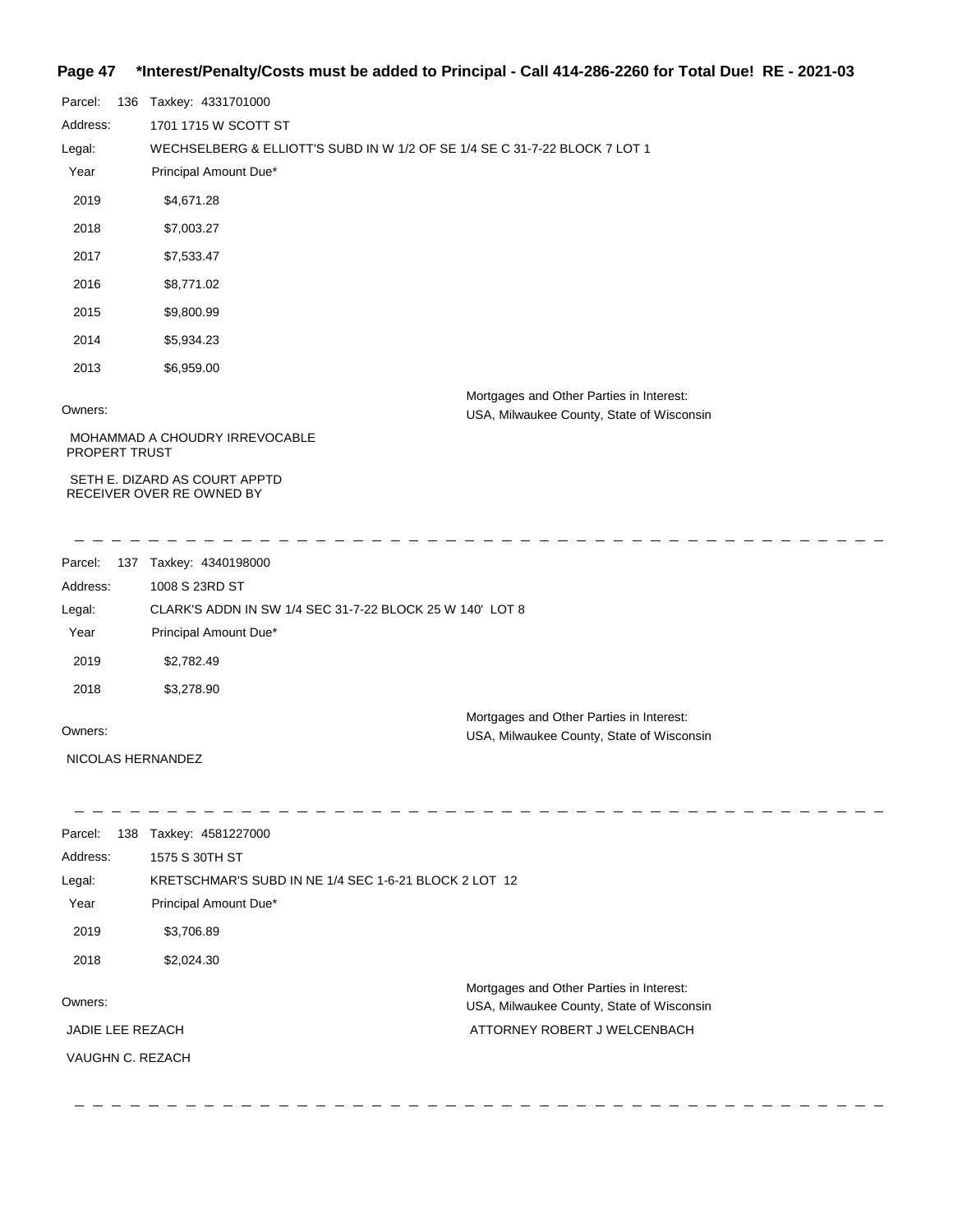# **Page 48 \*Interest/Penalty/Costs must be added to Principal - Call 414-286-2260 for Total Due! RE - 2021-03**

| Parcel:<br>139<br>Address: | Taxkey: 4600888000<br>1529 W ORCHARD ST                                     |                                                                                       |
|----------------------------|-----------------------------------------------------------------------------|---------------------------------------------------------------------------------------|
| Legal:                     | D G ROGERS' & GEO BURNHAM'S SUBD IN NE 1/4 SEC 6-6 -22 BLOCK 6 LOT 8        |                                                                                       |
| Year                       | Principal Amount Due*                                                       |                                                                                       |
| 2019                       | \$5,011.92                                                                  |                                                                                       |
| 2018                       | \$5,156.04                                                                  |                                                                                       |
| Owners:                    |                                                                             | Mortgages and Other Parties in Interest:<br>USA, Milwaukee County, State of Wisconsin |
| <b>ISRAEL CARRILLO</b>     |                                                                             | DEPARTMENT OF WORKFORCE DEVELOPMENT                                                   |
|                            |                                                                             | <b>JOEL PEREZ</b>                                                                     |
|                            |                                                                             | RICHARD D. BIESKE                                                                     |
| Parcel:<br>140             | Taxkey: 4601558000                                                          |                                                                                       |
| Address:                   | 1596 S MUSKEGO AV                                                           |                                                                                       |
| Legal:                     | WALKER'S POINT SOUTHERN ADD'N IN NE 1/4 SEC 6-6-22 BLOCK 146 S W 1/2 LOT 11 |                                                                                       |
| Year                       | Principal Amount Due*                                                       |                                                                                       |
| 2018                       | \$708.50                                                                    |                                                                                       |
| Owners:                    |                                                                             | Mortgages and Other Parties in Interest:                                              |
|                            | ITZEL A. LOPEZ-VILLANUEVA                                                   | USA, Milwaukee County, State of Wisconsin<br>ACTS COMMUNITY DEVELOPMENT CORP.         |
|                            |                                                                             |                                                                                       |
| Parcel:<br>141             | Taxkey: 4601573000                                                          |                                                                                       |
| Address:                   | 1639 S PEARL ST                                                             |                                                                                       |
| Legal:                     | WALKER'S POINT SOUTHERN ADD'N IN NE 1/4 SEC 6-6-22 BLOCK 146 S W 1/2 LOT 21 |                                                                                       |
| Year                       | Principal Amount Due*                                                       |                                                                                       |
| 2018                       | \$1,408.66                                                                  |                                                                                       |
|                            |                                                                             | Mortgages and Other Parties in Interest:                                              |
| Owners:                    |                                                                             | USA, Milwaukee County, State of Wisconsin                                             |
| <b>GARY LESNIAK</b>        |                                                                             |                                                                                       |
| Parcel:                    | 142 Taxkey: 4610705100                                                      |                                                                                       |
| Address:                   | 1825 S 9TH ST                                                               |                                                                                       |
| Legal:                     | MITCHELL'S SUBD IN NW 1/4 SEC 5-6-22 BLOCK 12 LOT 17                        |                                                                                       |
| Year                       | Principal Amount Due*                                                       |                                                                                       |
| 2019                       | \$3,136.42                                                                  |                                                                                       |
| 2018                       | \$4,061.71                                                                  |                                                                                       |
| Owners:                    |                                                                             | Mortgages and Other Parties in Interest:<br>USA, Milwaukee County, State of Wisconsin |
| <b>JEANETTE AGACKI</b>     |                                                                             | <b>CURTIS AGACKI</b>                                                                  |
|                            |                                                                             |                                                                                       |

 $\begin{array}{cccccccccccccc} \Box & \Box & \Box & \Box & \Box & \Box & \Box & \Box \end{array}$ 

 $\frac{1}{2}$ 

 $\overline{a}$  $\frac{1}{2}$  $\frac{1}{2}$  $\overline{\phantom{0}}$  $\overline{\phantom{0}}$  $\frac{1}{2}$  \_ \_ \_ \_ \_ \_ \_ \_ \_ \_ \_ \_ \_ \_ \_ \_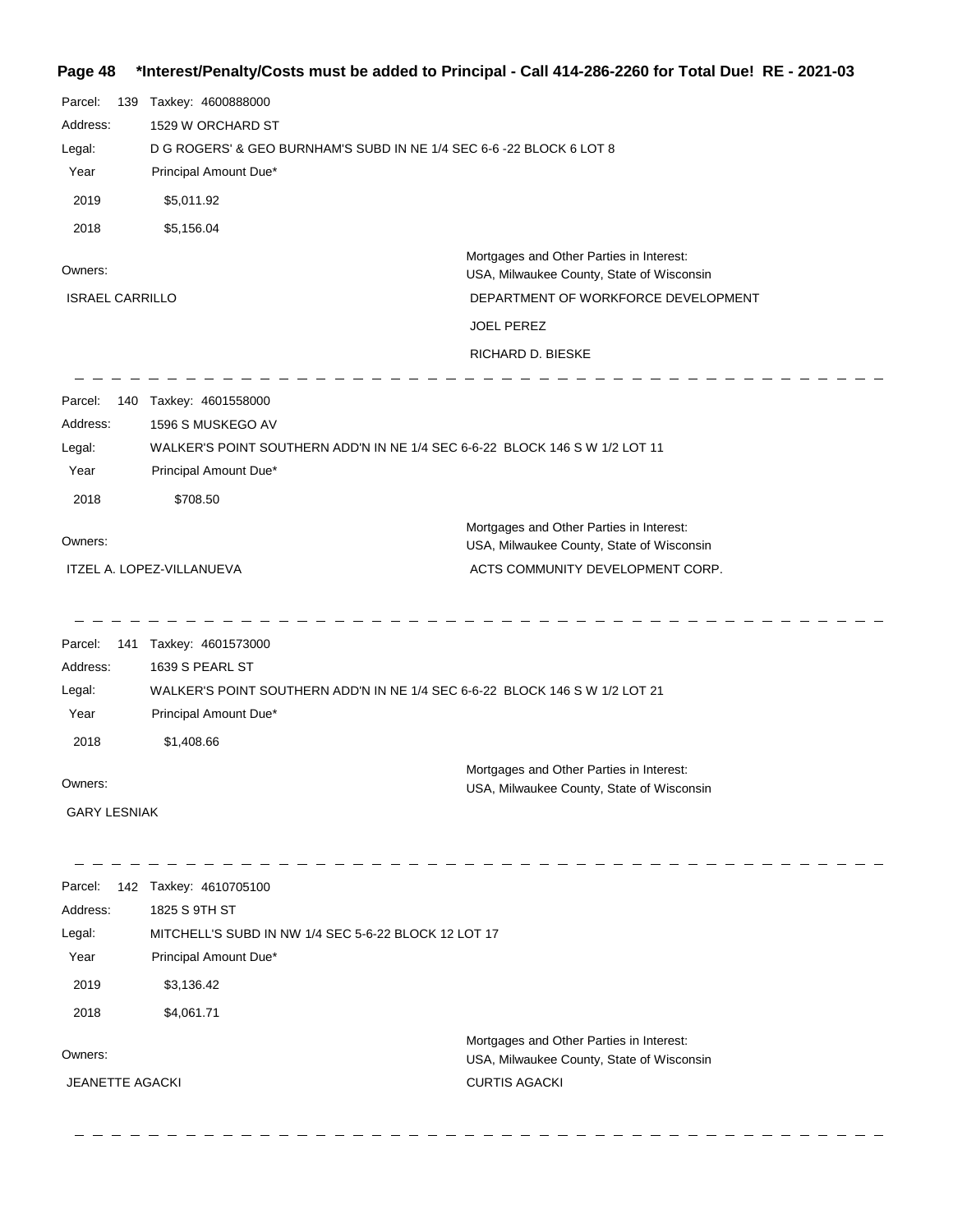# **Page 49 \*Interest/Penalty/Costs must be added to Principal - Call 414-286-2260 for Total Due! RE - 2021-03**

| Parcel:         | 143 Taxkey: 4611261000                                       |                                                                                                            |  |
|-----------------|--------------------------------------------------------------|------------------------------------------------------------------------------------------------------------|--|
| Address:        | 1539 S 12TH ST                                               |                                                                                                            |  |
| Legal:          | L W WEEK'S SUBD IN NW 1/4 SEC 5-6-22 BLOCK 138 LOT 6         |                                                                                                            |  |
| Year            | Principal Amount Due*                                        |                                                                                                            |  |
| 2019            | \$2,348.26                                                   |                                                                                                            |  |
| 2018            | \$1,177.61                                                   |                                                                                                            |  |
|                 |                                                              | Mortgages and Other Parties in Interest:                                                                   |  |
| Owners:         |                                                              | USA, Milwaukee County, State of Wisconsin                                                                  |  |
|                 | RICHARD FRANCIS GORANSON                                     | ATTORNEY HENRY P FONS                                                                                      |  |
| Parcel:         | 144 Taxkey: 4670544000                                       |                                                                                                            |  |
| Address:        | 2051 S 5TH PL                                                |                                                                                                            |  |
| Legal:          | CARLTON SUBD NO 2 IN SE 1/4 SEC 5-6-22 BLOCK 6 LOT S 30 & 31 |                                                                                                            |  |
| Year            | Principal Amount Due*                                        |                                                                                                            |  |
| 2019            | \$5,026.74                                                   |                                                                                                            |  |
| 2018            | \$3,717.91                                                   |                                                                                                            |  |
| Owners:         |                                                              | Mortgages and Other Parties in Interest:                                                                   |  |
|                 | SANDRA MONICA GUERRERO JUAREZ                                | USA, Milwaukee County, State of Wisconsin                                                                  |  |
|                 |                                                              |                                                                                                            |  |
| Parcel:         | 145 Taxkey: 4700046000                                       |                                                                                                            |  |
| Address:        | 2121 W VILTER LA                                             |                                                                                                            |  |
| Legal:          |                                                              | ASSESSMENT SUBD NO 20 IN SE & SW 1/4 SEC 6-6-22 BL OCK 1 S E 30' OF N W 140.80' LOT 24 ON S W LINE EX C ST |  |
| Year            | Principal Amount Due*                                        |                                                                                                            |  |
| 2019            | \$1,999.97                                                   |                                                                                                            |  |
|                 |                                                              | Mortgages and Other Parties in Interest:                                                                   |  |
| Owners:         |                                                              | USA, Milwaukee County, State of Wisconsin                                                                  |  |
| LOIS J KULBACKI |                                                              |                                                                                                            |  |

-----------------

-----------

 $\overline{\phantom{a}}$ 

 $\overline{\phantom{a}}$ 

 $\qquad \qquad - \qquad -$ 

 $\frac{1}{2} \left( \frac{1}{2} \right) \frac{1}{2} \left( \frac{1}{2} \right) \frac{1}{2} \left( \frac{1}{2} \right) \frac{1}{2} \left( \frac{1}{2} \right) \frac{1}{2} \left( \frac{1}{2} \right) \frac{1}{2} \left( \frac{1}{2} \right) \frac{1}{2} \left( \frac{1}{2} \right) \frac{1}{2} \left( \frac{1}{2} \right) \frac{1}{2} \left( \frac{1}{2} \right) \frac{1}{2} \left( \frac{1}{2} \right) \frac{1}{2} \left( \frac{1}{2} \right)$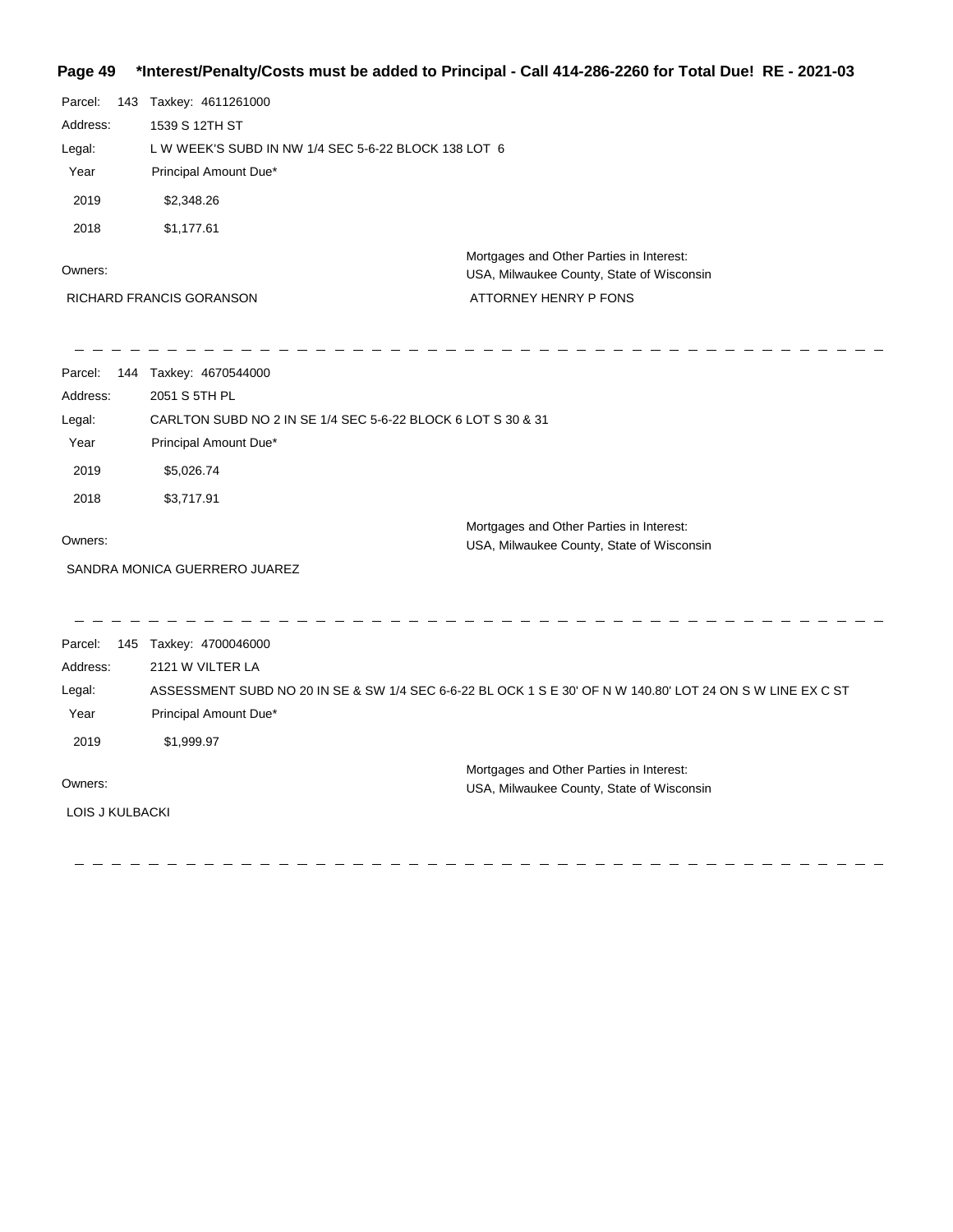## **Page 50 \*Interest/Penalty/Costs must be added to Principal - Call 414-286-2260 for Total Due! RE - 2021-03**

| Parcel:           |                       | 146 Taxkey: 4700088000                                     |                                                                                                                                                                                                                              |
|-------------------|-----------------------|------------------------------------------------------------|------------------------------------------------------------------------------------------------------------------------------------------------------------------------------------------------------------------------------|
| Address:          | 2060 W FOREST HOME AV |                                                            |                                                                                                                                                                                                                              |
| Legal:            |                       |                                                            | ASSESSMENT SUBD NO 20 IN SE & SW 1/4 SEC 6-6-22 BL OCK 2 S W 33' LOT 10                                                                                                                                                      |
| Year              |                       | Principal Amount Due*                                      |                                                                                                                                                                                                                              |
| 2019              |                       | \$3,397.75                                                 |                                                                                                                                                                                                                              |
| 2018              |                       | \$2,583.18                                                 |                                                                                                                                                                                                                              |
|                   |                       |                                                            | Mortgages and Other Parties in Interest:                                                                                                                                                                                     |
| Owners:           |                       |                                                            | USA, Milwaukee County, State of Wisconsin                                                                                                                                                                                    |
| RUSSELL J. BERNDT |                       |                                                            | AMERIQUEST MORTGAGE COMPANY                                                                                                                                                                                                  |
|                   |                       |                                                            | DEUTSCHE BANK NATIONAL TRUST COMPANY, AS<br>TRUSTEE FOR, AMERIQUEST MORTGAGE SECURITIES INC.<br>ASSET-BACKED PASS-THROUGH CERTIFICATES, SERIES<br>2004-R8, UNDER THE POOLING AND SERVICING<br>AGREEMENT DATED AUGUST 1, 2004 |
|                   |                       |                                                            | TERRANCE CARVER-MEMBER OF PRIME INVESTMENT<br>GROUP, LLC                                                                                                                                                                     |
|                   |                       | Parcel: 147 Taxkey: 4710859000                             |                                                                                                                                                                                                                              |
| Address:          |                       | 2157 S 28TH ST                                             |                                                                                                                                                                                                                              |
| Legal:            |                       |                                                            | TROWBRIDGE PARK CONT. IN SE 1/4 SEC 1-6-21 BLOCK 7 LOT 15                                                                                                                                                                    |
| Year              |                       | Principal Amount Due*                                      |                                                                                                                                                                                                                              |
| 2019              |                       | \$3,377.49                                                 |                                                                                                                                                                                                                              |
| 2018              |                       | \$3,406.39                                                 |                                                                                                                                                                                                                              |
| 2017              |                       | \$3,373.66                                                 |                                                                                                                                                                                                                              |
| 2016              |                       | \$4,083.39                                                 |                                                                                                                                                                                                                              |
| 2015              |                       | \$4,674.24                                                 |                                                                                                                                                                                                                              |
| Owners:           |                       |                                                            | Mortgages and Other Parties in Interest:<br>USA, Milwaukee County, State of Wisconsin                                                                                                                                        |
| PROPERT TRUST     |                       | MOHAMMAD A CHOUDRY IRREVOCABLE                             |                                                                                                                                                                                                                              |
|                   |                       | SETH E. DIZARD AS COURT APPTD<br>RECEIVER OVER RE OWNED BY |                                                                                                                                                                                                                              |
| Parcel:           |                       | 148 Taxkey: 4940161000                                     |                                                                                                                                                                                                                              |
| Address:          |                       | 2635 S 28TH ST                                             |                                                                                                                                                                                                                              |
| Legal:            |                       |                                                            | CONT. OF LAYTON PARK IN NE 1/4 & SE 1/4 SEC 12-6-2 1 BLOCK 8 LOT 9 & E PART VAC ALLEY ADJ                                                                                                                                    |
| Year              |                       | Principal Amount Due*                                      |                                                                                                                                                                                                                              |
| 2019              |                       | \$1,110.23                                                 |                                                                                                                                                                                                                              |
| 2018              |                       | \$453.14                                                   |                                                                                                                                                                                                                              |
| Owners:           |                       |                                                            | Mortgages and Other Parties in Interest:<br>USA, Milwaukee County, State of Wisconsin                                                                                                                                        |
|                   |                       | PENTECOSTAL CHURCH OF GOD ARK OF                           |                                                                                                                                                                                                                              |

SALVATION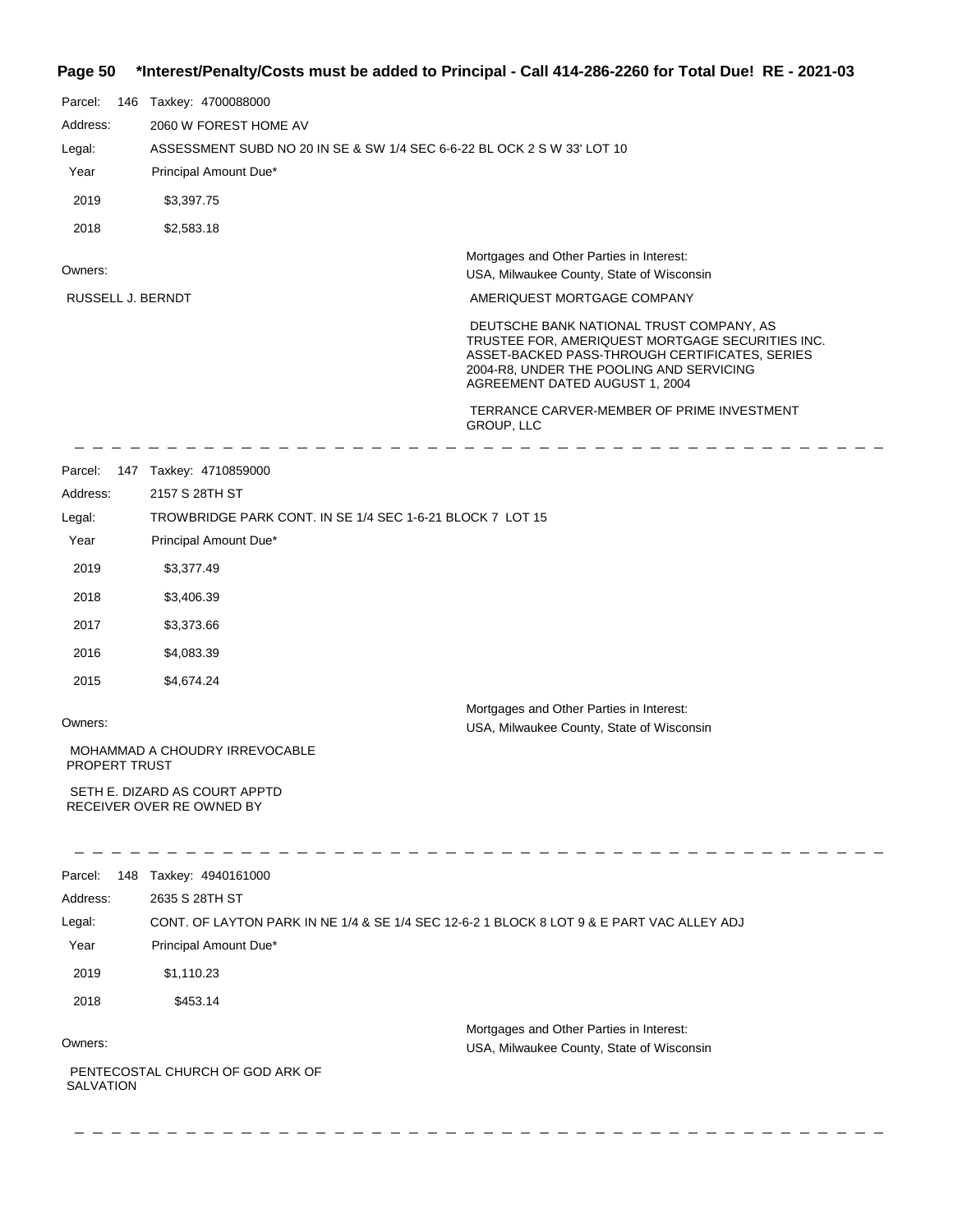# **Page 51 \*Interest/Penalty/Costs must be added to Principal - Call 414-286-2260 for Total Due! RE - 2021-03**

| Parcel:<br>149   | Taxkey: 4950294000                                                                      |                                                                                       |  |
|------------------|-----------------------------------------------------------------------------------------|---------------------------------------------------------------------------------------|--|
| Address:         | 2818 2820 W FOREST HOME AV                                                              |                                                                                       |  |
| Legal:           | LAYTON PARK IN NW 1/4 SEC 7-6-22 & NE 1/4 SEC 12-6 -21 BLOCK 9 LOT 22 EXC N 10'         |                                                                                       |  |
| Year             | Principal Amount Due*                                                                   |                                                                                       |  |
| 2019             | \$5,562.95                                                                              |                                                                                       |  |
| 2018             | \$6,062.71                                                                              |                                                                                       |  |
| 2017             | \$125.00                                                                                |                                                                                       |  |
| Owners:          |                                                                                         | Mortgages and Other Parties in Interest:<br>USA, Milwaukee County, State of Wisconsin |  |
| URIEL LOPEZ LUZ  |                                                                                         | CITY ATTORNEY'S OFFICE                                                                |  |
|                  | RADIAL FINANCIAL SERVICES, INC                                                          |                                                                                       |  |
| Parcel:          | 150 Taxkey: 4960861000                                                                  |                                                                                       |  |
| Address:         | 1561 1567 W WINDLAKE AV                                                                 |                                                                                       |  |
| Legal:           | HOPKINS & HADLEY'S SUBD NO 2 IN NE 1/4 SEC 7-6-22 BLOCK 3 E'LY 56.80' LOT 1 ON N W LINE |                                                                                       |  |
| Year             | Principal Amount Due*                                                                   |                                                                                       |  |
| 2019             | \$5,860.59                                                                              |                                                                                       |  |
| 2018             | \$5,958.84                                                                              |                                                                                       |  |
| Owners:          |                                                                                         | Mortgages and Other Parties in Interest:<br>USA, Milwaukee County, State of Wisconsin |  |
| NAYELLY VALADEZ  |                                                                                         |                                                                                       |  |
| PRICILLA VALADEZ |                                                                                         |                                                                                       |  |
| Parcel:          | 151 Taxkey: 4971206000                                                                  |                                                                                       |  |
| Address:         | 977 W LINCOLN AV                                                                        |                                                                                       |  |
| Legal:           | WEIL, WECHSELBERG & CRAMER'S ADD'N IN NW 1/4 SEC 8 -6-22 BLOCK 1 LOTS 7 & 8             |                                                                                       |  |
| Year             | Principal Amount Due*                                                                   |                                                                                       |  |
| 2019             | \$4,543.02                                                                              |                                                                                       |  |
| 2018             | \$4,084.27                                                                              |                                                                                       |  |
| Owners:          |                                                                                         | Mortgages and Other Parties in Interest:                                              |  |
|                  |                                                                                         | USA, Milwaukee County, State of Wisconsin                                             |  |
|                  | JUAN CARLOS LOPEZ-LUZ                                                                   |                                                                                       |  |
| URIEL LOPEZ-LUZ  |                                                                                         |                                                                                       |  |
|                  |                                                                                         |                                                                                       |  |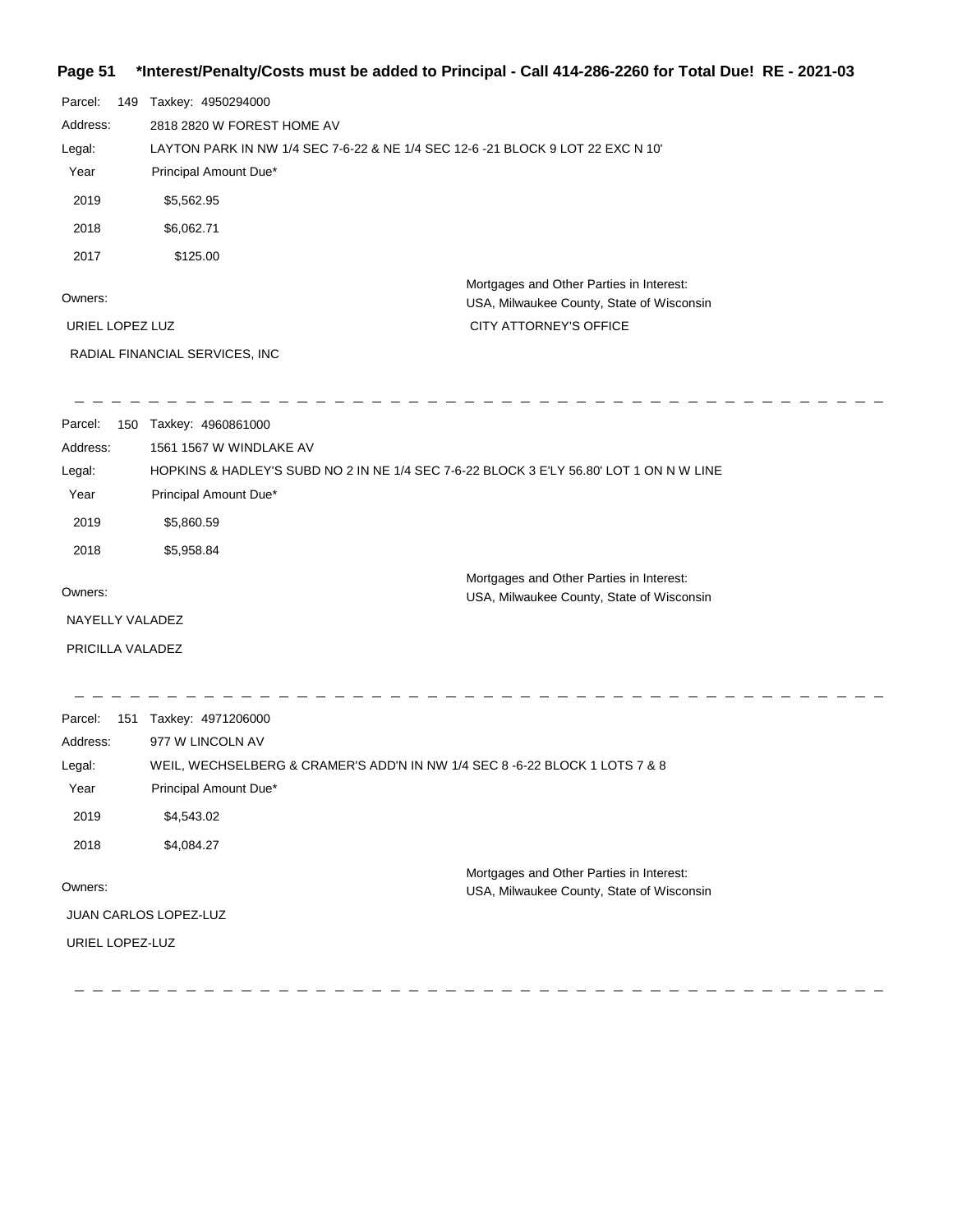# **Page 52 \*Interest/Penalty/Costs must be added to Principal - Call 414-286-2260 for Total Due! RE - 2021-03**

| Parcel:                   | 152 Taxkey: 4990014000                                    |  |
|---------------------------|-----------------------------------------------------------|--|
| Address:                  | 2429 S HOWELL AV                                          |  |
| Legal:                    | ASSESSMENT SUBD NO 38 IN NW 1/4 SEC 9-6-22 BLOCK 1 LOT 28 |  |
| Year                      | Principal Amount Due*                                     |  |
| 2019                      | \$5,688.68                                                |  |
| 2018                      | \$1,688.40                                                |  |
|                           | Mortgages and Other Parties in Interest:                  |  |
| Owners:                   | USA, Milwaukee County, State of Wisconsin                 |  |
| JENNIFER L. FELKER        |                                                           |  |
| PAUL M. FELKER            |                                                           |  |
| <b>SUSAN K. STEINBACH</b> |                                                           |  |
|                           |                                                           |  |

 $\overline{a}$ 

 $\overline{\phantom{a}}$ 

| Parcel:               | 153 | Taxkey: 5010044000                                              |                                                                                       |
|-----------------------|-----|-----------------------------------------------------------------|---------------------------------------------------------------------------------------|
| Address:              |     | 1922 1928 E IRON ST                                             |                                                                                       |
| Legal:                |     | BUTLER'S ADD'N IN NW & SW 1/4 SEC 10-6-22 BLOCK 4 S W 80' LOT 2 |                                                                                       |
| Year                  |     | Principal Amount Due*                                           |                                                                                       |
| 2019                  |     | \$10,265.66                                                     |                                                                                       |
| 2018                  |     | \$1,594.93                                                      |                                                                                       |
| 2017                  |     | \$4,752.14                                                      |                                                                                       |
| Owners:               |     |                                                                 | Mortgages and Other Parties in Interest:<br>USA, Milwaukee County, State of Wisconsin |
| <b>BRETT MUSGROVE</b> |     |                                                                 | <b>EDUCATORS CREDIT UNION</b>                                                         |
| DALE MUSGROVE         |     |                                                                 |                                                                                       |
|                       |     |                                                                 |                                                                                       |
|                       |     |                                                                 |                                                                                       |

| Parcel:             | 154 Taxkey: 5071180000                                     |
|---------------------|------------------------------------------------------------|
| Address:            | 3001 3007 S 11TH ST                                        |
| Legal:              | VOGEL PARK IN SW 1/4 SEC 8-6-22 BLOCK 7 LOTS 1 & 2 BID #50 |
| Year                | Principal Amount Due*                                      |
| 2019                | \$3,343,70                                                 |
|                     | Mortgages and Other Parties in Interest:                   |
| Owners:             | USA, Milwaukee County, State of Wisconsin                  |
| ROBERT A. BINKOWSKI |                                                            |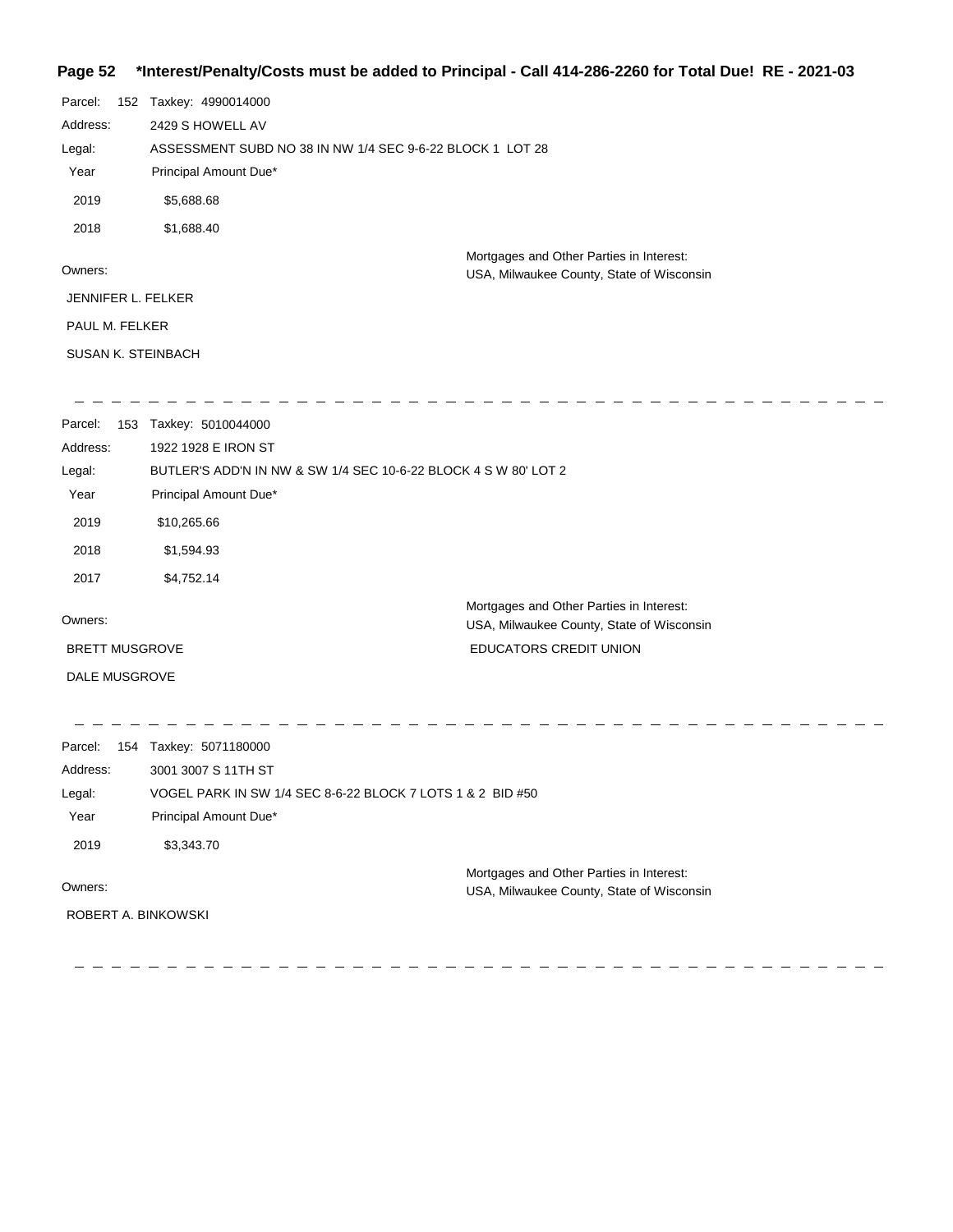# **Page 53 \*Interest/Penalty/Costs must be added to Principal - Call 414-286-2260 for Total Due! RE - 2021-03**

| Parcel:  | 155 | Taxkey: 5100362000                                                             |                                                                                       |  |
|----------|-----|--------------------------------------------------------------------------------|---------------------------------------------------------------------------------------|--|
| Address: |     | 2909 S 34TH ST                                                                 |                                                                                       |  |
| Legal:   |     | THIRD CONT. OF LAYTON PARK IN SE 1/4 SEC 12-6-21 B LOCK 24 LOT 2 & N 1/2 LOT 3 |                                                                                       |  |
| Year     |     | Principal Amount Due*                                                          |                                                                                       |  |
| 2019     |     | \$6.032.47                                                                     |                                                                                       |  |
| 2018     |     | \$10.557.09                                                                    |                                                                                       |  |
| Owners:  |     |                                                                                | Mortgages and Other Parties in Interest:<br>USA, Milwaukee County, State of Wisconsin |  |
|          |     | PAULETTE K. SHAWHAN                                                            | <b>SUMMIT CREDIT UNION</b>                                                            |  |

| Parcel:                 | 156 Taxkey: 5140657000 |                                                                                       |
|-------------------------|------------------------|---------------------------------------------------------------------------------------|
| Address:                | 6135 W STACK CT        |                                                                                       |
| Legal:                  |                        | FAIRVIEW MANOR ADD'N NO 2 IN SE 1/4 SEC 10-6-21 BL OCK 2 LOT 47                       |
| Year                    | Principal Amount Due*  |                                                                                       |
| 2019                    | \$4,134.46             |                                                                                       |
| 2018                    | \$4,123.36             |                                                                                       |
| 2017                    | \$286.21               |                                                                                       |
| Owners:                 |                        | Mortgages and Other Parties in Interest:<br>USA, Milwaukee County, State of Wisconsin |
| <b>TERRY J HAZELTON</b> |                        | <b>EDUCATORS CREDIT UNION</b>                                                         |
|                         |                        |                                                                                       |
| Parcel:                 | 157 Taxkey: 5500177000 |                                                                                       |
| Address:                | 839 W EDEN PL          |                                                                                       |
| Legal:                  |                        | FONS & CO'S SUBD NO 17 IN SW 1/4 SEC 17-6-22 BLOCK 3 ALL OF LOT 24 EXCEPT W 1'        |
| Year                    | Principal Amount Due*  |                                                                                       |
| 2019                    | \$2,535.06             |                                                                                       |
| 2018                    | \$1,092.90             |                                                                                       |
|                         |                        | Mortgages and Other Parties in Interest:                                              |
| Owners:                 |                        | USA, Milwaukee County, State of Wisconsin                                             |
| KIMBERLY HERBERT        |                        |                                                                                       |